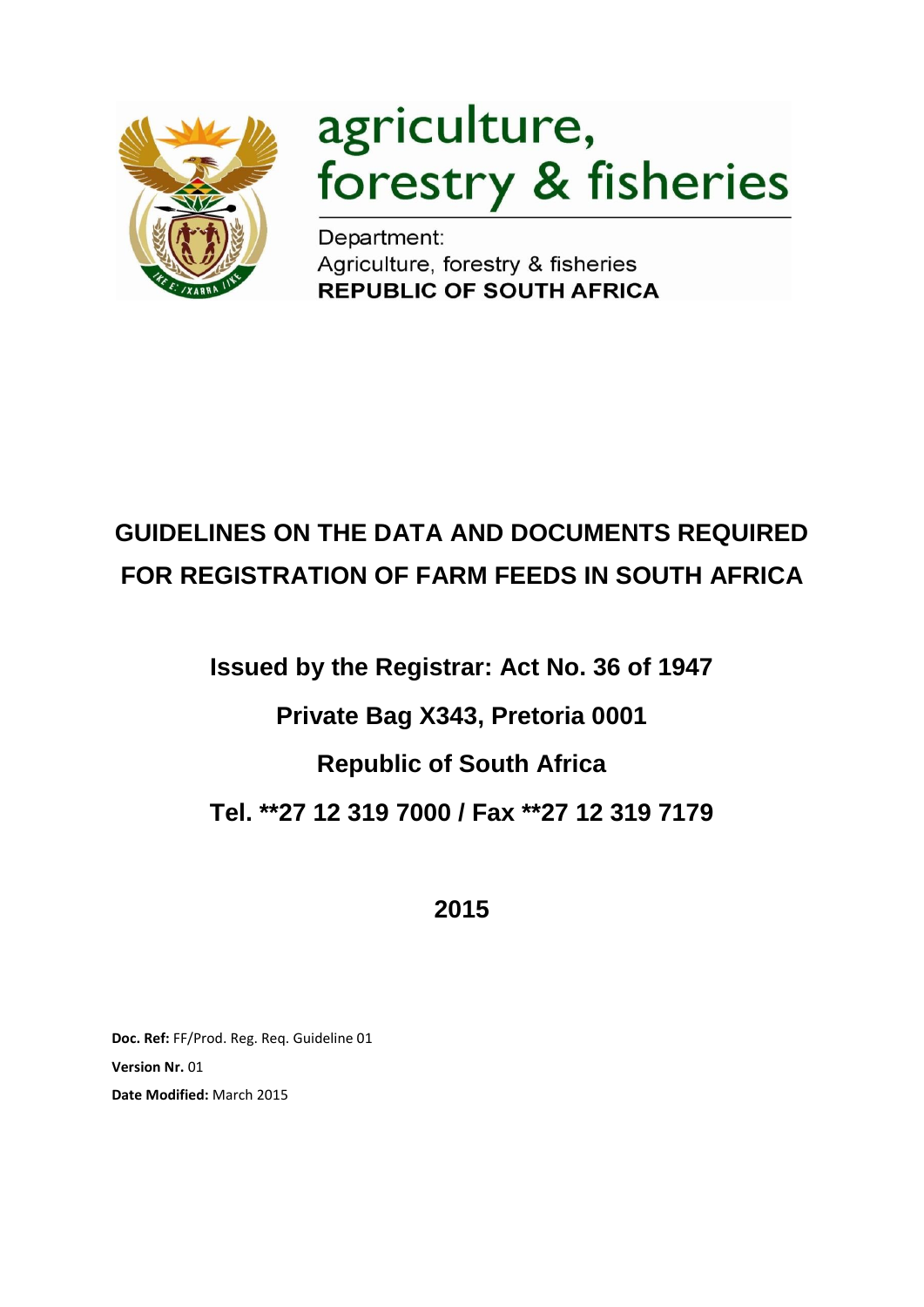## Page

| <b>SECTION A: REGISTRATION PROCESS</b>                  |  |
|---------------------------------------------------------|--|
|                                                         |  |
|                                                         |  |
|                                                         |  |
|                                                         |  |
|                                                         |  |
| <b>SECTION B: TECHNICAL SECTION - DATA REQUIREMENTS</b> |  |
|                                                         |  |
|                                                         |  |
|                                                         |  |
|                                                         |  |
|                                                         |  |
|                                                         |  |
|                                                         |  |
|                                                         |  |
|                                                         |  |
|                                                         |  |
|                                                         |  |
|                                                         |  |
|                                                         |  |
|                                                         |  |
|                                                         |  |
|                                                         |  |
|                                                         |  |
|                                                         |  |
|                                                         |  |
|                                                         |  |
|                                                         |  |
|                                                         |  |
|                                                         |  |
|                                                         |  |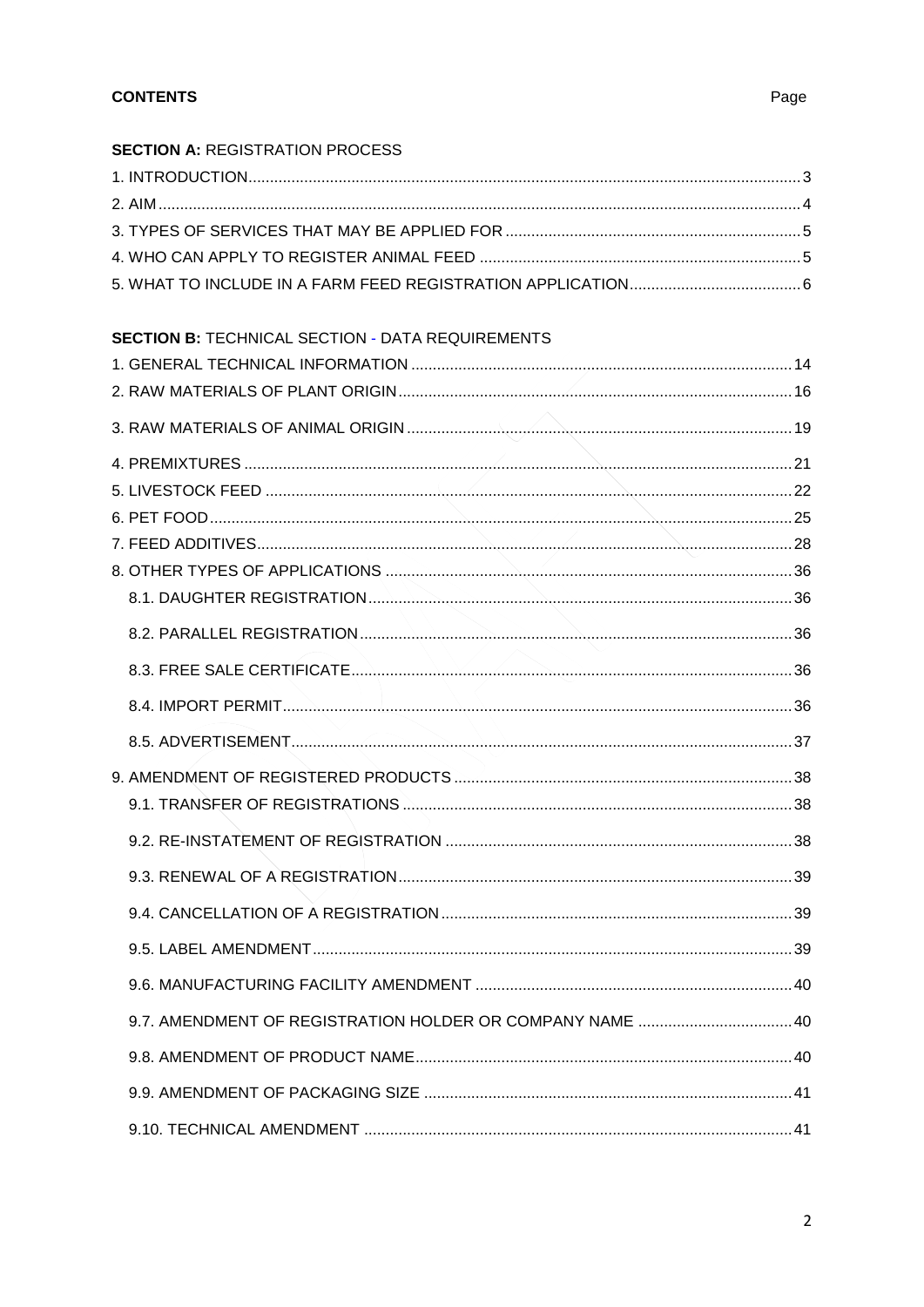#### **SECTION A: REGISTRATION PROCESS**

## **1. INTRODUCTION**

<span id="page-2-1"></span><span id="page-2-0"></span>The Department of Agriculture, Forestry and Fisheries (DAFF) through the Directorate of Agriculture Inputs Control (DAIC) under the authority of the Fertilizers, Farm Feeds, Agricultural Remedies and Stock Remedies Act, 1947 (Act No. 36 of 1947), regulates the importation, manufacture, acquisition, distribution, sales, use, advertisement and disposal of farm feeds.

Farm Feeds is defined in the Fertilizers, Farm Feeds, Agricultural Remedies and Stock Remedies Act (Act No. 36 of 1947), as -

a) (i) any substance obtained by a process of crushing, gristing or grinding, or by the addition to any substance or the removal therefrom of any ingredient; or

(ii) any condimental food, vitamin or mineral substance or other substance which possesses or is alleged to possess nutritive properties; or

- (iii) any bone product, intended or sold for the feeding of domestic animals or livestock; or
- b) any stock lick or substance which can be and is used as a stock lick, whether or not such stock lick or substance possesses medicinal properties,

but does not include straw, chaff, unground hay, silage, any cereal in the grain or any substance which would otherwise be a farm feed but has been ground, crushed, gristed or prepared for any person, in accordance with his directions for his own use, unless the Minister has by notice in the *Gazette* declared such substance a farm feed for the purposes of this Act.

Animal Feeds has the same meaning.

Persons who wish to manufacture, import, acquire, sell and advertise animal feeds in South Africa must submit detailed information and data for assessment to the Registrar of Act No. 36 of 1947. Section 3 of Act No. 36 of 1947 requires that applicants must submit data generated from scientific studies for assessment of safety, efficacy and quality of products. Data must be generated from studies carried out according to acceptable local and international standards such as SANS, EC, EFSA, OECD, etc (see a non-exhaustive list of standards listed in Annexure 2). It should be noted that the DAIC does not conduct its own tests when evaluating animal feeds, but conducts a scientific review of the data submitted by the applicants.

The DAIC performs a full assessment and does not consider approval by another regulatory authority as criteria for registration. DAIC has the responsibility to ensure that animal feed registered for use in South Africa is:

- safe to the target animal, the user, the general public and the environment;
- efficacious that means, a product is capable of producing the intended results;
- suitably formulated using ingredients allowed in animal feed; and
- properly labelled.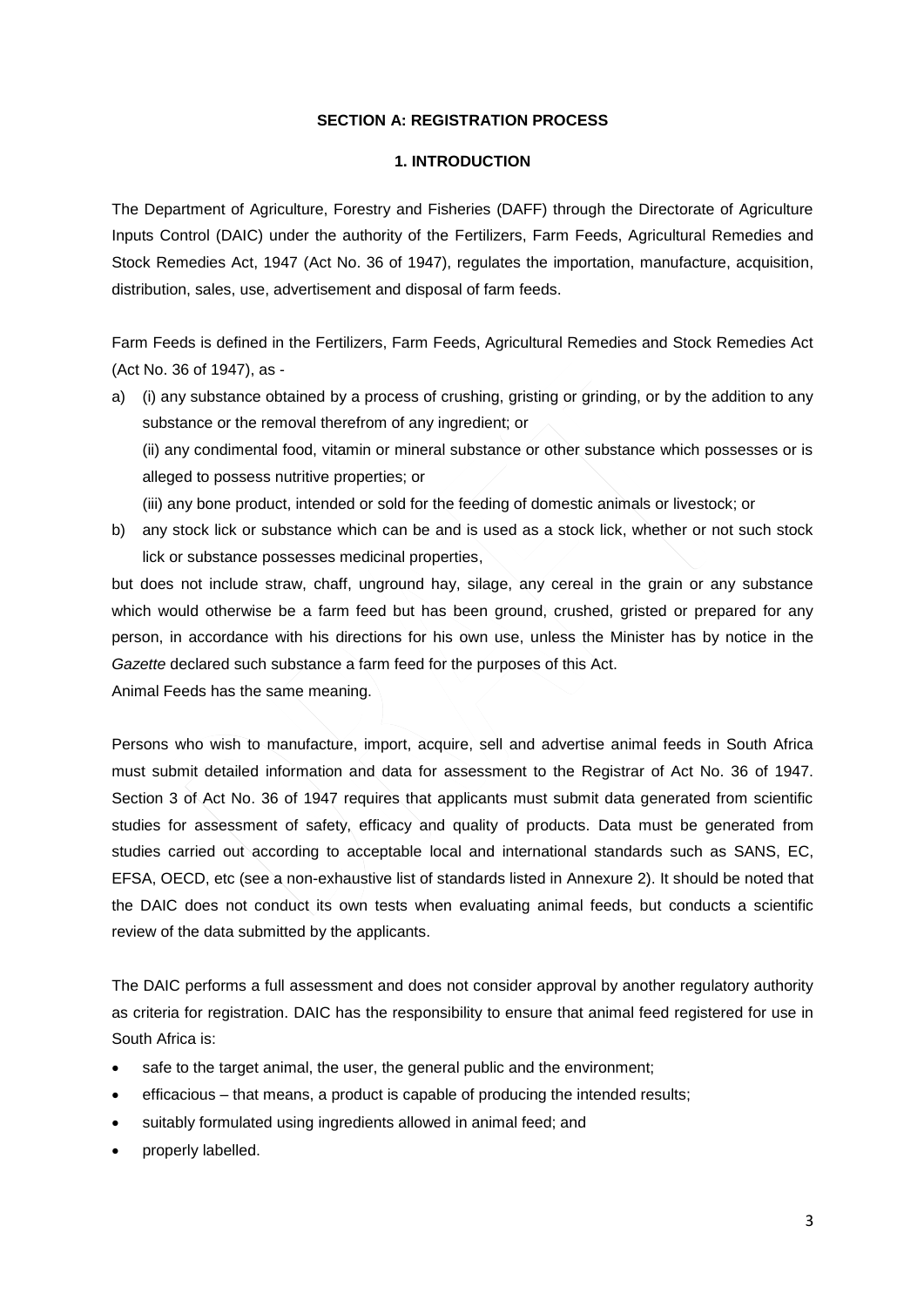## **1.1. CLASSES OF FARM FEEDS**

The following feeds must be registered **prior to importation, manufacture or sale** in South Africa. To apply for the registration of these feeds, the respective application forms listed below must be used (also see Annexure I).

- 1.1.1 Raw materials
	- a. Derived from plant material (Application Form Reference: FF/RM\_01)
	- b. Derived from animal material (Application Form Reference: FF/RM\_01)
- 1.1.2 Feed Additives
	- a. Technological additives (Application Form Reference: FF/FA\_01)
	- b. Sensory additives (Application Form Reference: FF/FA\_01)
	- c. Nutritional additives (includes premixtures) (Application Form Reference: FF/FA\_01)
	- d. Zootechnical additives (Application Form Reference: FF/FA\_01)
- 1.1.3 Compound Feeds
	- a. Complete or Concentrate Monogastric Feed (Application Form Ref: FF/MF\_01)
	- b. Complete or Concentrate Ruminant Feed (NPN free) (Application Form Ref: FF/RF1\_01)
	- c. Complete or Concentrate Ruminant Feed (with NPN) (Application Form Ref: FF/RF2\_01)
	- d. Complete or Concentrate Horse and Other Feed (Application Form Ref: FF/HOF\_01)
- 1.1.4 Pet Food (includes Complementary pet food/treats) (Application Form Ref: FF/PF\_01)
- 1.1.5 Milk replacers and –substitutes (Application Form Ref: FF/MR\_01)
- 1.1.6 Supplements (all species)
	- a. General supplement feeds (Application Form Ref: FF/SF\_01)
	- b. Licks (Application Form Ref: FF/SF\_01)
	- c. Herbal supplements (Application Form Ref: FF/SF\_01)
- 1.1.7 Seeds and Grain mixtures  $\frac{1}{2}$  (Application Form Ref: FF/SG 01)

Feeds for the following species are regulated under the Fertilizers, Farm Feeds, Agricultural Remedies and Stock Remedies Act, 1947:

Dogs, cats, cattle, horses, sheep, goats, swine, poultry (chickens, turkeys, ducks, geese, ostrich), fish, crocodile, game, rabbits, chinchillas, mice, rats and cage birds.

## **2. AIM**

<span id="page-3-0"></span>The purpose of this document is to outline the procedures for applying to the Registrar of Act No. 36 of 1947 (DAIC) for registration of animal feeds. The ultimate goal is to ensure that the submission management process is efficient, effective and predictable for applicants, registration holders and the DAIC registration officers. Detailed guidance on the category under which an application must be made, and data requirements for that application are set out in the "Technical data requirements" section.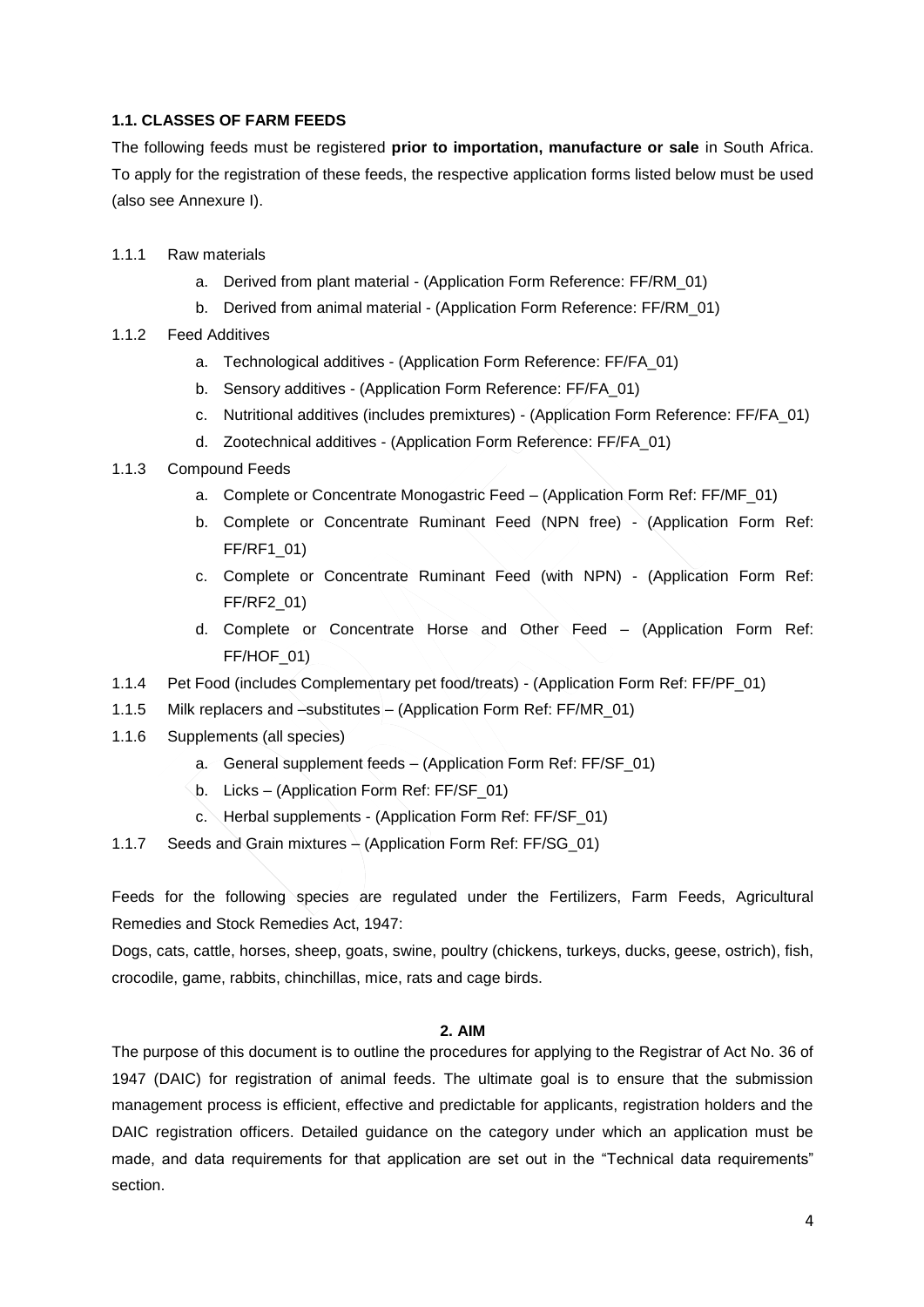## **3. TYPES OF SERVICES THAT MAY BE APPLIED FOR**

<span id="page-4-0"></span>This document pertains to all applications for:

- New registrations
	- Daughter registrations
	- Parallel registrations
- Renewal of registrations
- Cancellation of registrations
- Re-instatement of registrations
- Transfer of registrations
- Amendments
	- Label amendments
	- Technical amendments
	- Additional manufacturer / source
	- Change of registration holder / company name
	- Change of product name
	- Additional pack size
- Free Sale Certificate
- Import permits
- Advertisement

#### **4. WHO CAN APPLY TO REGISTER ANIMAL FEED**

<span id="page-4-1"></span>The applicant may be an individual or a registered company. It must be a person residing in the Republic of South Africa, or in the case of a juristic person, it must be a person who has a registered company in the Republic of South Africa.

#### **4.1. APPLICANT AND REGISTRATION HOLDER**

The applicant is the individual or company who/which will become the registration holder of the approved or registered product should the application be successful. In the case where the application is for any changes to be made to an approved current registration, the applicant will be the registration holder.

All individual representative applicants must reside in South Africa or in the case of a company, the company must have a registered office in South Africa. If the applicant is an individual, a copy of an Identity Document must be provided. If the applicant is a registered company, a copy of the company registration certificate from the Registrar of companies must be provided. The company must nominate an authorized/approved contact person.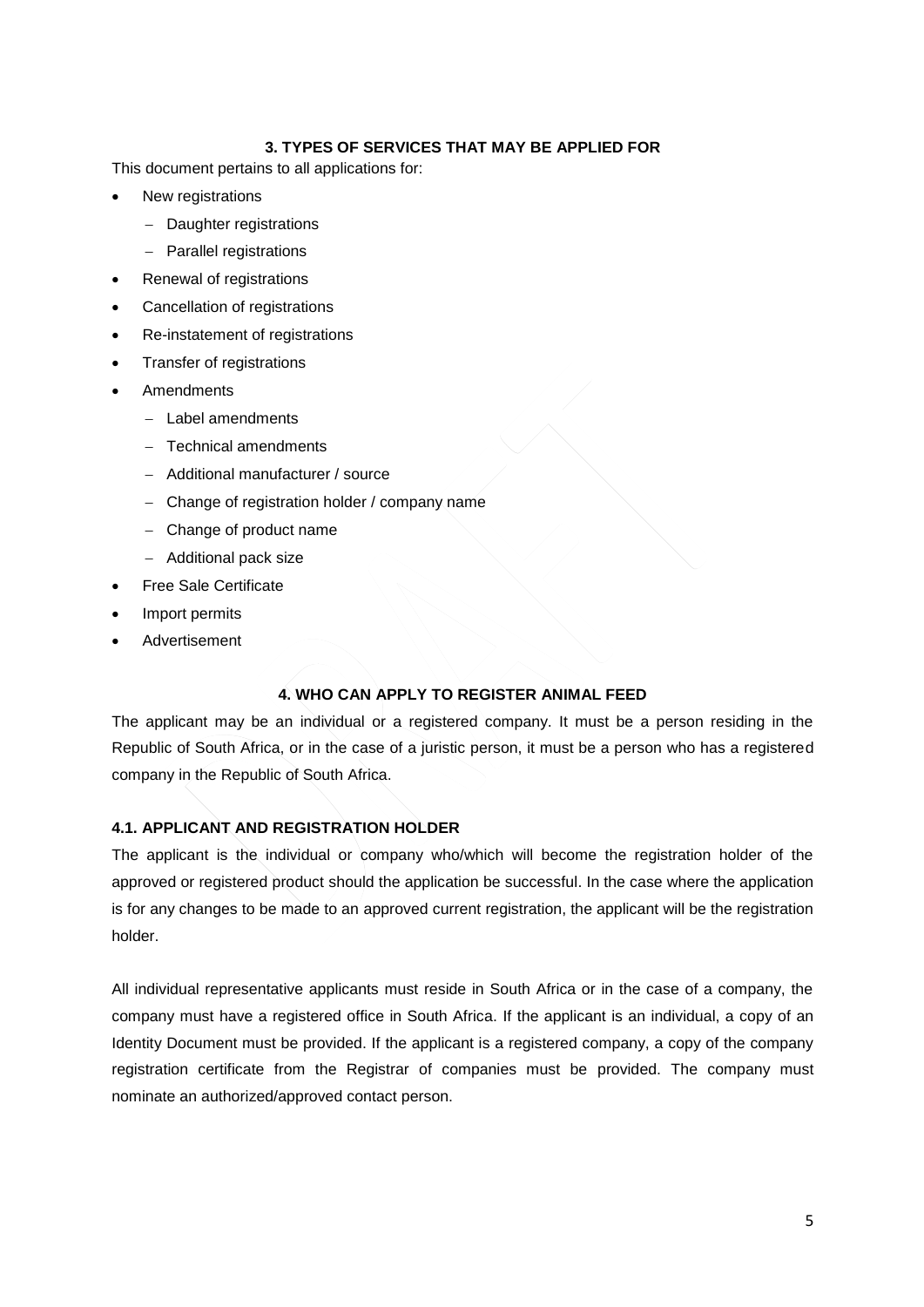## **4.2 APPROVED CONTACT PERSON**

An approved person is an individual, company representative or third party representative who is resident in South Africa and who will take responsibility for the application. In relation to an application, generally the approved person is responsible for:

- giving consent to the Registrar to alter the application form
- providing extra information or changing information previously given to the Registrar
- giving the Registrar written notice to withdraw the application.

An applicant may appoint a third party (a company or an individual outside their company but residing in South Africa). When an applicant wishes to make use of a third party representative, they must send a letter of authority to the Registrar. The letter of authority must specify:

i) which of the regulatory matters the approved person is authorised to conduct, i.e. all aspects of the application or only specified functions.

ii) the duration of the agreements, i.e. The same person will also be responsible for only the application process or if they will also be responsible for the post-registration matters.

If an applicant appoints a different approved person for any one or more of the regulatory matters, they must send separate letters to the Registrar for each different approved person. The individual signing the application form must be qualified to do so and authorized by the company.

An applicant can withdraw the appointment of an approved person at any time by writing to the Registrar. An applicant may also vary the authority or responsibilities of an approved person. Should an applicant wish to change aspects relating to the approved person, these changes must be submitted to the Registrar in writing, clearly detailing the required changes.

## **5. WHAT TO INCLUDE IN A FARM FEED REGISTRATION APPLICATION**

## <span id="page-5-0"></span>**5.1. COVER LETTER**

It is important to include a cover letter clearly outlining the intent of the submission. A standard Cover Letter – Movement Form for farm feed registration applications (Cover Letter-Movement Form Ref: CLMF/03) has been designed to enable applicants to indicate the services they require from the Registrar's office. This form should be used in the place of a cover letter. The form is available for download on the Department of Agriculture Forestry and Fisheries website [\(http://www.daff.gov.za/daffweb3/Branches/Agricultural-Production-Health-Food-Safety/Agriculture-](http://www.daff.gov.za/daffweb3/Branches/Agricultural-Production-Health-Food-Safety/Agriculture-Inputs-Control/Forms)[Inputs-Control/Forms\)](http://www.daff.gov.za/daffweb3/Branches/Agricultural-Production-Health-Food-Safety/Agriculture-Inputs-Control/Forms); it can also be obtained from the Registrar's office. An additional motivational cover letter may be submitted with the application documents where necessary.

## **5.2. APPLICATION FORM**

Applicants seeking registration must submit a duly completed application form relevant for the type of product. The application form must be signed by the Commissioner of Oaths. Application forms are available for download on the Department of Agriculture Forestry and Fisheries website [\(http://www.daff.gov.za/daffweb3/Branches/Agricultural-Production-Health-Food-Safety/Agriculture-](http://www.daff.gov.za/daffweb3/Branches/Agricultural-Production-Health-Food-Safety/Agriculture-Inputs-Control/Forms)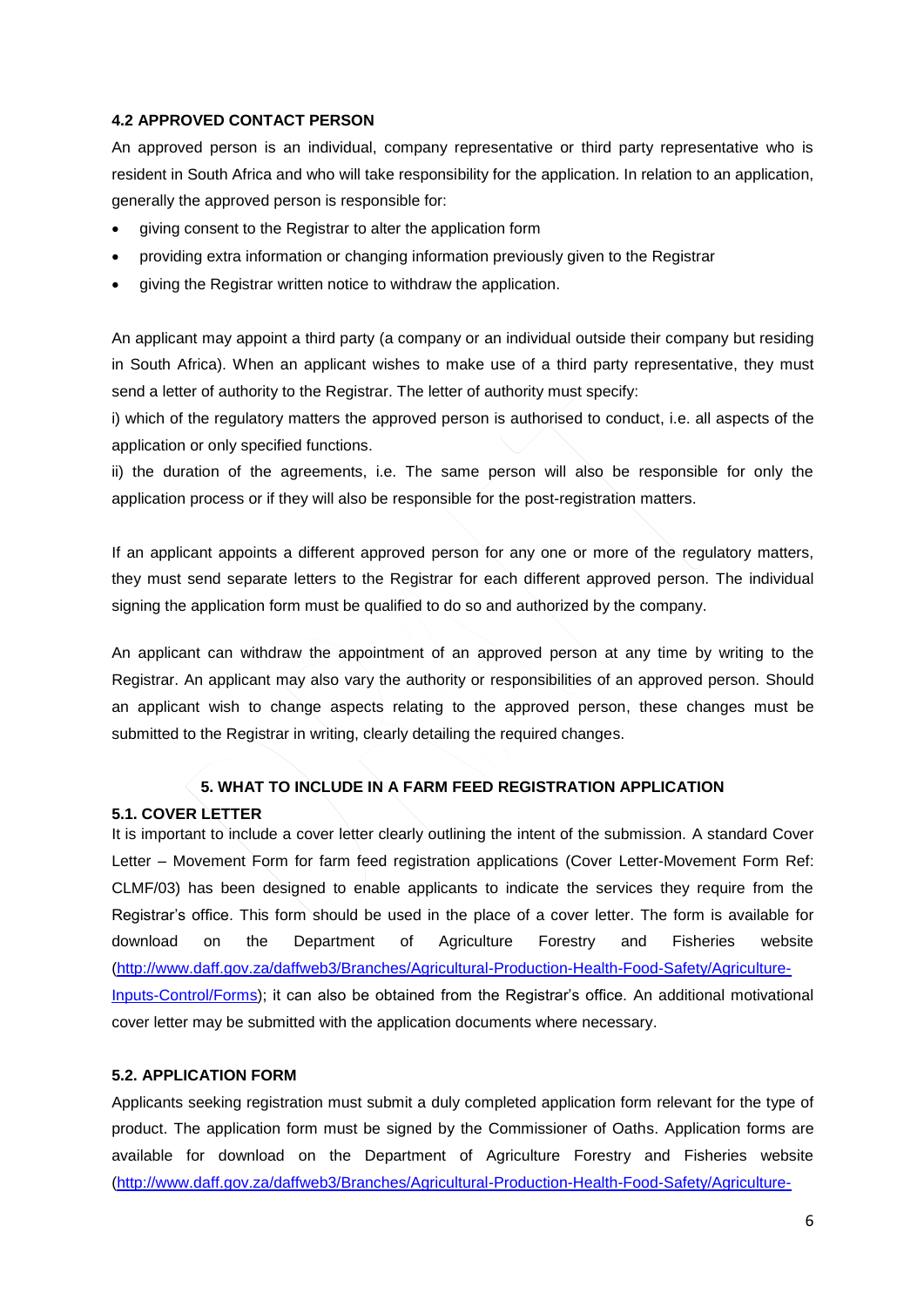[Inputs-Control/Forms\)](http://www.daff.gov.za/daffweb3/Branches/Agricultural-Production-Health-Food-Safety/Agriculture-Inputs-Control/Forms); they can also be obtained from the Registrar's office. Please ensure that the forms are duly completed and signed by the Commissioner of Oaths. All application forms must be submitted in **duplicate**. Accompanying documents must be enclosed as per technical requirements of the specific product. The technical data requirements are outlined in the technical data requirements section.

## **5.3. CONTACT DETAILS FORM**

The Contact Details form (Form C) (Contact details form Ref: FF/Contact\_01) should be completed by new applicants, when applying for renewal of registrations and when the contact details of the company have changed. The contact details form must be submitted. It is available for download on the Department of Agriculture Forestry and Fisheries website [\(http://www.daff.gov.za/daffweb3/Branches/Agricultural-Production-Health-Food-Safety/Agriculture-](http://www.daff.gov.za/daffweb3/Branches/Agricultural-Production-Health-Food-Safety/Agriculture-Inputs-Control/Forms)[Inputs-Control/Forms\)](http://www.daff.gov.za/daffweb3/Branches/Agricultural-Production-Health-Food-Safety/Agriculture-Inputs-Control/Forms); and can also be obtained from the Registrar's office.

## **5.4. PRODUCT LABEL**

A proposed product label must be submitted **in duplicate** and it must contain at least the following information:

- a) The name of the product.
- b) Class of the product. (e.g. Complete feed for broilers or Raw material)
- c) The phrase "Reg. No.  $V_$  Act No. 36 of 1947" (to indicate where the registration number will be displayed).
- d) The ingredient list.
- e) Guaranteed analysis, e.g.

Crude protein (minimum)

Moisture (maximum)

Crude fat (minimum)

Crude fibre (maximum)

Calcium (maximum)

Phosphorus (minimum)

- f) Package size. (e.g. Mass 50 kg).
- g) Directions for use or Feeding recommendations.
- h) The contact details (postal address and telephone numbers etc.) of the applicant.
- i) Batch number.
- j) Indication of shelf life (expiry date or best before date).

Further details of the various guaranteed analysis on the different types of feed may be found in Regulations 21 and 22 of the Farm Feeds Regulations No. R. 1087.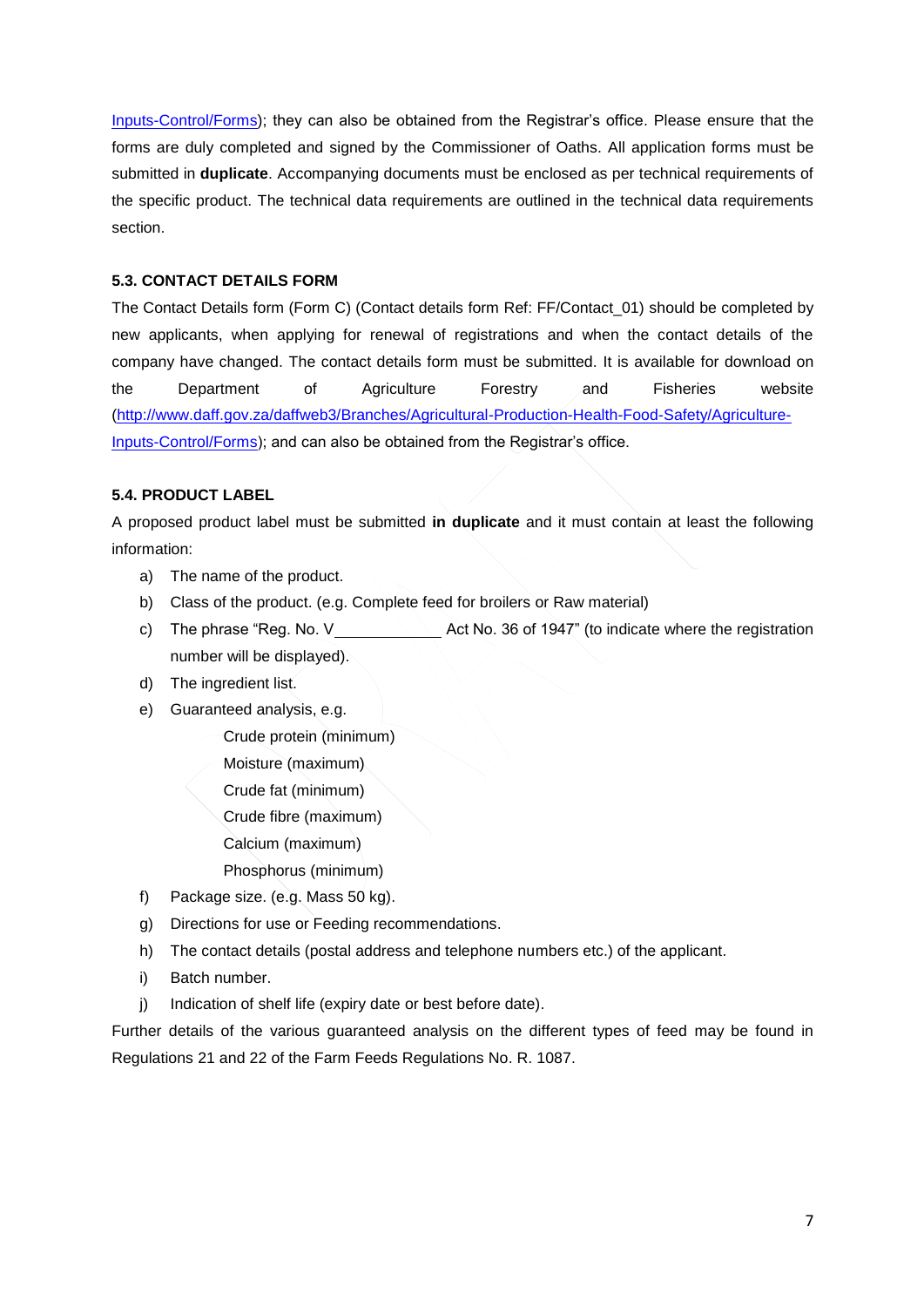## **5.5. CERTIFICATE OF ANALYSIS**

Certificates of analyses are required for new registrations, technical amendments and registration renewals. The certificates shall be authenticated and shall not be more than one year old at the time of application. The analysis must be performed by an accredited laboratory.

## **5.6. PROOF OF PAYMENT**

The application fee is determined according to the type of product and type of application lodged. The tariffs are published in the government gazette at the beginning of each financial year and are also posted on the DAFF website, www.daff.gov.za. DAFF accepts payments in a form of a cheque, cash deposits into the bank account, cash payment at Finance Division of DAFF and Electronic Funds Transfers (EFT). Payment should be made to the Director-General: Department of Agriculture, Forestry and Fisheries into the following bank account:

| Account name:   | NDA-Act 36 of 1947                         |
|-----------------|--------------------------------------------|
| Account number: | 011203102                                  |
| Reference:      | 11F1 and Name of Company/Name of applicant |
| Branch code:    | 010845                                     |
| Branch name:    | Arcadia                                    |
| Bank name:      | <b>Standard Bank</b>                       |

#### **6. HOW TO ALTER AN APPLICATION DOSSIER**

An approved person may request the Registrar to alter aspects of their application or give the Registrar additional or different information, by submitting a written request and authorization in this regard. The request will be processed, provided that the technical screening and assessment process of the applicable application has not yet been completed. If the request for alteration is received after the application has been finalized, the applicant will be notified that their request was unsuccessful and that an application for amendment needs to be submitted.

#### **7. HOW TO WITHDRAW AN APPLICATION**

At any stage of a registration process, an applicant or approved person may request the Registrar to withdraw their application by sending written authorization. When an applicant voluntarily withdraws an application before the assessment process has commenced, the Registrar may refund the full amount to the applicant in a form of credit for future application(s). If the application has passed technical screening and technical assessment has commenced, withdrawal of application will be regarded as a rejection of the application and thus final processing of the application and a rejection letter will be issued to the applicant. No refunds will be made.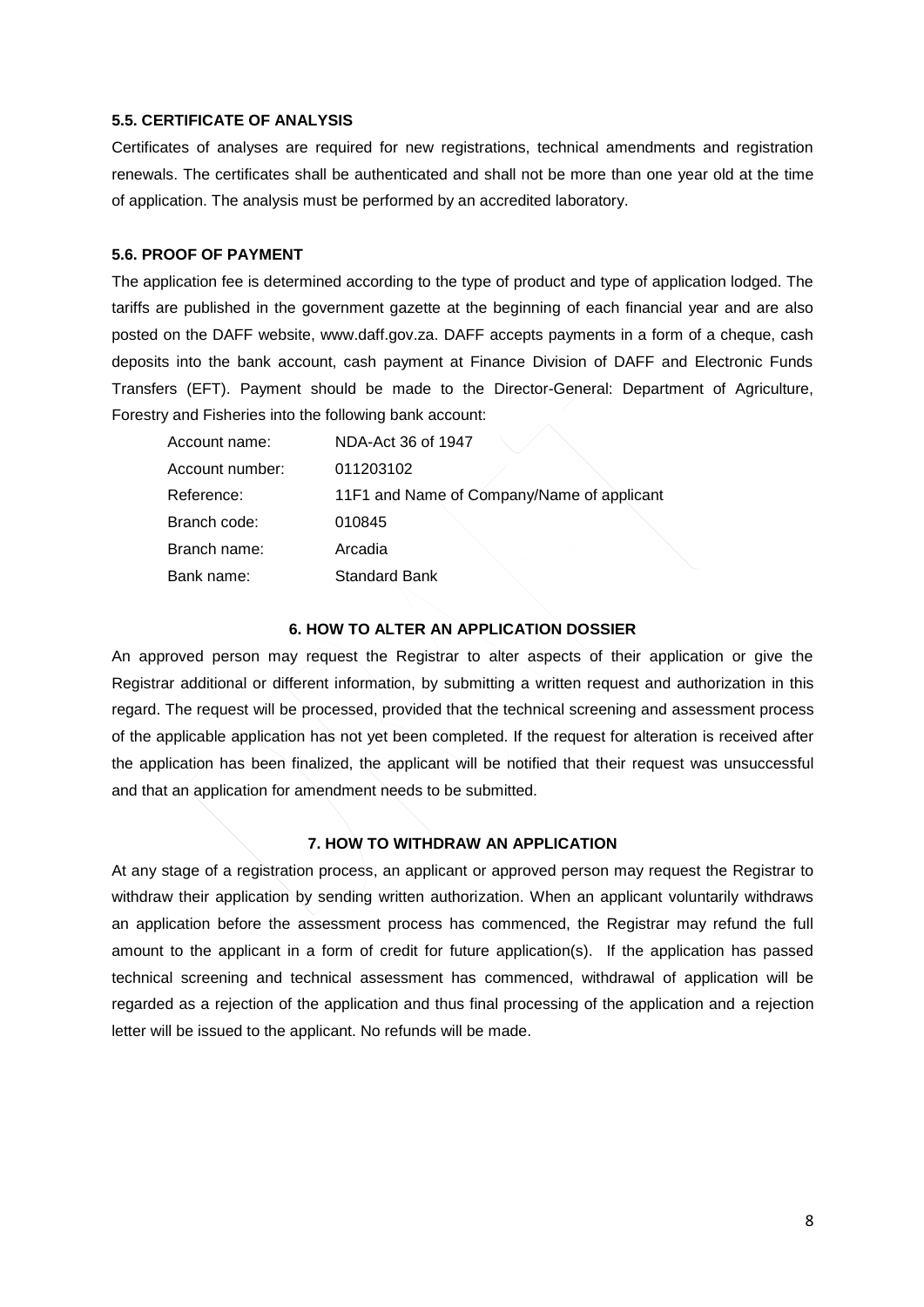#### **8. FORMAT OF AN APPLICATION**

#### **8.1. LANGUAGE**

All applications and accompanying data submitted to the Registrar of Act No. 36 of 1947 must be in English. If an applicant wishes to submit material in another language, they must supply an authorized English translation done by a sworn translator, and clearly identify it as such. The Registrar may request the original foreign language document.

#### **8.2. CONFIDENTIAL BUSINESS INFORMATION or TRADE SECRETS**

The officials of DAFF are required to handle Confidential Business Information (CBI) submitted by applicants. Data that falls under CBI is protected for an unlimited time period. Confidential Business Information relating to an application for a new or existing farm feeds registration or as a constituent of a farm feed refers to:

- technical and formulation specifications, including confidential statement on formula, and certificate of composition documents;
- description of manufacturing process;
- analytical methods on "non-relevant" impurities of the manufacturing process; and
- other specific documents which are commercially sensitive; for example: market share information, names and addresses of scientists.

## **8.3. PHOTOCOPIES AND GRAPHIC IMAGES**

Applicants must ensure that all photocopies are legible with adequate margins on both edges of the page. The Registrar will return any unreadable, unclear or incomplete copies and ask the applicant to replace them. All graphic images (including photos) must be of high quality that will enable replication. Original prints are preferred. Photocopies of photographs will only be accepted if they are of good quality and clearly illustrate the subject.

## **8.4. REFERENCES AND TESTIMONIALS**

If specific references are cited in an application, applicants must include a legible copy of the whole article with the application. Applicants must indicate which part of the reference is applicable to the application. For generally accepted scientific information, full references will not usually be required. However, in some instances the DAIC may require a copy of a reference. Testimonials and other forms of anecdotal evidence are not acceptable, and will be disregarded.

#### **8.5. PRESENTATION, BINDING AND PAGINATION**

All documents submitted must be legible and printed on A4 paper. Applicants may print pages on both sides if legibility is not affected. Margins must be wide enough to enable the material to be read when bound and/or placed on file. The material must be presented in a systematic order. If the entire dossier submission contains more than 10 pages of data, applicants must separate the different data (e.g. efficacy data, safety data, toxicology data and so forth) using a separator slide with a section title on it. If a section comprises a series of studies, a concise summary (abstract) must be provided at the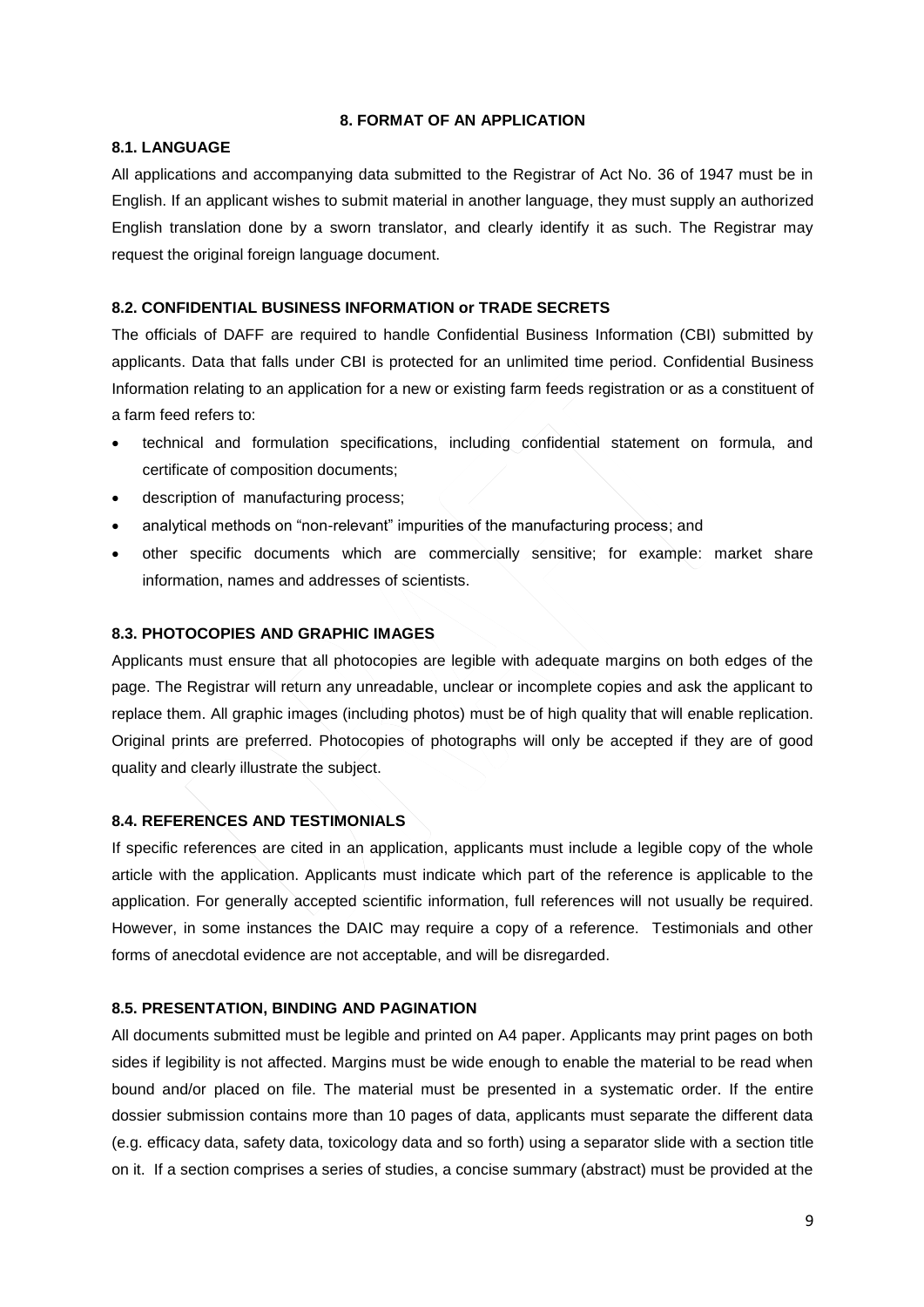front of each study. Within each section, similar studies must be grouped together to facilitate assessment. The full name of each study must be listed in the table of contents along with referenced species.

The application submission must be bound and the documents on the submission file must be page numbered and cross-referenced to the table of contents. Lever arch files are preferred for large dossiers. The use of plastic or paper folders should be limited to smaller dossiers. The cover page for bound dossiers must contain a list of contents to enable assessors to easily identify and access documents. If the dossier is more than one volume, applicants must label the cover of each volume. The following information must be clearly identified on the cover page:

- Name of the applicant
- Common name of the product
- Trade name of the product
- Registration number (if registered)
- Type of application or category
- Volume numbers and total number of volumes in the application
- Date of application.

Pages must be numbered systematically so that assessors can easily and accurately locate documents. Pages may be sequentially numbered from start to finish or, if an application is in several volumes, sequentially numbered within each volume, for example; Volume 1: Pages 1.1, 1.2, 1.3 and so on, and Volume 2: Pages 2.1, 2.2, 2.3 and so on. Any system for numbering the pages of an application may be used, if it is consistent throughout the application and is accurately reflected in the table of contents. Applicants do not need to erase page numbers on copies of other documents included in an application unless those page numbers could be confused with the page numbers of the application form.

#### **9. THE REGISTRATION PROCESS**

The following section provides a step-by-step description of the submission review process which can be divided into 4 categories; verification, technical screening, assessment and approval.

#### **9.1. VERIFICATION (ADMINISTRATIVE SCREENING)**

Administrative screening of applications take place within 14 calendar days of receipt of the documents to ensure that non-data elements including the cover letter, the appropriate application form and the proof of payment have been provided. Applications that meet all the administrative requirements are then accepted and sent for technical screening and assessment. Applicants are then provided with a letter acknowledging receipt of the application and also indicating the estimated time for completion of the registration process.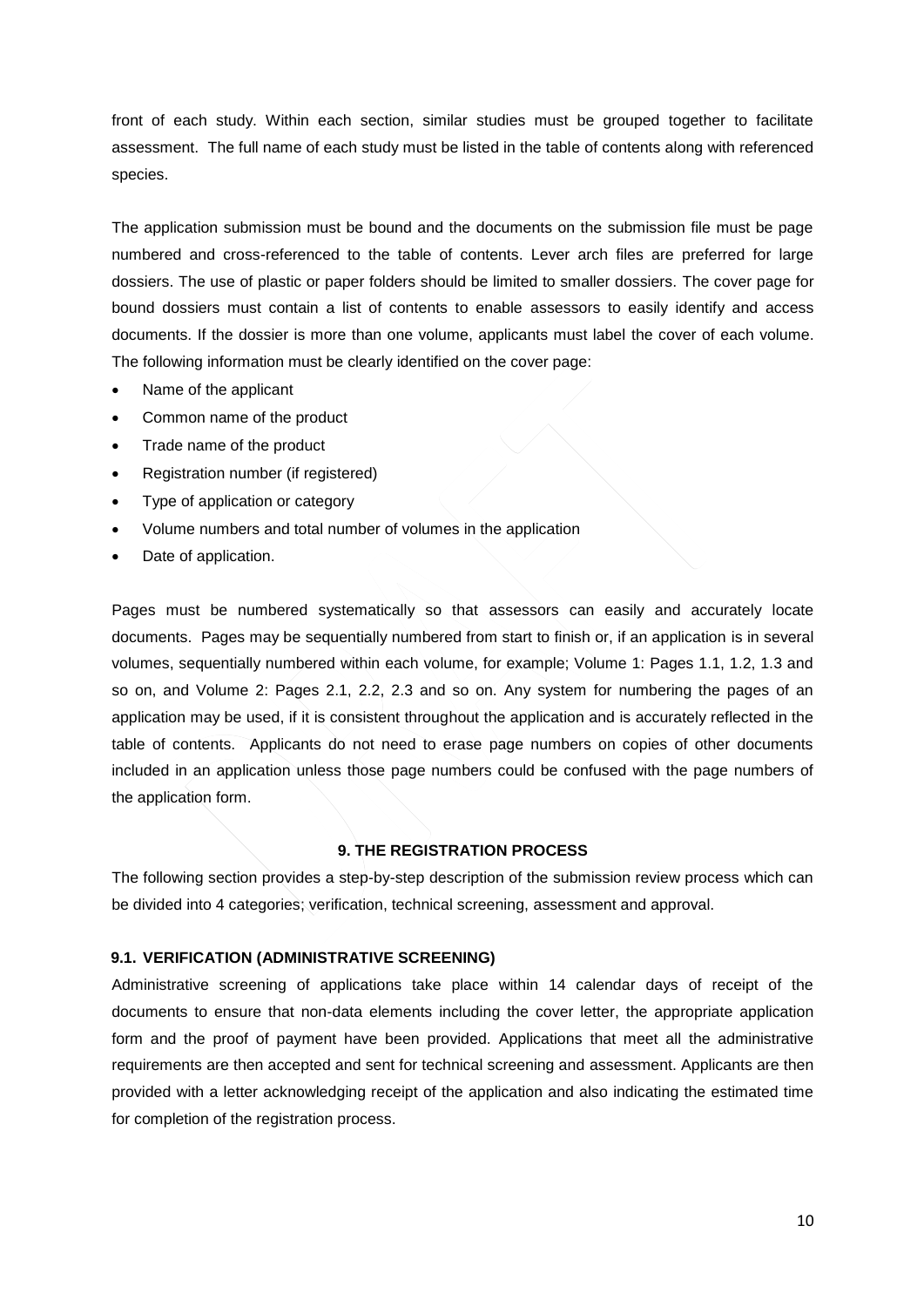If an application fails the administrative screening, the Registrar will inform the applicant (via an e-mail or facsimile), outlining the deficiency and indicating a timeframe of 30 calendar days within which the deficiency must be rectified and re-submitted. Once the deficiency has been rectified and re-submitted the application will progress to technical advisors for technical screening and assessment.

## **9.2. TECHNICAL SCREENING**

In the technical section, the data submitted are screened against the data requirements outlined in this guideline. Deficiencies are communicated to the applicant and should be rectified within 30 calendar days. If the requested information is not supplied within the specified period, the application will be rejected.

## **9.3. ASSESSMENT**

Once an application passes the screening process, it is allocated for scientific evaluation. During the process of evaluation, the applicant may be contacted for clarity or if data is missing. If the information is not supplied by the applicant within the specified period, the application will be rejected.

## **9.4. APPROVAL**

Once the product evaluation process has been completed, the technical advisor submits an evaluation report and recommendations to the registrar. Registration officers prepare documents on the application for submission to Registrar. The applicant is informed in writing about the decision of the Registrar, and issued with the relevant documentation. A registration is valid for a term of three years and is subject to renewal.

## **10. APPEAL PROCESS**

If the application for registration has been rejected or has been approved with conditions that the applicant is not satisfied with, section 6 of the Act provides for an appeal to the Minister against the decision of the Registrar. The Minister will then follow the process available to him/her.

## **11. REGISTRATION/APPROVAL TIME FRAMES**

Applications are reviewed according to the date of submission and categories of the different applications. Depending on the type of application, the registration process timeframes vary between 7 to 120 calendar days. Please note that the time during which an application is waiting for outstanding information is not included in the 7 to 120 calendar days.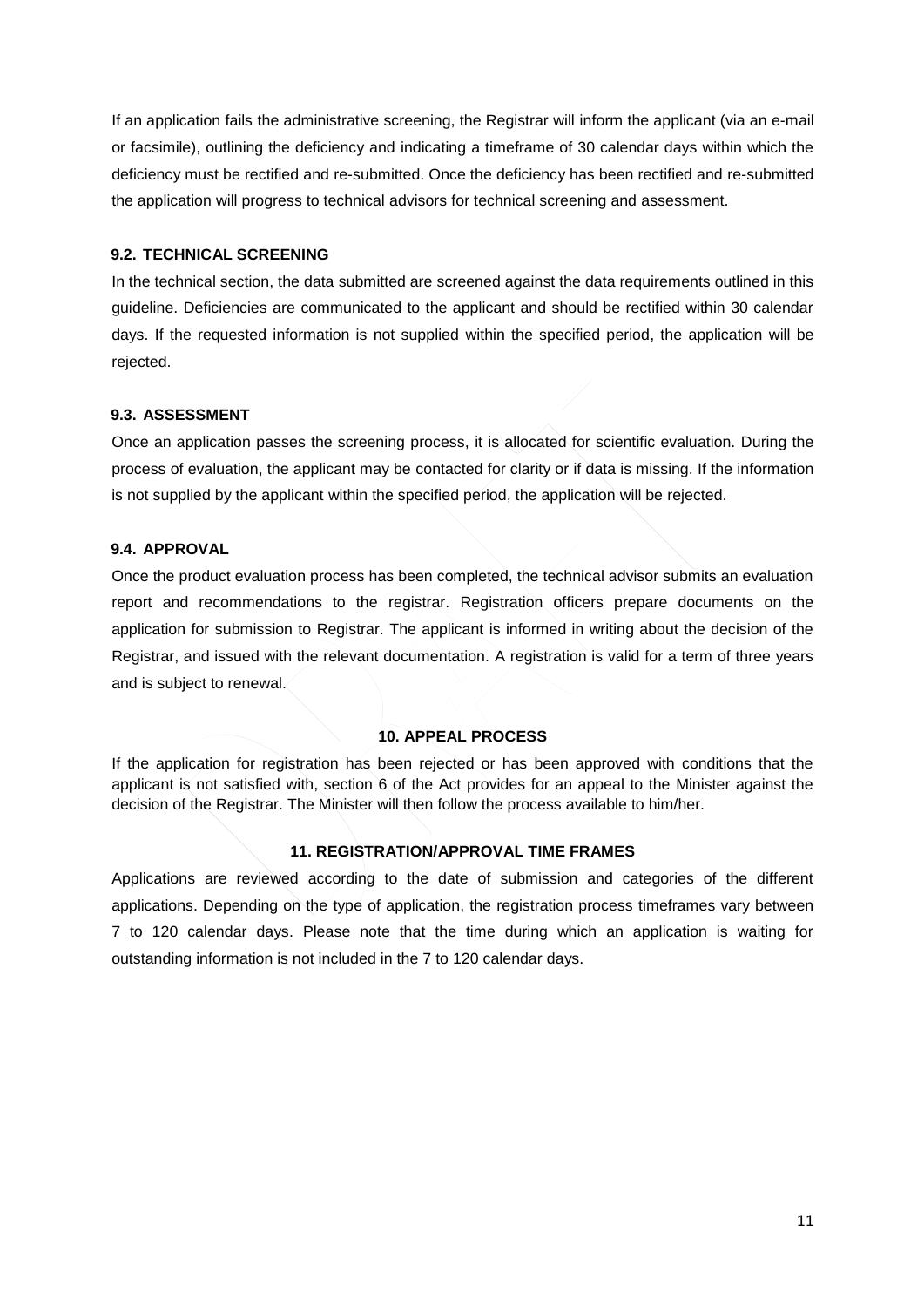The time frames for specific processes and categories can be summarized as follows:

| <b>Type of application</b>                    | <b>Registration Period</b> |
|-----------------------------------------------|----------------------------|
| New applications                              | 4 months                   |
| Renewal of registration                       | 4 months                   |
| Re-instatement of registration                | 3 months                   |
| Cancellation of registration                  | 2 months                   |
| Label amendments                              | 2 months                   |
| <b>Technical amendments</b>                   | 2 months                   |
| Additional supplier / manufacturer            | 2 months                   |
| Amendment of registration holder/company name | 2 months                   |
| Free sale certificate                         | 1 week                     |
| Addition of Packaging size                    | 2 months                   |
| Import permits                                | 2 weeks                    |
| Advertisement                                 | 2 weeks                    |

**Table1: Timeframes according to type of applications and registration processes**

## **12. REGISTRATION PERIOD**

Farm feed registrations are valid for three years and expire on 31 March, three years after the date of registration. An application for renewal of farm feed can be made to the Registrar before the expiry date is reached.

## **13. WHERE TO SEND AN APPLICATION**

All applications must be submitted in hard copy and delivered to:

The Registrar: Act No. 36 of 1947

Directorate Agriculture Inputs Control

Agriculture Place, Room number LB-FF-09 or LB-FF-10,

20 Steve Biko Road, Arcadia

Pretoria, 0002

Appointments must be made prior to the delivery of any applications. Appointments can be made through [AICHelpdesk@daff.gov.za](mailto:AICHelpdesk@daff.gov.za) or Tel. 012 – 319 7847 / 7103

or sent by post to: The Registrar: Act No. 36 of 1947 Directorate Agriculture Inputs Control Department of Agriculture, Forestry and Fisheries Private Bag X343 Pretoria, 0001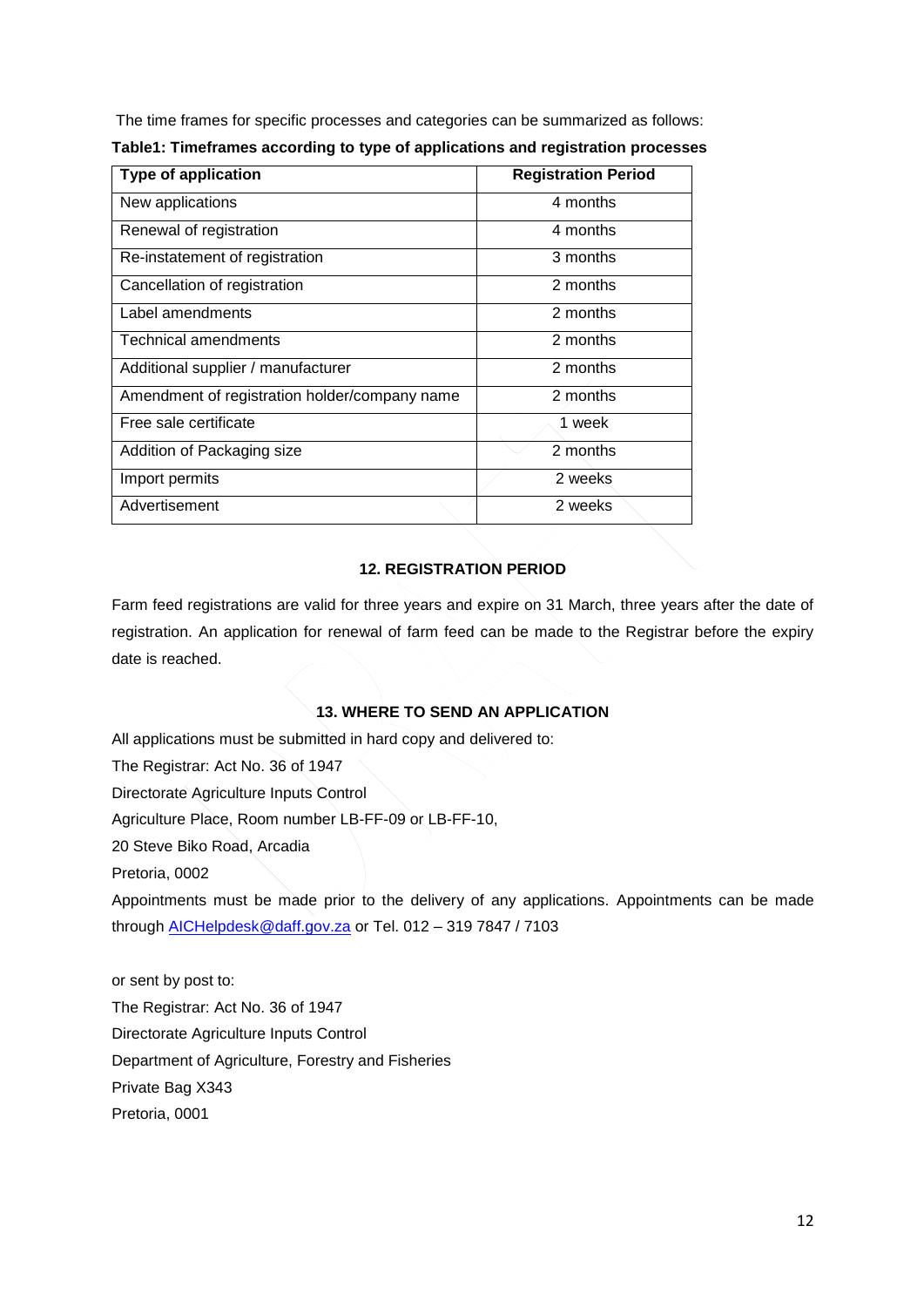## **15. ENQUIRIES**

All enquiries must be directed to the DAIC Help Desk. Telephone No.: 012 – 319 7847 / 7103 Facsimile No.: 012 – 319 7179 Email: AICHelpdesk@daff.gov.za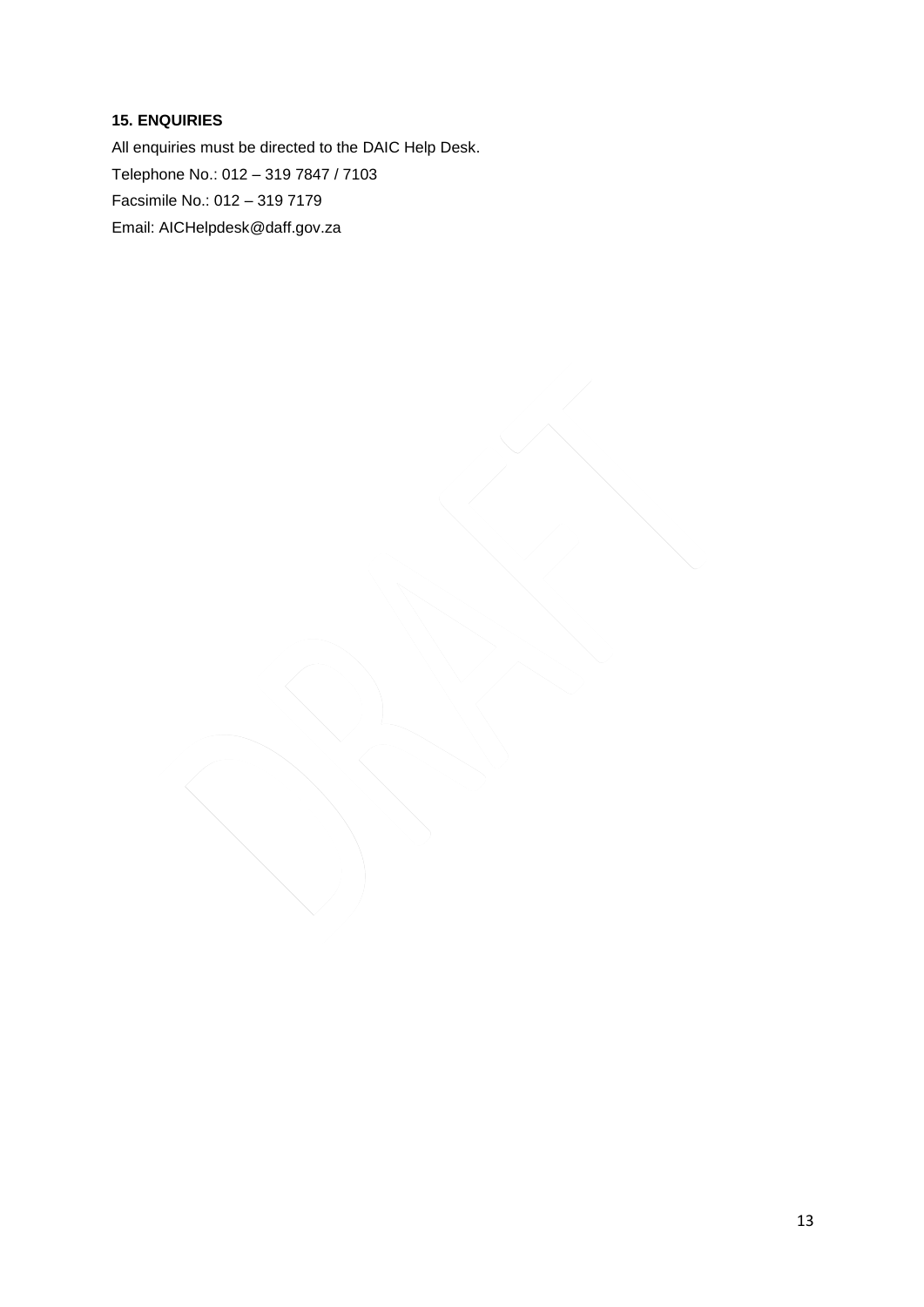## **SECTION B: TECHNICAL SECTION DATA REQUIREMENTS**

## **1. GENERAL TECHNICAL INFORMATION**

## <span id="page-13-2"></span><span id="page-13-1"></span><span id="page-13-0"></span>**1.1. PROHIBITED SUBSTANCES**

- 1 The use of the ingredients in regulation 11(4)(d) of the Farm Feeds Regulations No. R. 1087 is prohibited in animal feeds.
- 2 A product shall not be registered as an animal feed if
	- *(a)* it contains any feed ingredient of such nature or in such quantities that it could cause an interaction leading to the loss of one or more of the nutrients in that product such as to be below the intended nutritional requirement for that product.
	- *(b)* it consists of or contains any substance of animal origin, including excreta or other byproducts, which has not been sterilised beforehand to such an extent that the infection or contamination of such product with *Bacillus anthracis*, organisms of the gas-gangrene type, other pathogenic or putrefactive organisms of viable micro-organisms or substances has been reduced to the level where such organisms or substances will be harmful to or endanger the health or detrimentally affect the productive capacity of animals to which such product is fed.
	- *(c)* it contains any scheduled substance under the Medicines and Related Substances Act, 1965 (Act No. 101 of 1965) unless it is exempted to be registered as animal feed in terms of the provisions of Act No. 101 of 1965.

## **1.2. LIMITED SUBSTANCES**

- 1 The use of mammalian derived protein and by-products is limited to non-ruminant animal feeds and pet food.
- 2 An exemption is required for the use of blood meal in non-ruminant animal feed. The procedure for applying for an exemption is as follows:
	- *(a)* The applicant must obtain the prescribed application form from the Registrar;
	- *(b)* The form must be accompanied by an exemption letter which was granted by the Director: Animal Health according to Regulation 24 of the Animal diseases Act, 1984 (Act No. 35 of 1984);
	- *(c)* The application must be accompanied by the prescribed administrative fee.

## **1.3. UNDESIRABLE SUBSTANCES**

Subject to the provisions of regulation 11(3) of the Farm Feeds Regulations No. R. 1087; feed ingredients for use in animal feeds cannot be considered as sound, genuine and of merchantable quality if the level of undesirable substances in the product is higher than the maximum levels fixed in the regulation.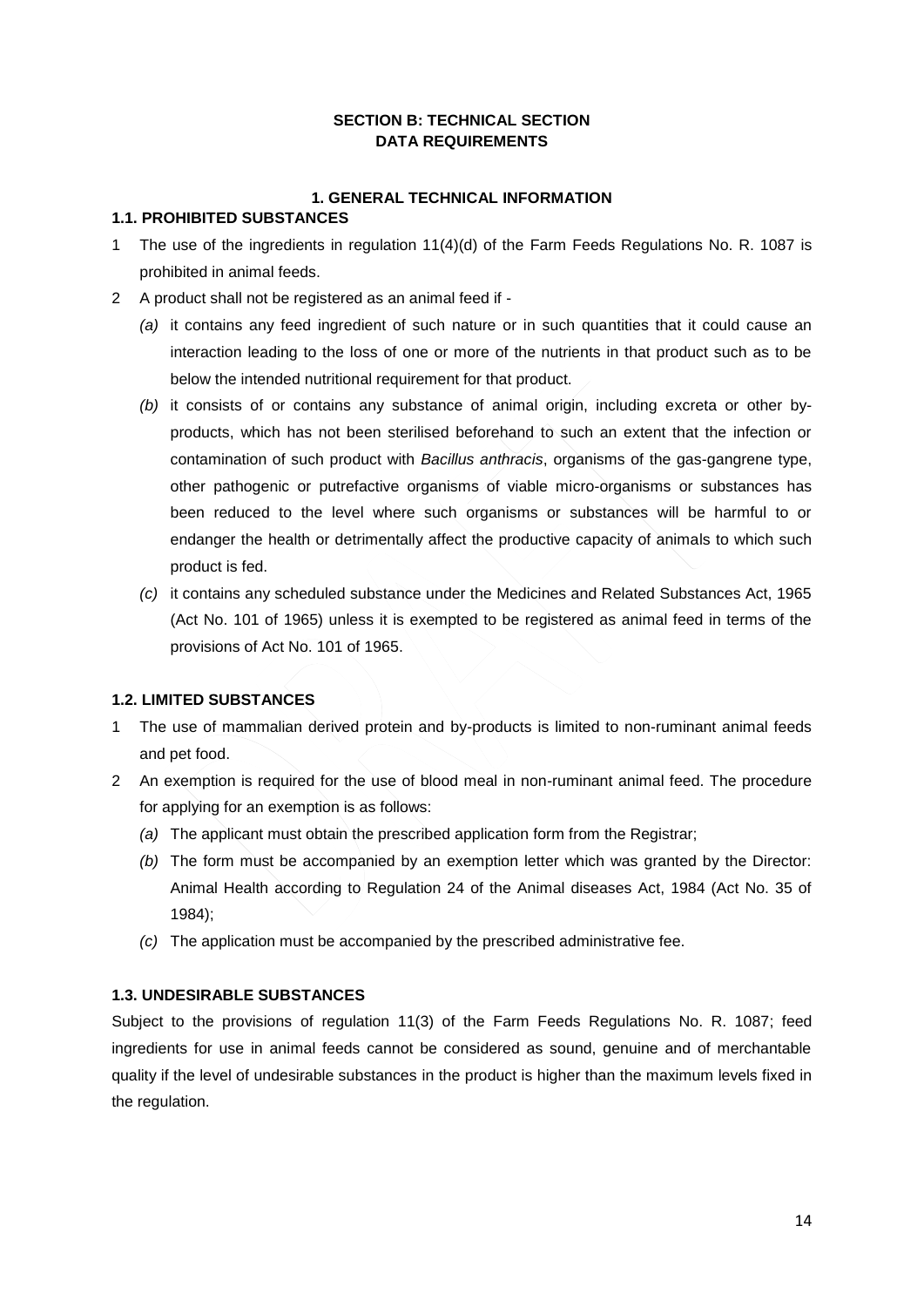## **1.4. EXEMPTIONS**

1.4.1. Unprocessed whole grains and oilseeds are exempt from registration.

1.4.2. Custom mixed feeds are exempt from registration. "Custom mix" means a mixture compiled on the written advice of a qualified person for a specific client or a mixture of registered ingredients mixed at the written request of an end user. Prescription mixture has a corresponding meaning.

The manufacturer must keep -

i) a reference sample for at least 3 months.

ii) records of the following:

- a) Results of quality checks on additives used.
- b) Records of each sale (include customer and quantity sold).
- c) Name and address of customer.
- d) Composition and mixing instructions, as well as the purpose for which it is needed.
- e) The quantity mixed.
- f) The signature of and date on which the person submitted a request.

1.4.3. Pet chews and toys and exercisers made of raw hide, wood or any man-made material, hooves, ears, bones and ligaments, whether flavour coated or unflavoured are exempt from registration unless any nutritional value or benefit to the animal is claimed on the label or labelling of the product (example: digestibility, tartar control, etc).

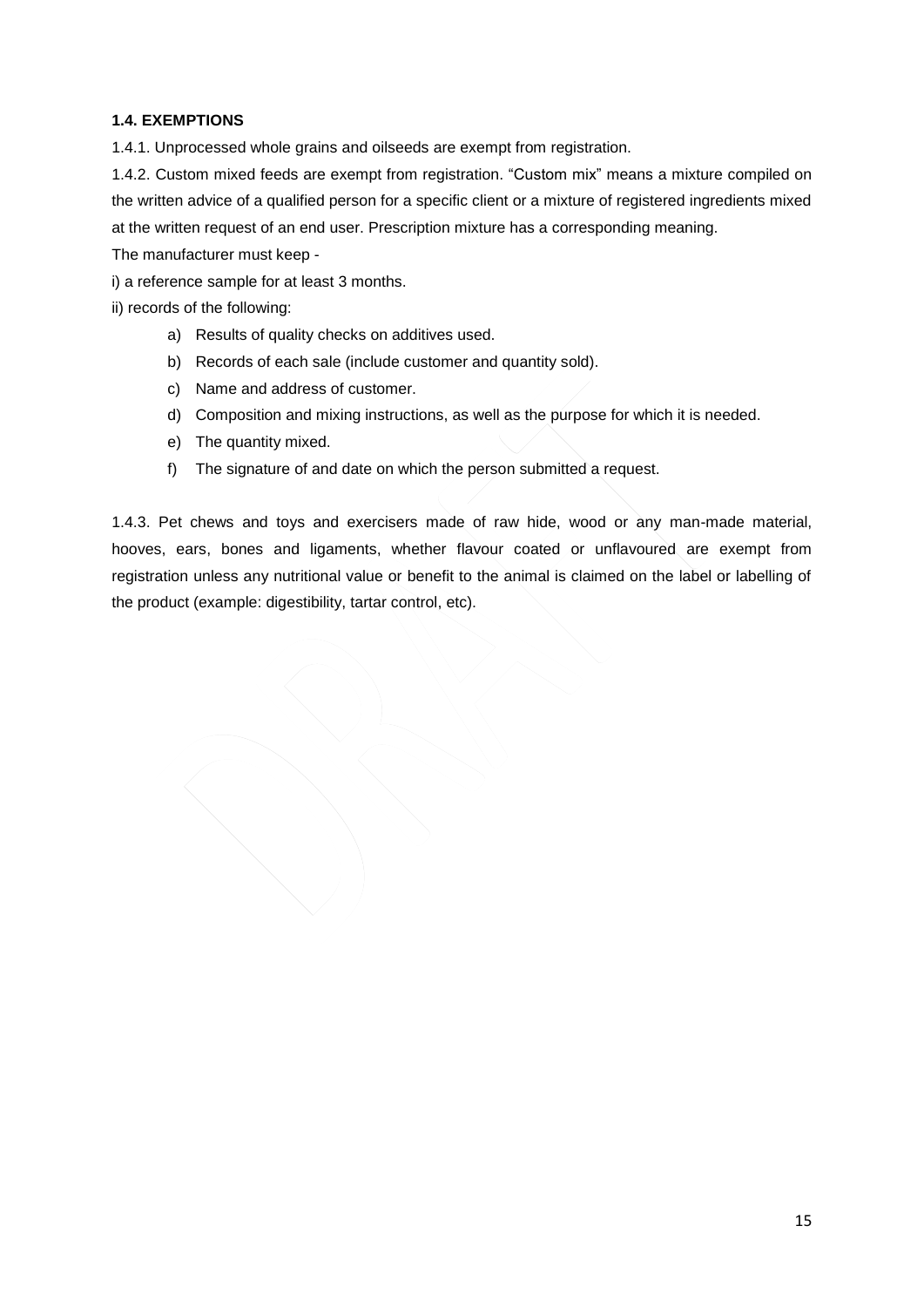## **2. RAW MATERIALS OF PLANT ORIGIN**

<span id="page-15-0"></span>i) Raw materials of plant origin must conform with and comply with the definitions as set out in the Farm Feeds General Guidelines. The guidelines are available for download on the Department of Agriculture Forestry and Fisheries website [\(http://www.daff.gov.za/daffweb3/Branches/Agricultural-](http://www.daff.gov.za/daffweb3/Branches/Agricultural-Production-Health-Food-Safety/Agriculture-Inputs-Control/Forms)[Production-Health-Food-Safety/Agriculture-Inputs-Control/Forms\)](http://www.daff.gov.za/daffweb3/Branches/Agricultural-Production-Health-Food-Safety/Agriculture-Inputs-Control/Forms); and can also be obtained from the Registrar's office.

ii) Novel raw materials must be clearly described to allow proper classification of the product in the Farm Feeds General Guidelines.

iii) All raw materials must be marked and labeled according to marking and labelling regulations in the Farm Feeds Regulations No. R. 1087.

iv) Applications to register raw materials shall be accompanied by:

- a) A cover letter;
- b) Application form for Raw materials derived from animal or plant material **in duplicate** (Application Form Reference: FF/RM\_01);
- c) Contact details form should be completed by new applicants. Form C (Contact details) (Application Form Ref: FF/Contact\_01);
- d) Proposed product label **in duplicate** (See guaranteed analysis requirements below);
- e) Certificate of nutritional Analysis (See requirements below) and
- f) Proof of payment.

Application forms are available for download on the Department of Agriculture Forestry and Fisheries website [\(http://www.daff.gov.za/daffweb3/Branches/Agricultural-Production-Health-Food-](http://www.daff.gov.za/daffweb3/Branches/Agricultural-Production-Health-Food-Safety/Agriculture-Inputs-Control/Forms)[Safety/Agriculture-Inputs-Control/Forms\)](http://www.daff.gov.za/daffweb3/Branches/Agricultural-Production-Health-Food-Safety/Agriculture-Inputs-Control/Forms); and can also be obtained from the Registrar's office.

## **2.1 Alfalfa/Lucerne Products, Cereal Grain products, Barley Products, Oat Products, Rice Products and Wheat Products**

- 1.1.1 The product must be analysed for protein, moisture and fibre.
- 1.1.2 The label shall include guarantees for protein (minimum), moisture (maximum), fibre (minimum) and (maximum) for high-fibre products.
- 1.1.3 The maximum moisture should not exceed 120 g/kg.

#### **2.2 Brewers Products**

1.2.1 The product must be analysed for protein, moisture and fibre.

- 1.2.2 The label shall include guarantees for protein (min), moisture (max), fibre (min) and (max).
- 1.2.3 The maximum moisture should not exceed 120 g/kg.
- 1.2.4 The product may contain pulverised dried spent hops in a quantity not exceeding 30 g/kg, evenly distributed.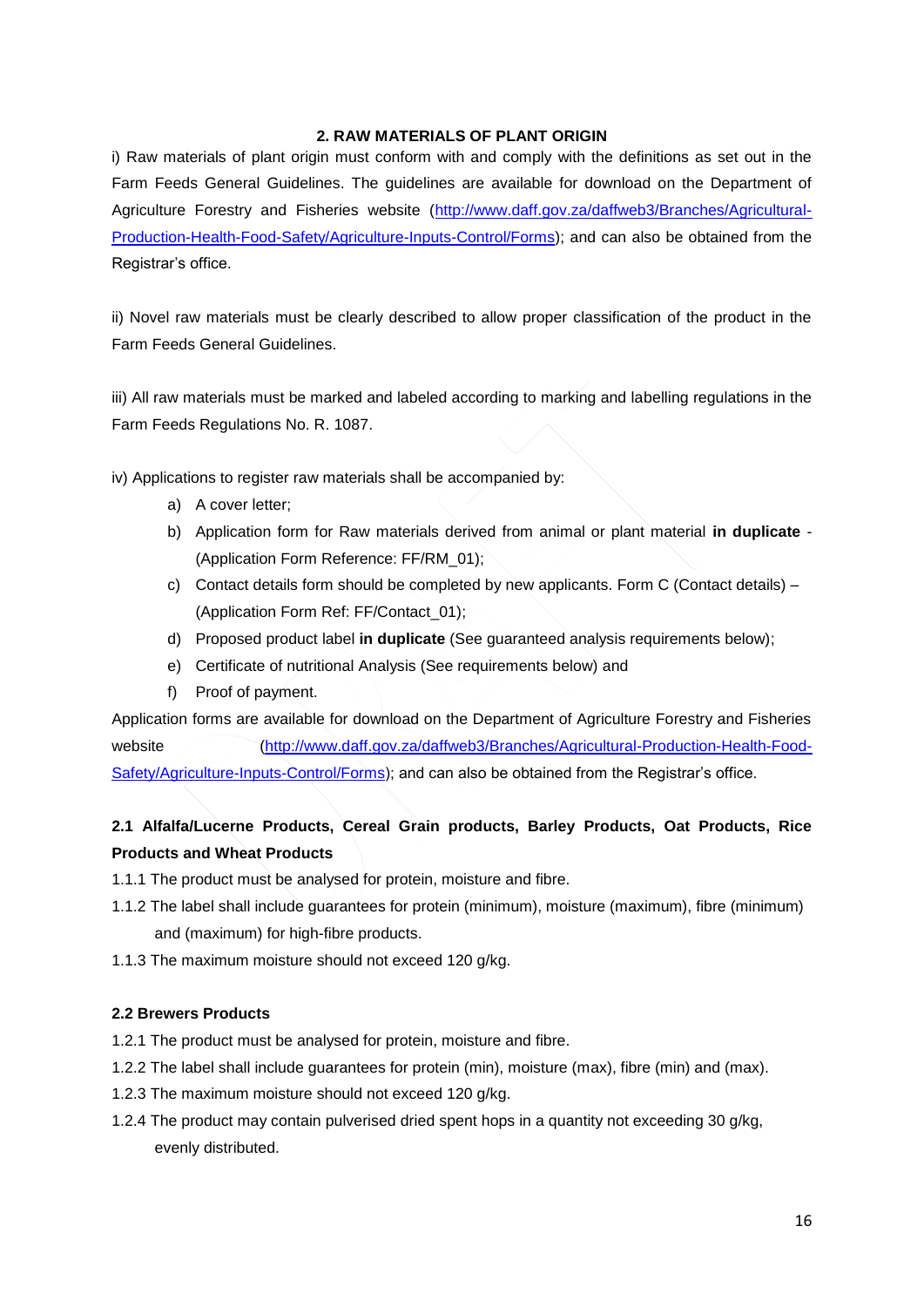## **2.3 Citrus Products**

- 1.3.1 The product must be analysed for protein, moisture and fibre.
- 1.3.2 The label shall include guarantees for protein (min), moisture (max) and fibre (max).
- 1.3.3 The maximum moisture for dehydrated products must not exceed 120 g/kg.
- 1.3.4 If calcium oxide or calcium hydroxide is added as an aid in processing, the maximum quantity (g/kg) present, expressed as calcium (Ca), must be declared.
- 1.3.5 If it bears a name descriptive of its kind or origin, it must correspond thereto.

## **2.4 Distillers' Products**

- 1.4.1 The product must be analysed for protein, moisture and fibre.
- 1.4.2 The label shall include guarantees for protein (min), moisture (max), fibre (min) and (max).
- 1.4.3 The maximum moisture should not exceed 120 g/kg in dried/dehydrated products.
- 1.4.4 The maximum moisture should be declared in wet products.

## **2.5 Grain Sorghums**

- 1.5.1 The maximum moisture must not exceed 120 g/kg.
- 1.5.2 The product shall be analysed for protein, moisture, fibre.
- 1.5.3 Sorghum and its by-products shall also be analysed for tannin.
- 1.5.4 The label shall include guarantees for protein (min), moisture (max), fibre (max) and tannin (max)
- 1.5.5 Grain **s**orghum mill feed (see definition in the Farm Feeds General Guidelines) must contain a minimum of 50 g/kg crude fat and a maximum of 60 g/kg crude fibre.

#### **2.6 Maize products**

- 1.6.1 The product must be analysed for protein, moisture and fibre.
- 1.6.2 The label shall include guarantees for protein (min), moisture (max), fibre (min) and fibre (max) for maize products rich in fibre.
- 1.6.3 The maximum moisture should not exceed 120 g/kg.
- 1.6.4 The maximum moisture in Hominy chop should not exceed 130 g/kg.

## **2.7 Fats and Oils (from plant origins and animal origins)**

- 1.7.1 The product must be analysed for total fatty acids, free fatty acids, moisture, unsaponifiable matter and insoluble impurities.
- 1.7.2 The label shall include guarantees for total fatty acids (minimum), free fatty acids (maximum), moisture (maximum), unsaponifiable matter (maximum) and insoluble impurities (maximum). Refer to Farm Feeds General Guidelines for acceptable minimum and maximum levels according to type of oil and fat.
- 1.7.3 The use of the term "feed grade" requires that the specific type of product be adequately tested to prove its safety for feeding purposes.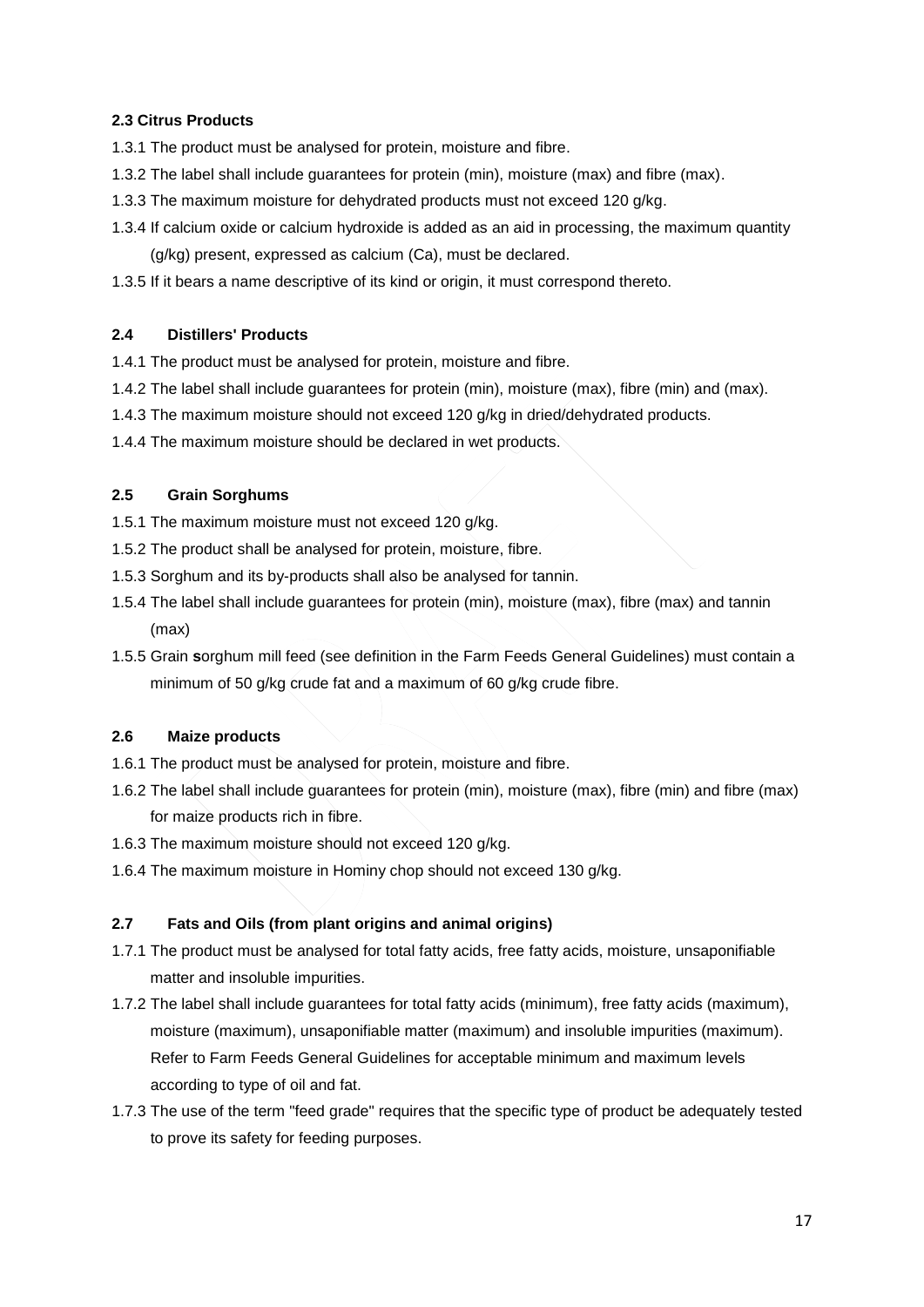- 1.7.4 Any mixture of two or more fats or fat derivatives must be identified by listing each component: e.g, "animal fat and hydrolysed vegetable oil."
- 1.7.5 Fats or fat derivatives must come from acceptable animal feed sources. **Use of fats from mammalian origins is restricted to non-ruminants**.
- 1.7.6 An anti-oxidant that is generally regarded as safe must be added in accordance with good manufacturing practices.
- 1.7.7 The following warning must be displayed on the label of animal fats: **This product has a limited shelf-life and must not be stored for long periods**.
- 1.7.8 The maximum gossypol level must be declared in Cottonseed oil.
- 1.7.9 The maximum lipid not bound in the calcium and long-chain fatty acids of vegetable origin should be 200 g/kg in Calcium salts of long-chain fatty acids.

## **2.8 Marine Products**

- 1.8.1 The product must be analysed for crude protein, moisture, crude fat, crude ash, phosphorus (P), calcium (Ca) and sodium.
- 1.8.2 The label must include guarantees for crude protein (minimum), moisture (maximum), crude fat (minimum and maximum), crude ash (maximum), phosphorus (minimum), calcium (maximum) and sodium (maximum).
- 1.8.3 Products with a fat content exceeding 80 g/kg must contain an approved anti–oxidant added in accordance with good manufacturing practice.

## **2.9 Milk Products**

- 1.9.1 The product must be analysed for crude protein, moisture, minimum milk fat, minimum phosphorus (P), maximum calcium (Ca).
- 1.9.2 Dried (dry) whey must also be analysed for lactose.
- 1.9.3 The label must include guarantees for minimum crude protein, maximum moisture, minimum milk fat, minimum phosphorus (P), maximum calcium and lactose (minimum) (applicable to Dry whey).
- 1.9.4 Products with a fat content exceeding 80 g/kg must contain an approved anti oxidant in accordance with Good Manufacturing Practice.

## **2.10 Mineral Products**

1.10.1 Mineral products that are a source of macro minerals are classified as raw materials. Refer to requirements for nutritional additives for technical data required for registration.

- i) The analyses to be conducted on sources of macro minerals depend on the minerals
- contained. Refer to the Farm Feeds General Guidelines for specific information.
- 1.10.2 Mineral products that are a source of micro/trace minerals are classified as Nutritional feed additives. Refer to requirements for feed additives.

**Note: Use of mineral products from mammalian origins as sources of minerals is restricted to non-ruminant feeds**.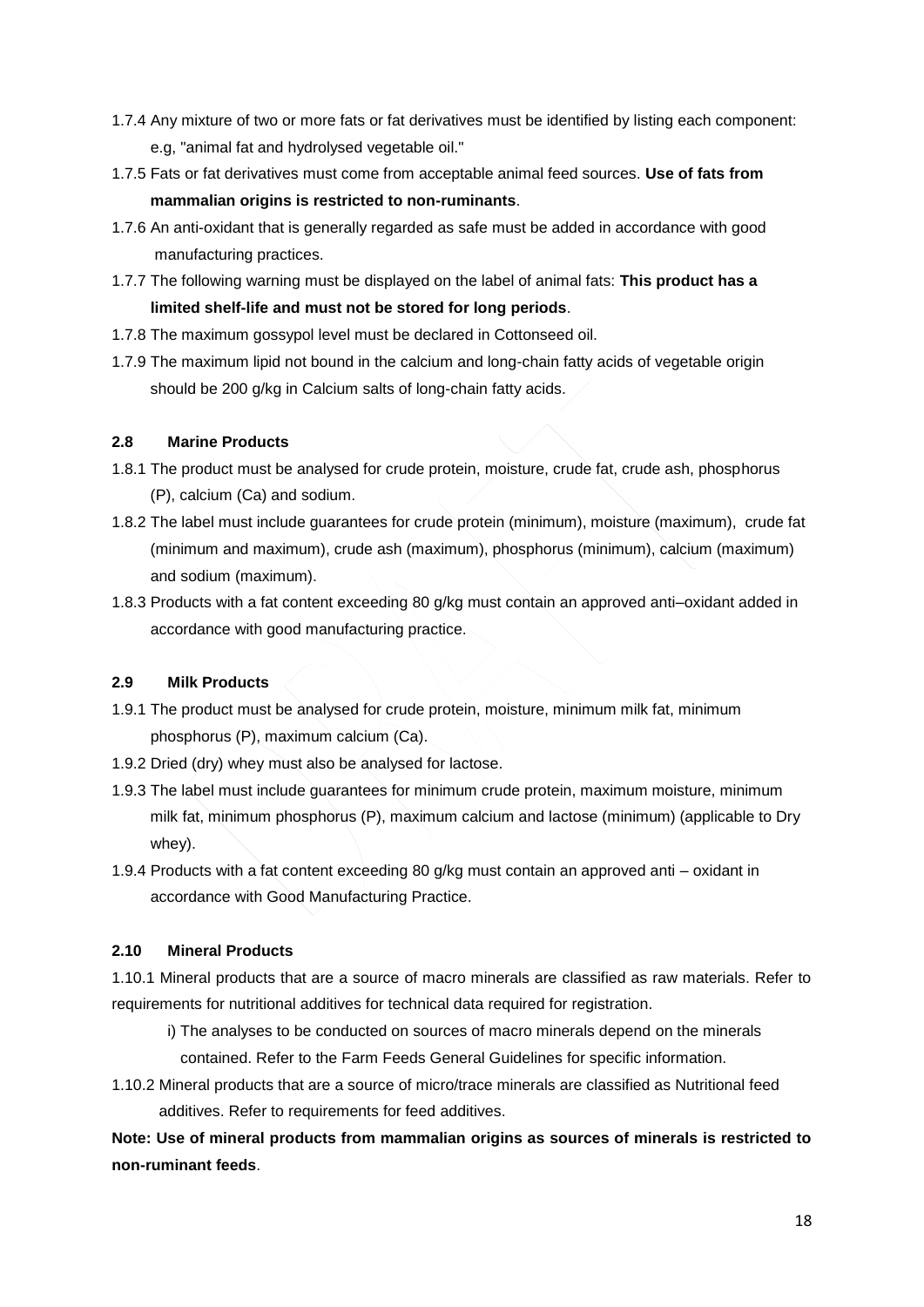## **2.11. Miscellaneous Products**

Miscellaneous raw materials are products such as dried apple pomace, bagasse, dried backery products and cereal food fines; to name a few.

- 1.11.1 The product must be analysed for protein, moisture, fibre. Refer to the Farm Feeds General Guidelines for specific information on more analyses to be conducted.
- 1.11.2 The maximum moisture must not exceed 120 g/kg for dried products.
- 1.11.3 The label must include guarantees for protein (minimum), moisture (maximum), fibre (minimum) and fibre (maximum) for high-fibre products. Refer to Farm Feeds General Guidelines for specific nutrients to be declared on individual product.

#### **2.12 Molasses**

- 1.12.1 The product must be analysed for protein, moisture, total sugar and density.
- 1.12.2 The label must have guarantees for protein (min), moisture (max), total sugar (min) expressed as invert and density expressed as Brix.

#### **2.13 Oilseed Products**

- 1.13.1 The product must be analysed for protein, moisture, fat and fibre. Refer to the Farm Feeds General Guidelines for specific information per product.
- 1.13.2 The maximum moisture for dehydrated products must not exceed 120g/kg.
- 1.13.3 The label shall include guarantees for crude protein (minimum), moisture (maximum), crude fat (minimum) and crude fibre (minimum) and (maximum) for high-fibre products.
- 1.13.4 The maximum gossypol level must be declared in Cottonseed oil.
- 1.13.5 Products with a fat content exceeding 80 g/kg must contain an anti–oxidant that is generally regarded as safe, added in accordance with good manufacturing practice.

#### **3. RAW MATERIALS OF ANIMAL ORIGIN**

#### <span id="page-18-0"></span>**3.1. Animal Products**

- 3.1.1 The products must be analysed for protein, moisture, fat, ash, calcium and phosphorus.
- 3.1.2 The products must also be analysed for pathogenic organisms including Clostridium perfringens, Enterobacteriaceae, Salmonella, *Eschericha* Coli and Coliform.
- 3.1.3 The maximum moisture content of dehydrated rendered meals must not exceed 100g/kg moisture.
- 3.1.4 Products with a fat content exceeding 80 g/kg must contain an approved anti-oxidant added in accordance with good manufacturing practice.
- 3.1.5 The label shall include guarantees for protein (minimum), moisture (maximum), fat (maximum), ash (maximum), calcium (minimum and maximum) and phosphorus (minimum).
- 3.1.6 Rendered products must be manufactured in registered sterilizing plants in accordance with good manufacturing practices, regulations and guidelines applicable thereto.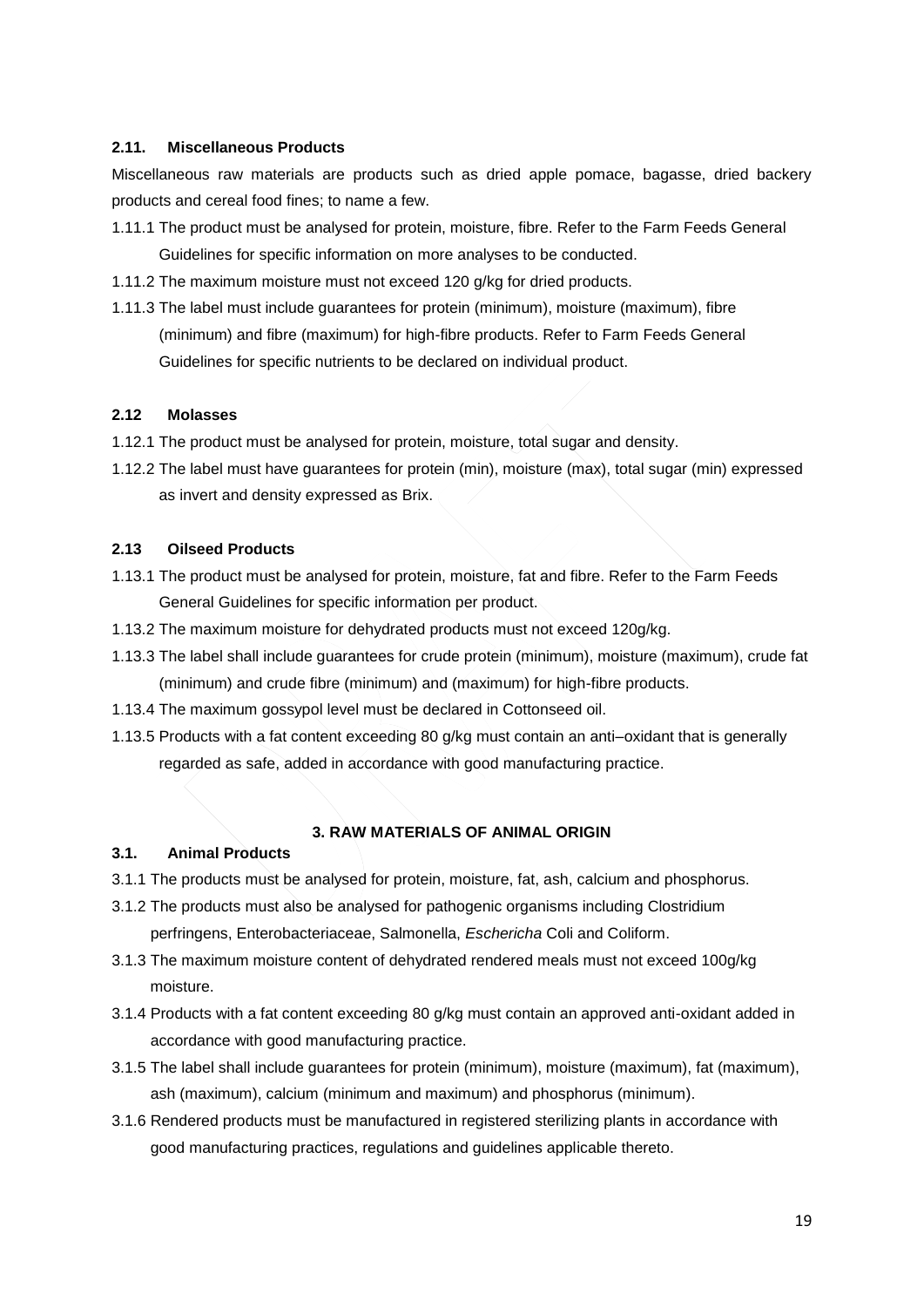3.1.7 **Use of animal products from mammalian origins is restricted to non-ruminants.** The label shall have the following warning, in bold face type: "**NOT TO BE USED IN RUMINANT FEEDS OR FEEDING**".

## **3.2. Recycled Animal Waste Products**

Recycled animal waste products include products such as sterilized animal manure.

3.2.1 The application must be accompanied by the following information:

- a) All sources of raw materials and date acquired, including information on drug and pesticide usage.
- b) All production output, including a code or other method to identify the date of production.
- c) All sales and distribution, including the name and address of the purchaser or to whom distributed, date, quantity and product code.
- d) Sample and assay records of testing specified above.

3.2.2 The application must also be accompanied by Certificates of Analyses for:

- a) Drugs suspected or known to be used in the feed or as a therapeutic treatment of source animals.
- b) Pesticides used on the source animal, facility, and wastes for pest control.
- c) Pathogenic organisms, at least to include Salmonella and *E. coli.*
- d) Heavy metals: arsenic, cadmium, copper, lead, mercury and selenium, at least.
- e) Parasitic larva or ova.
- f) Mycotoxins, such as aflatoxins.
- 3.2.3 If a product contains drug residue, then the label shall contain the following statement in bold face type:

"**WARNING: THIS PRODUCT CONTAINS DRUG RESIDUE. DO NOT USE WITHIN 15 DAYS OF SLAUGHTER AND DO NOT USE 15 DAYS PRIOR TO OR DURING THE FOOD PRODUTION PERIOD OF DAIRY ANIMALS AND LAYING HENS**."

3.2.4 If the product contains 25 ppm or greater of copper, a maximum guarantee of copper and the following statement in bold face type is required:

"**WARNING: CONTAINS HIGH LEVELS OF COPPER: DO NOT FEED TO SHEEP**".

- 3.2.5 If the product contains NPN, labels must contain prescribed NPN warnings in accordance with Farm Feeds Regulations No. R. 1087.
- 3.2.6 Processed animal waste products as a class, offered for sale or distributed for sale, shall not contain extraneous materials such as, but not limited to, metal, glass, nails or other harmful matter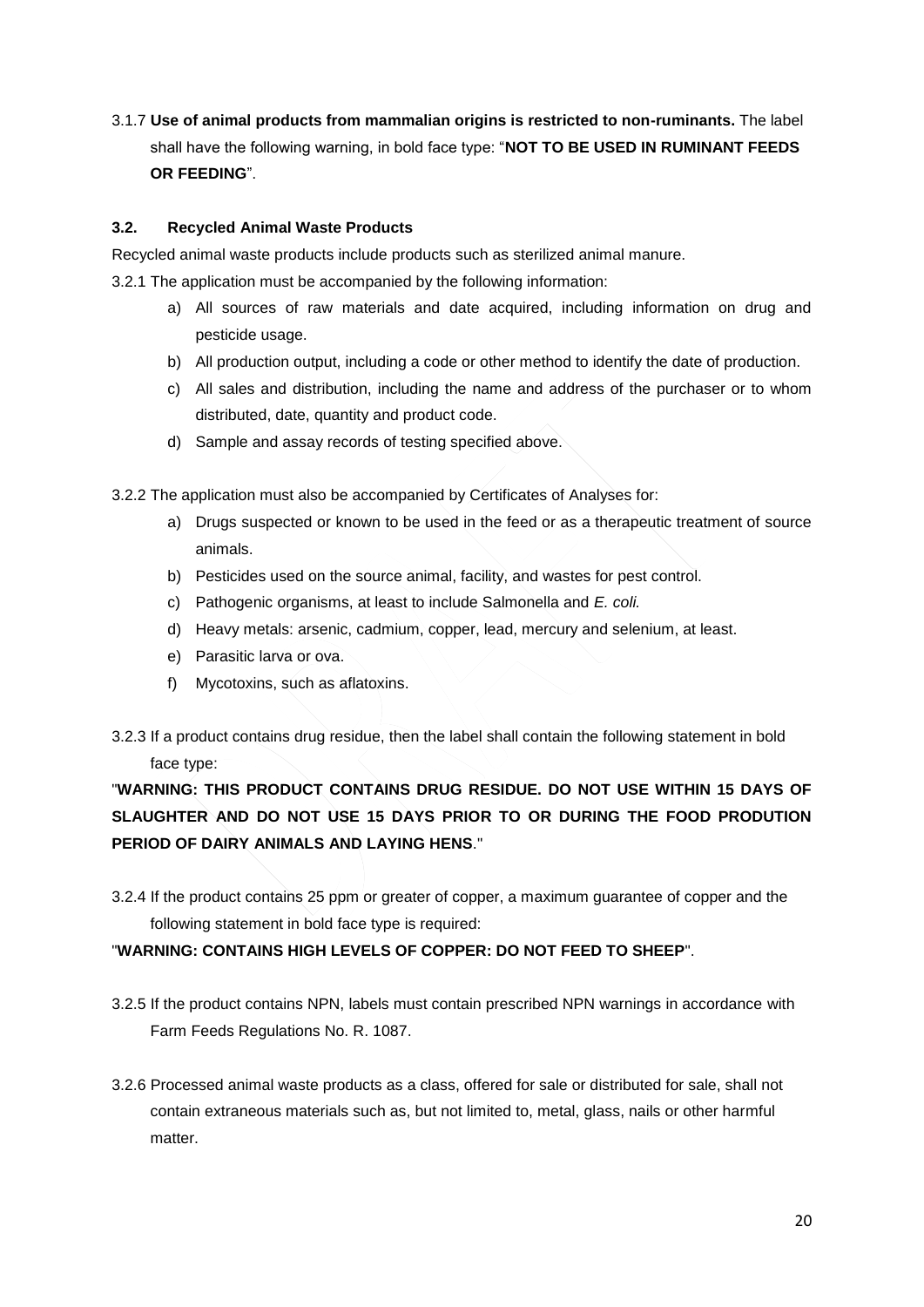## **4. PREMIXTURES**

<span id="page-20-0"></span>A product containing a mixture of additives or mixtures of one or more additives with substances used as carriers **intended for the manufacture of animal feeds** and contains nutrients and/or other ingredient in quantities and such ratios that it will supply the prescribed requirements for animals may be registered as a nutritional feed additive.

- 4.1. Applications to register premixtures shall be accompanied by:
	- a) A cover letter;
	- b) Application form for Feed Additives **in duplicate** (Application Form Reference: FF/FA\_01);
	- c) Contact details form should be completed by new applicants. Form C (Contact details) (Application Form Ref: FF/Contact\_01);
	- d) Proposed product label **in duplicate**;
	- e) Certificate of Analysis of either the premix or the constituents of the premix;
	- f) Free Sale Certificate (imported products);
	- g) Proof of compliance with local legislation in country of origin (imported products);
	- h) Proof of registration in terms of Act No. 27 of 2003 (SACNASP);
	- i) Proof of quality management system (e.g. GPM, ISO 9001, ISO 22000, FEMI QS, GMP+, etc) and
	- j) Proof of payment.

Application forms are available for download on the Department of Agriculture Forestry and Fisheries website [\(http://www.daff.gov.za/daffweb3/Branches/Agricultural-Production-Health-Food-](http://www.daff.gov.za/daffweb3/Branches/Agricultural-Production-Health-Food-Safety/Agriculture-Inputs-Control/Forms)[Safety/Agriculture-Inputs-Control/Forms\)](http://www.daff.gov.za/daffweb3/Branches/Agricultural-Production-Health-Food-Safety/Agriculture-Inputs-Control/Forms); and can also be obtained from the Registrar's office.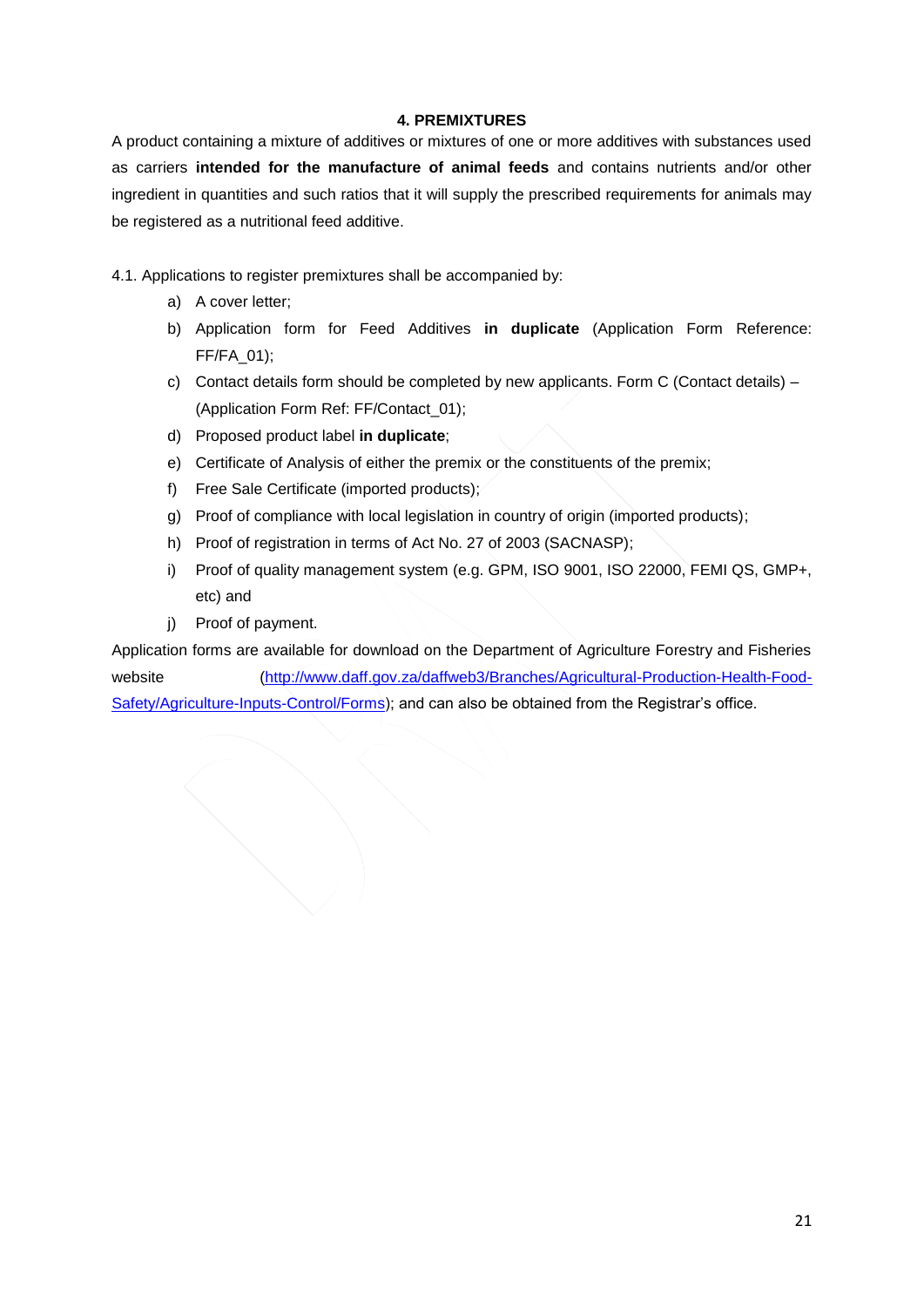## **5. LIVESTOCK FEED**

<span id="page-21-0"></span>5.1. A product which consists of a mixture of different ingredients, whether or not containing additives, and which contains nutrients and other ingredients in such quantities and such ratios that it will supply the nutritional requirements of the target animal may be registered as **complete animal feed**.

5.2. **Complementary, supplementary and concentrated animal feed** is feed which contains any feedstuff in excess of the maximum content specified for that feeds in relation to the complete animal feed for the target animal. The instruction for use shall state, according to the species and age of the animal, the maximum quantity in grams or kilograms of the animal feed to be given per animal per day, and shall be so formulated that, when they are correctly followed, the final content of the animal feed does not exceed the maximum specified. This guideline shall not apply to products delivered to manufacturers of complete animal feeds or to their suppliers.

- 5.3. Applications to register livestock feed shall be accompanied by:
	- a) A cover letter;
	- b) Appropriate application form (see list below) **in duplicate**
		- i) Complete or Concentrate Ruminant Feed (NPN Free) (Application Form Ref: FF/RF1\_01)
		- ii) Complete or Concentrate Ruminant Feed (with NPN) (Application Form Ref: FF/RF2\_01)
		- iii) Complete or Concentrate Monogastric Feed (Application Form Ref: FF/MF\_01)
		- iv) Complete or Concentrate Horse and Other Feed (Application Form Ref: FF/HOF\_01)
		- v) General supplement feeds, Licks and Herbal supplements (Application Form Ref:  $FF/SF$  01)
		- vi) Seed and Grain mixtures (Application Form Ref: FF/SG\_01);
	- c) Contact details form should be completed by new applicants. Form C (Contact details) (Application Form Ref: FF/Contact\_01);
	- d) Product label **in duplicate**;
	- e) Certificate of analysis of the final product or the formulation of the product;
	- f) Proof of payment;
	- g) Free Sale Certificate (imported products);
	- h) Proof of compliance with local legislation in country of origin (imported products);
	- i) Proof of registration in terms of Act No. 27 of 2003 (SACNASP) and
	- j) Proof of quality management system.

Application forms are available for download on the Department of Agriculture Forestry and Fisheries website [\(http://www.daff.gov.za/daffweb3/Branches/Agricultural-Production-Health-Food-](http://www.daff.gov.za/daffweb3/Branches/Agricultural-Production-Health-Food-Safety/Agriculture-Inputs-Control/Forms)[Safety/Agriculture-Inputs-Control/Forms\)](http://www.daff.gov.za/daffweb3/Branches/Agricultural-Production-Health-Food-Safety/Agriculture-Inputs-Control/Forms); and can also be obtained from the Registrar's office.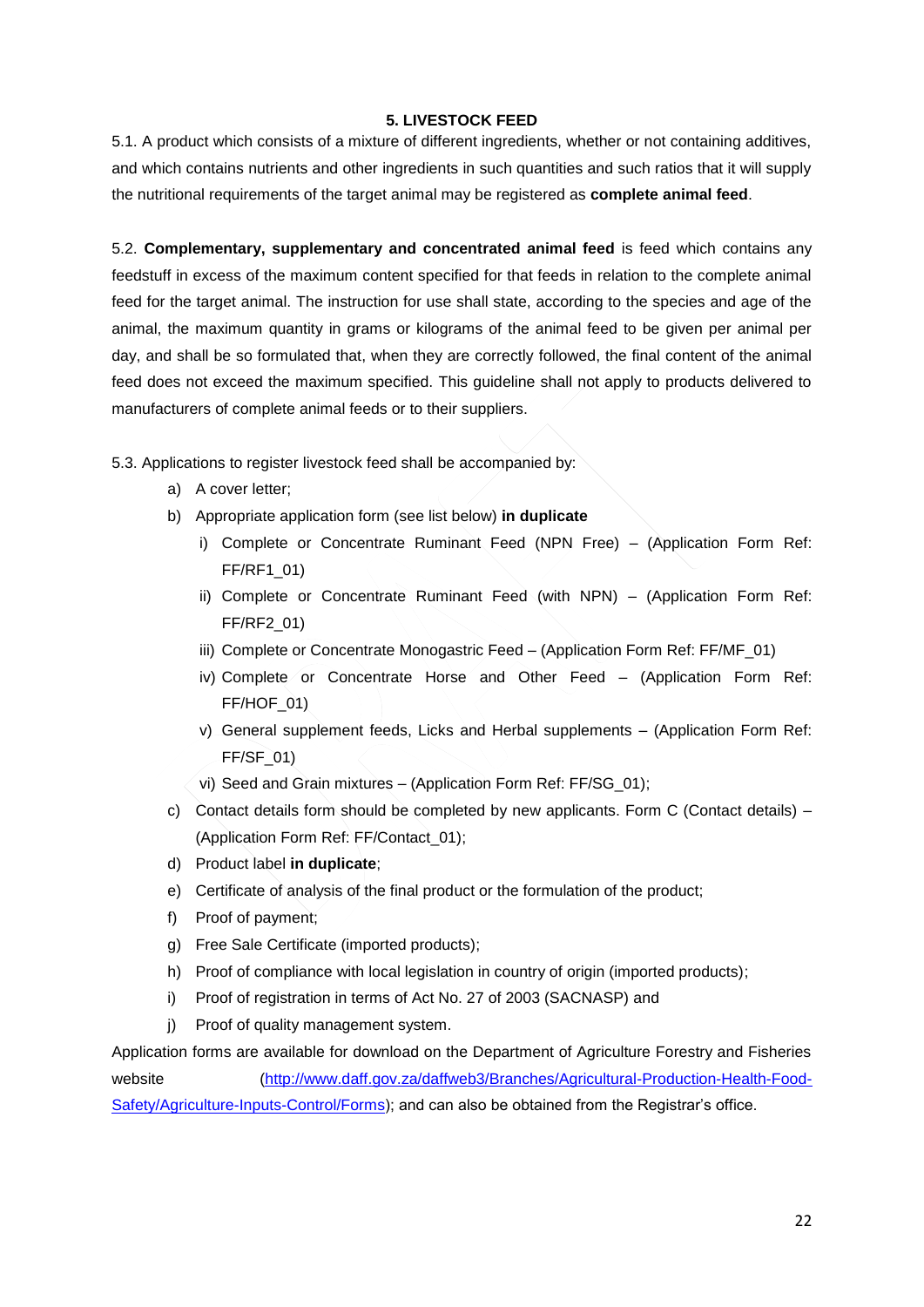The label must include guarantees for -

- i. **Milk replacers fed to calves**: crude protein (minimum), lysine (maximum), moisture (maximum), crude fat (minimum), crude fibre (maximum), calcium (minimum and maximum), phosphorus (minimum), Ph (minimum) for acidified milk replacers, starch (maximum).
- ii. **Dairy cattle feed**: crude protein (minimum), non-protein nitrogen (maximum) if added and protein ex NPN % (maximum), moisture (maximum), crude fat (maximum), crude fibre (maximum), calcium (minimum and maximum), phosphorus (minimum).
- iii. **Dairy cattle, beef cattle, sheep, goat, game and horses - fed mineral supplement**: calcium (minimum and maximum), phosphorus (minimum), salt (minimum and maximum), magnesium (minimum), potassium (minimum), sulphur (minimum), specific trace minerals (minimum), Vitamins (minimum) if added.
- iv. **Beef cattle**: crude protein (minimum), non-protein nitrogen (maximum) if added and protein ex NPN %, moisture (maximum), crude fat (minimum and maximum), crude fibre (minimum and maximum), calcium (minimum and maximum), phosphorus (minimum).
- v. **Sheep, goat and game feed**: crude protein (minimum), non-protein nitrogen (maximum) if added and protein ex NPN %, moisture (maximum), crude fat (minimum and maximum), crude fibre (minimum and maximum), calcium (minimum and maximum), phosphorus (minimum), copper (maximum mg/kg) if it exceeds 22.5 ppm.
- vi. **Horse feed**: crude protein (minimum), moisture (maximum), crude fat (minimum), crude fibre (minimum and maximum), calcium (minimum and maximum), phosphorus (minimum).
- vii. **Ostrich feed**: crude protein (minimum), lysine (minimum), moisture (maximum), crude fat (minimum), crude fibre (maximum), calcium (minimum and maximum), phosphorus (minimum).
- viii. **Fish (all), crocodile, pigeon, parrot, mice and rat**: crude protein (minimum), moisture (maximum), crude fat (minimum), crude fibre (maximum), calcium (maximum), phosphorus (minimum).
- ix. **Rabbits and chinchillas**: crude protein (minimum), moisture (maximum), crude fat (minimum), crude fibre (minimum and maximum), calcium (maximum), phosphorus (minimum).
- x. **Grain mixtures for pigeons, birds and poultry**: grain (minimum and maximum), protein seeds (minimum and maximum) or crude protein (minimum), moisture (maximum), crude fat (minimum), crude fibre (maximum), calcium (maximum), phosphorus (minimum).
- xi. **Race and breed mixtures and Maintenance mixtures**: grain (minimum and maximum), protein seeds (minimum and maximum) or crude protein (minimum), moisture (maximum), crude fat (minimum), crude fibre (maximum), calcium (maximum), phosphorus (minimum).
- xii. **Bird seed**: seeds (minimum and maximum).
- xiii. **Mixed poultry grain**: grain (maximum).
- xiv. **Duck and geese**: crude protein (minimum), moisture (maximum), crude fat (minimum), crude fibre (maximum), calcium (minimum and maximum), phosphorus (minimum), salt (maximum) if added.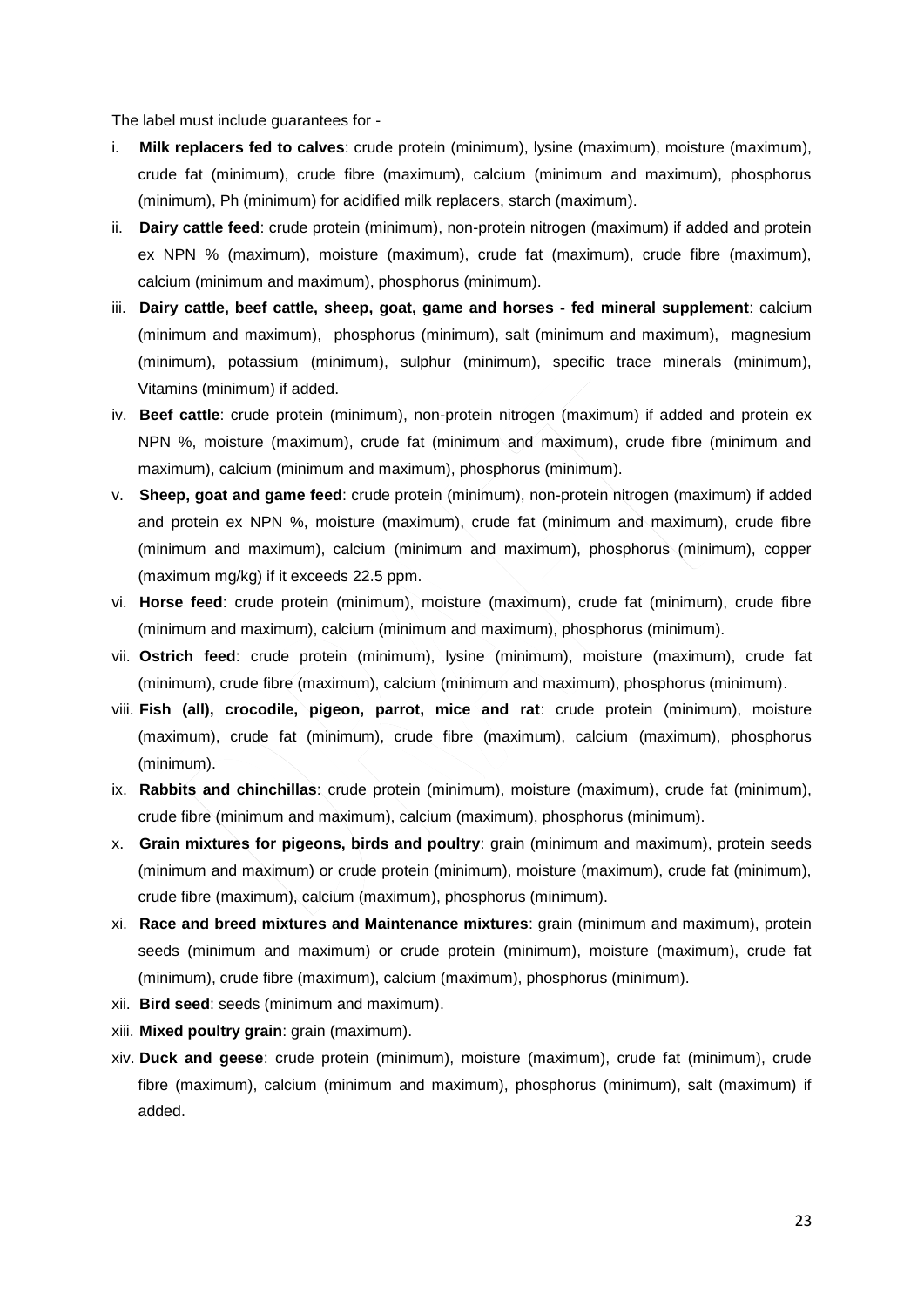- xv. **Pigs**: crude protein (minimum), lysine (minimum), methionine (minimum), moisture (maximum), crude fat (minimum), crude fibre (maximum), calcium (minimum and maximum), phosphorus (minimum), salt (maximum) if added.
- xvi. **Chicken and other poultry**: crude protein (minimum), lysine (minimum), methionine (minimum), moisture (maximum), crude fat (minimum), crude fibre (maximum), calcium (minimum and maximum), phosphorus (minimum), salt (maximum) if added.
- xvii.**Mineral supplement feeds**: calcium (minimum and maximum) if present, salt (maximum) if added, fluoride (maximum) if present, other minerals (minimum) if present in significant amounts, vitamins (minimum) if added.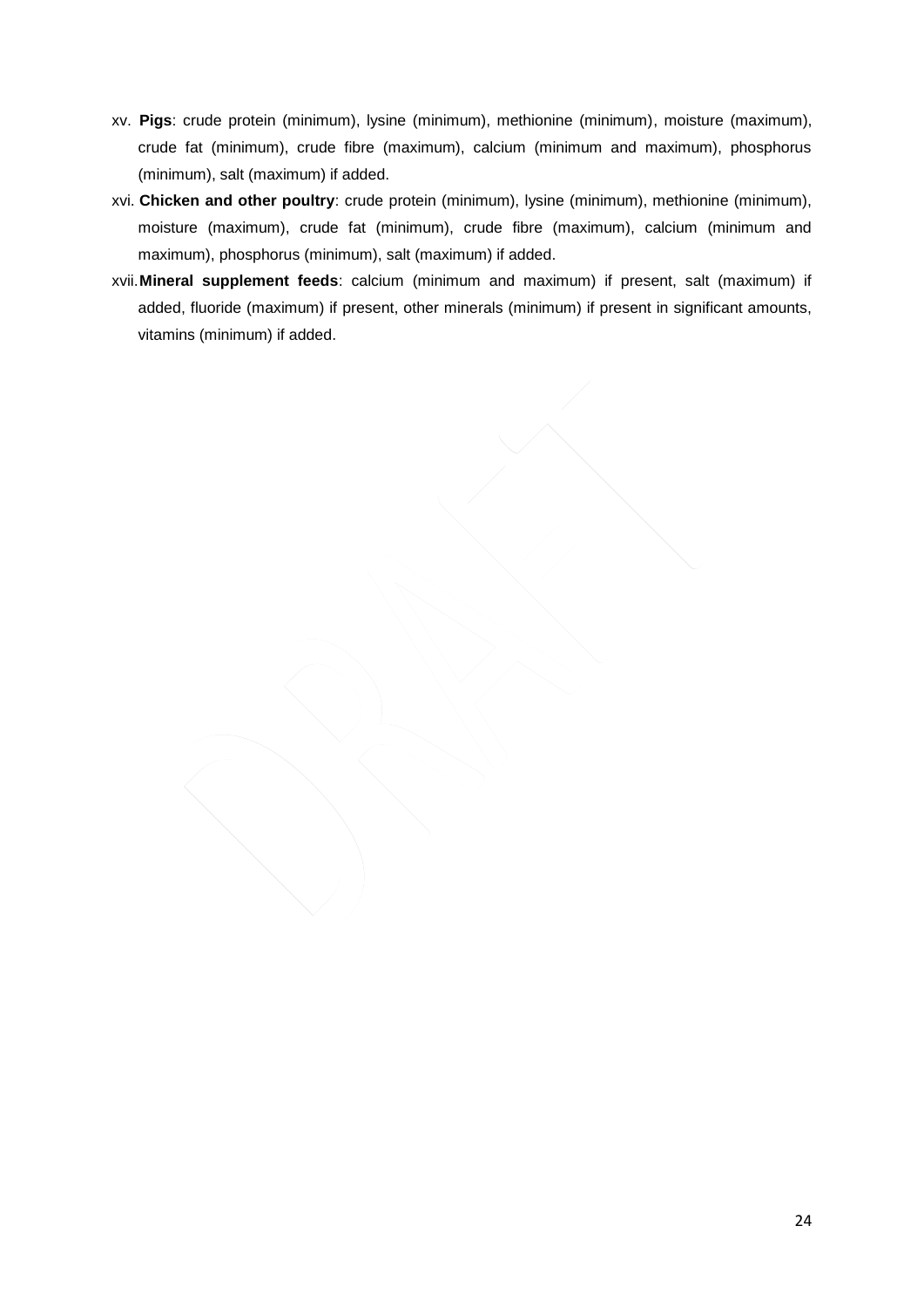#### **6. PET FOOD**

- <span id="page-24-0"></span>6.1. A product which consist of a mixture of different ingredients, whether or not containing additives, and which contains nutrients and other ingredients in such quantities and such ratios that it will supply minimum and maximum nutrients as specified in column 3 and 4 of Table 5 in the regulations for dog food and Table 6 in the Farm Feeds Regulations No. R. 1087 for cat food shall be registered as a complete pet food of which the name is indicated by the kind of animal if it meets the nutrient contents so specified in the applicable columns of the applicable tables.
- 6.2. Where the digestibility of a complete pet food is higher than 65% on which the Tables referred to above are based, the corresponding corrections shall be made and evidence of the higher digestibility provided to the Registrar.
- 6.3. Marking and labelling of pet food shall conform to regulation 22 of the Farm Feeds Regulations No. R. 1087. The label must include guarantees for protein (minimum), moisture (maximum), crude fat (minimum), crude fibre (maximum) and crude ash (maximum) or calcium (maximum) and phosphorus (minimum).
- 6.4. Applications to register complete pet food shall be accompanied by:
	- a) A cover letter;
	- b) Pet Food (including Complementary pet food/treats) **in duplicate** (Application Form Ref: FF/PF\_01);
	- c) Contact details form should be completed by new applicants. Form C (Contact details) (Application Form Ref: FF/Contact\_01);
	- d) Product label with artwork **in duplicate**;
	- e) Certificate of analysis for microbiological analysis for pet food that is not extruded or sterilized;
	- f) Data attesting to the nutritional adequacy of the complete pet food. This shall be established by at least one of the following methods –
		- (i) submission of the full details of the nutritional profile of all relevant nutrients as specified in Tables 5 (dog food) and Table 6 (cat food) in the regulations. All nutrients shall be corrected for moisture, energy and processing losses. Alternatively, a product formulation can be submitted;
		- (ii) submission of the scientific results of a feeding trial using the latest American Association of Feed Control Officials (AAFCO) testing procedures; or
		- (iii) submission of the full results of a chemical analysis of the finished pet food product. The data shall include at least an analysis of those elements with asterisks in Table 7 in the regulations. Applicants shall be at liberty to submit more comprehensive data if they so desire. The Registrar shall reserve the right to require the analysis of further elements in the Table without asterisks in the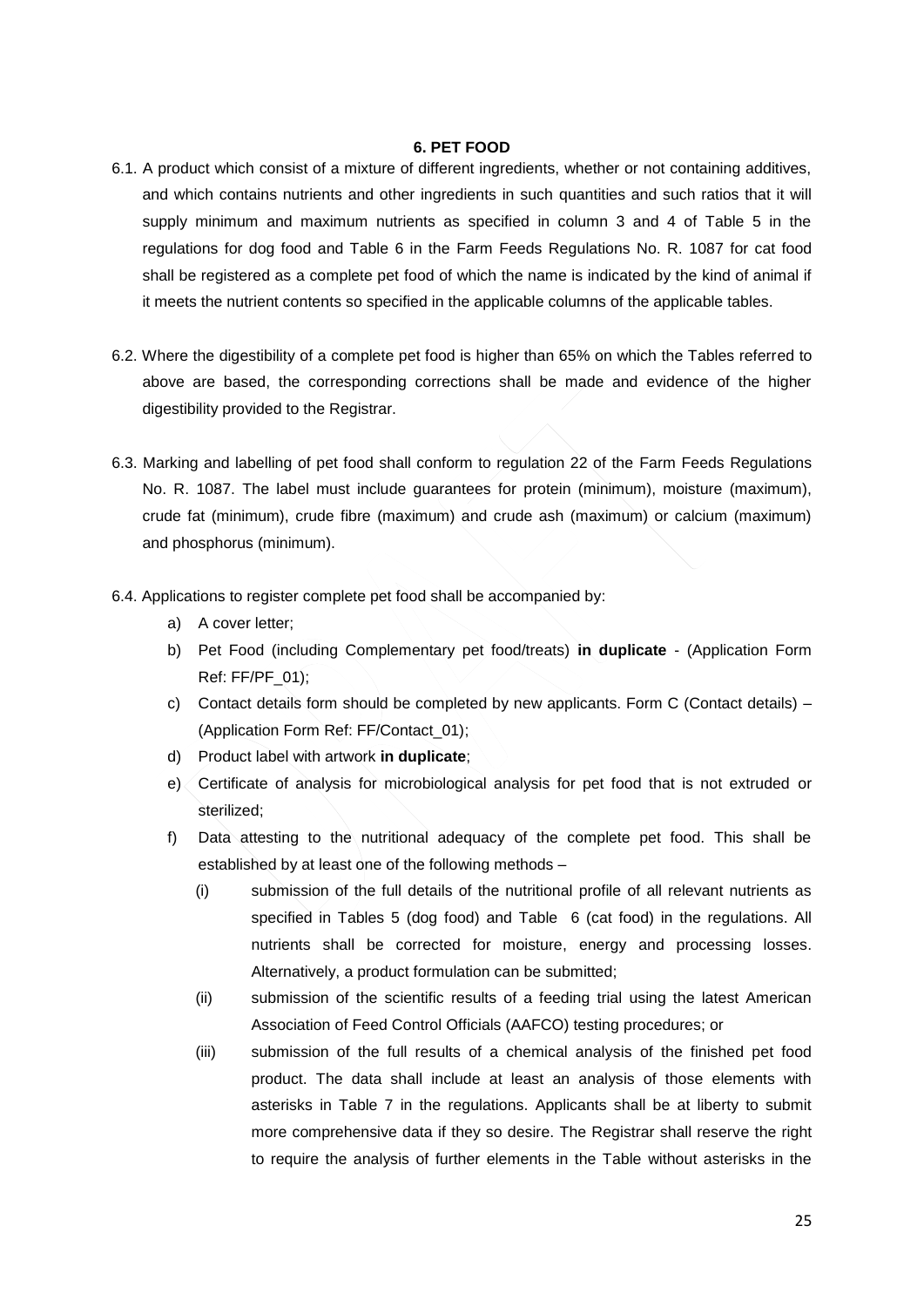event that he or she is of the opinion that such analysis is necessary in order to substantiate nutritional adequacy of a particular product;

- g) Data attesting to label claims that require substantiation;
- h) Proof of payment;
- i) Free Sale Certificate (imported products);
- j) Proof of compliance with local legislation in country of origin (imported products);
- k) Proof of registration in terms of Act No. 27 of 2003 (SACNASP) and
- l) Proof of quality management system.

Application forms are available for download on the Department of Agriculture Forestry and Fisheries website [\(http://www.daff.gov.za/daffweb3/Branches/Agricultural-Production-Health-Food-](http://www.daff.gov.za/daffweb3/Branches/Agricultural-Production-Health-Food-Safety/Agriculture-Inputs-Control/Forms)[Safety/Agriculture-Inputs-Control/Forms\)](http://www.daff.gov.za/daffweb3/Branches/Agricultural-Production-Health-Food-Safety/Agriculture-Inputs-Control/Forms); and can also be obtained from the Registrar's office.

6.5. Despite method (i), (ii) or (iii) under (f) above that is used to substantiate nutritional adequacy, the application shall be accompanied by an affidavit sworn by an approved person attesting to the nutritional adequacy of the pet food.

## 6.6. Dry pet foods

- 6.6.1 Dry pet food with moisture content of more than 100 g/kg, the applicant shall provide the Registrar with additional stability data to prove that the product in question is stable enough to be stored and sold bearing in mind the weather conditions in the Republic of South Africa.
- 6.6.2 Dry pet food containers must carry a "best before" date which is up to 12 months from date of manufacture and information in support of the shelf life must be supplied to the Registrar with the application for registration.
- 6.7. Semi-moist pet food
- 6.7.1 With regard to registration applications for all semi-moist products the applicant shall provide the Registrar with additional stability data to prove that the product in question is stable enough to be stored for the proposed shelf-life, bearing in mind the weather conditions in the Republic of South Africa.

## 6.8. Wet pet food

- 6.8.1 With regard to registration applications for wet pet foods with moisture content of more than 820 g/kg, the Registrar shall be entitled to request from the applicant supporting documentation and evidence attesting to the nutritional adequacy of the product in question in order to satisfy himself that the product should be registered.
- 6.8.2 Wet pet food containers must carry a "use by" date which is up to 24 months from date of manufacture and information in support of the shelf life must be supplied to the Registrar with the application for registration.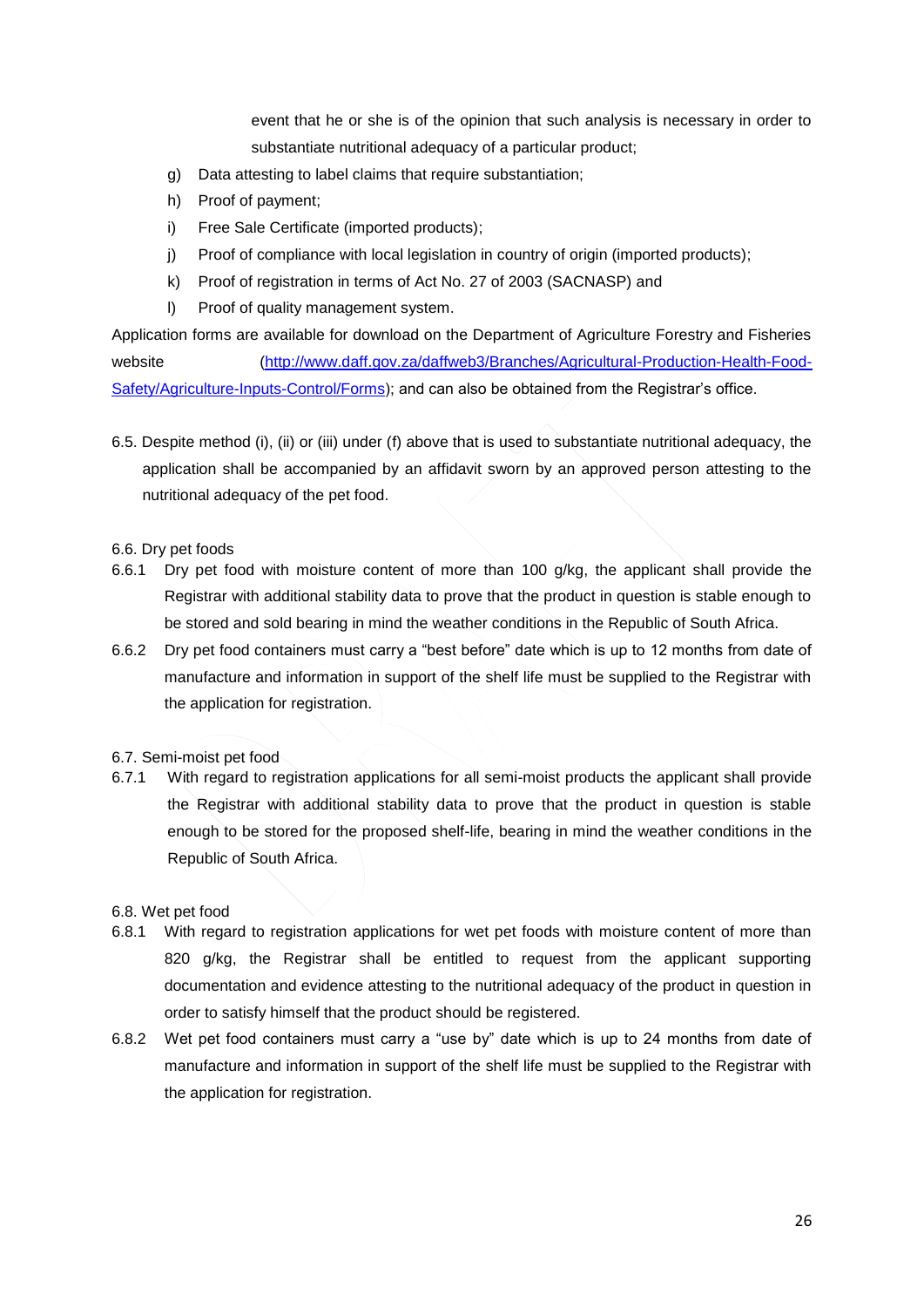## 6.9. Dietetic pet food

- 6.9.1 Applications for the registration of pet foods for a particular nutritional purpose must satisfy the following requirements
	- a) Where an applicant is seeking to register a pet food for a particular nutritional purpose, they shall submit to the Registrar appropriate substantiation demonstrating that the precise use, i.e. the particular nutritional purpose which they intend to attribute to the product, is in fact appropriate.
- 6.10. Complementary pet food
- 6.10.1 No specific nutritional adequacy validation procedure shall be required for treats or complementary pet foods.
- 6.10.2 Complementary pet foods and treats with a nutritional value must show a guaranteed analysis on the label, as well as an ingredient statement, as per complete pet foods.
- 6.10.3 Pet food that is not sterilized that contains meat must also be analysed for pathogenic organisms including Clostridium perfringens, Enterobacteriaceae, Salmonella, *Eschericha* Coli and Coliform.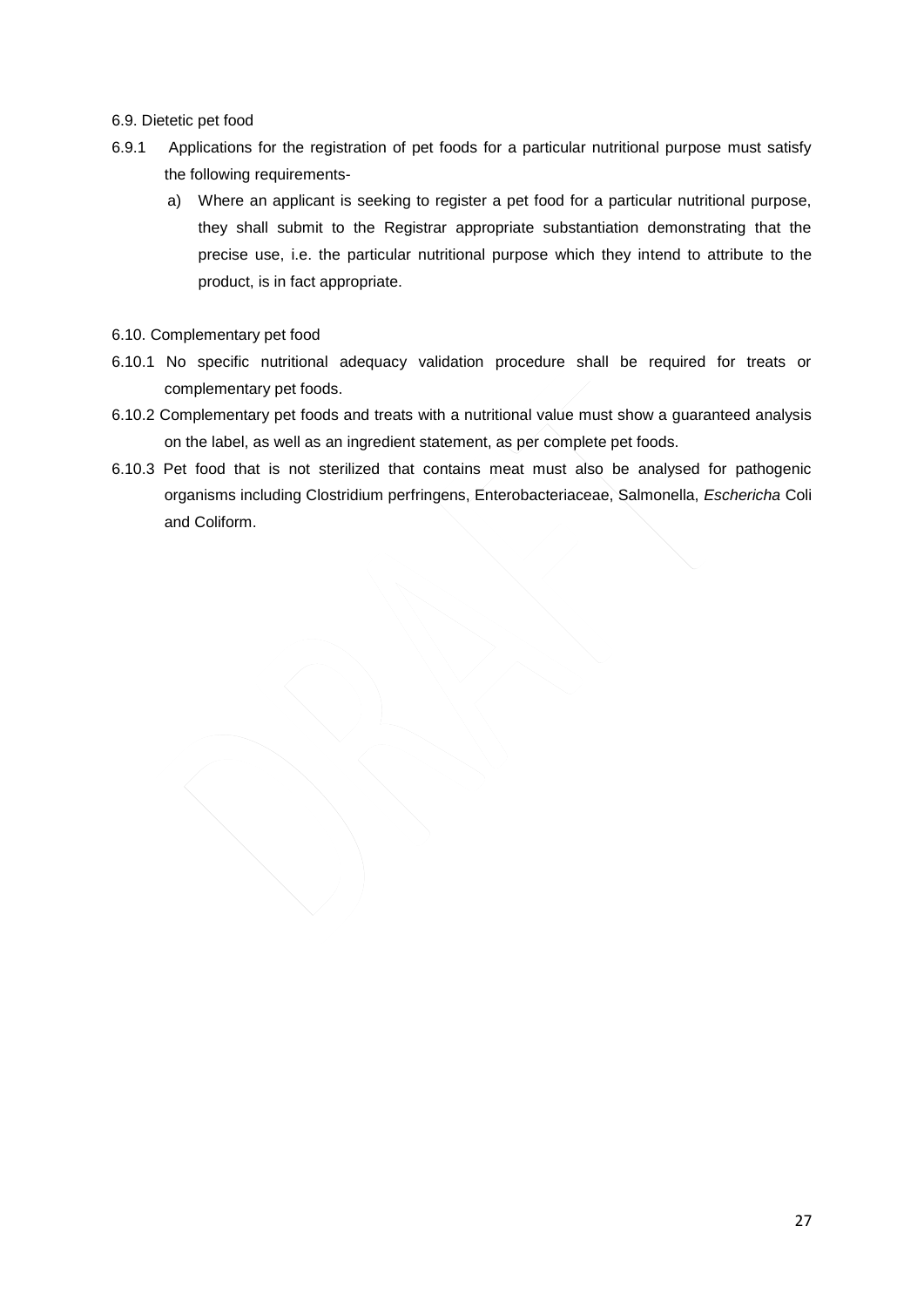## **7. FEED ADDITIVES**

## <span id="page-27-0"></span>**7.1 TYPES OF FEED ADDITIVES**

Feed additives that can be registered as animal feed in the Republic of South Africa belong to four categories namely:

a) Technological additives

A technological additive is any substance which favourably affects the characteristics of feed.

Functional groups:

- i) Preservatives
- ii) Antioxidants
- iii) Emulsifiers
- iv) Stabilizers
- v) Thickeners
- vi) Gelling agents
- vii) Binders
- viii) Substances for the control of radionucleid contamination
- ix) Anticaking agents
- x) Acidity regulators
- xi) Silage additives
- xii) Denaturants
- xiii) Substances for reduction of the contamination of feed by mycotoxins

b) Sensory additives

A sensory additive is any substance, the addition of which to feed improves or changes the organoleptic properties of the feed, or the visual characteristics of the food derived from animals. Functional groups:

- i) Colourants
- ii) Flavouring agents
- iii) Aroma enhancing agents
- c) Nutritional additives

A nutritional additive is any substance added to feed to satisfy the nutritional needs of animals.

Functional groups:

- i) Vitamins, pro-vitamins and chemically well-defined substances having similar effect.
- ii) Compounds of trace elements.
- iii) Amino acids, their salts and analogues.
- iv) Urea and its derivatives.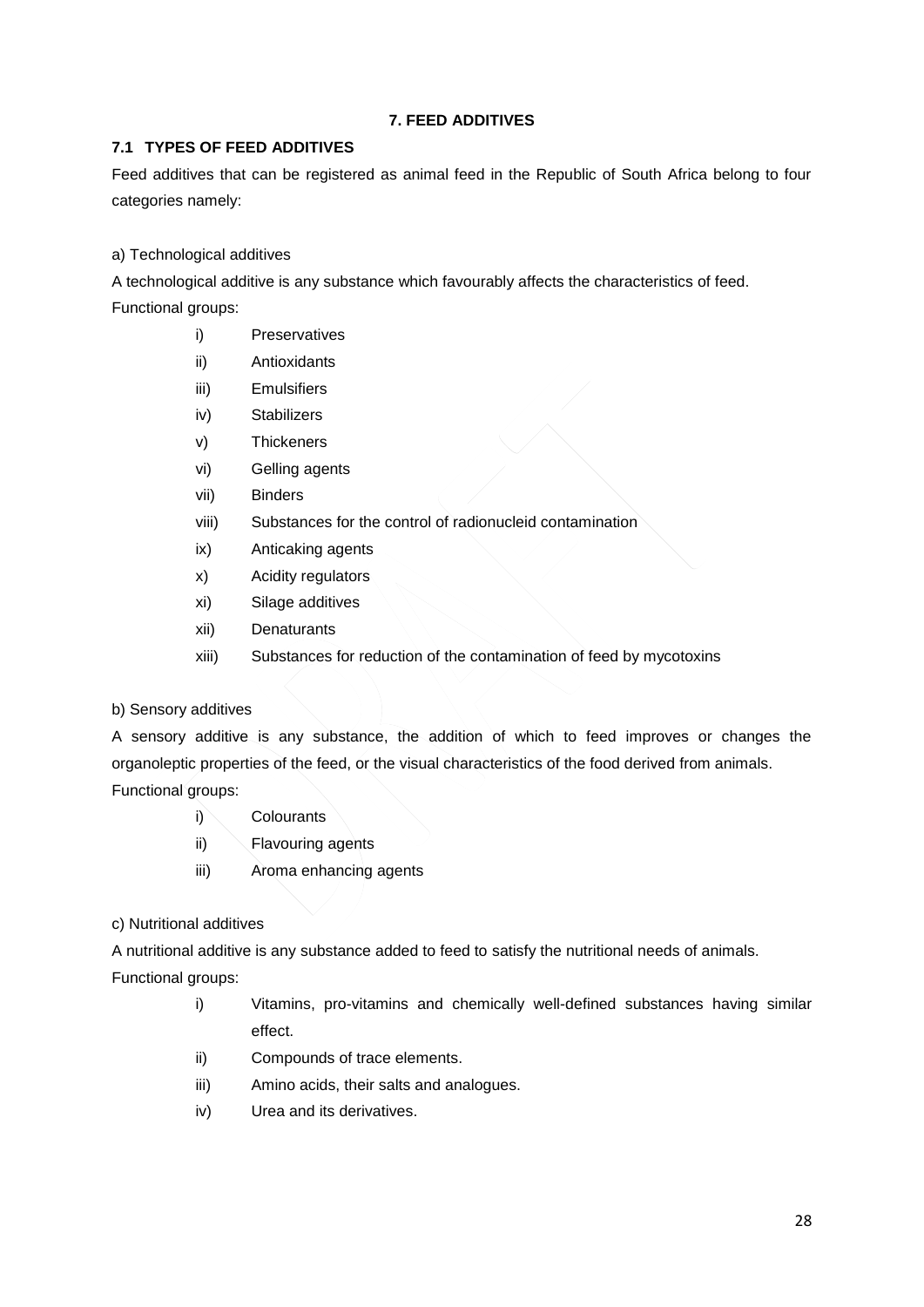## d) Zootechnical additives

A zootechnical additive is any additive used to affect favourably the performance of animals in good health or used to affect favourably the environment.

Functional groups:

- i) Digestibility enhancers
- ii) Gut flora stabilizers
- iii) Substances which favourably affect the environment
- iv) Other zootechnical additives

7.1.1 Applications to register additives shall be accompanied by:

- a) A cover letter;
- b) Application form for Feed Additives **in duplicate** (Application Form Reference: FF/FA\_01);
- c) Contact details form should be completed by new applicants. Form C (Contact details) – (Application Form Ref: FF/Contact\_01);
- d) Product label **in duplicate**;
- e) Certificate of analysis;
- f) Product specification sheet;
- g) Data on efficacy, safety and toxicity (as outlined in 7.3 to 7.12 below), including attestation to label claims that require substantiation;
- h) Proof of payment;
- i) Free Sale Certificate (imported products);
- j) Proof of compliance with local legislation in country of origin (imported products);
- k) Proof of registration in terms of Act No. 27 of 2003 (SACNASP) and
- l) Proof of quality management system.

Application forms are available for download on the Department of Agriculture Forestry and Fisheries website [\(http://www.daff.gov.za/daffweb3/Branches/Agricultural-Production-Health-Food-](http://www.daff.gov.za/daffweb3/Branches/Agricultural-Production-Health-Food-Safety/Agriculture-Inputs-Control/Forms)[Safety/Agriculture-Inputs-Control/Forms\)](http://www.daff.gov.za/daffweb3/Branches/Agricultural-Production-Health-Food-Safety/Agriculture-Inputs-Control/Forms); and can also be obtained from the Registrar's office.

## **7.2 GENERAL DATA REQUIRMENTS**

This section sets out the requirements for establishing the list and the characteristics of studies and information on substances, micro-organisms and preparations to be submitted with dossiers for applications for new registrations and technical amendments to registered feed additives.

The dossiers must enable an assessment to be made of additives based on the current state of knowledge and permit verification of the compliance of these additives with the fundamental principles for compliance, which are laid down in Farm Feeds Regulations No. R. 1087.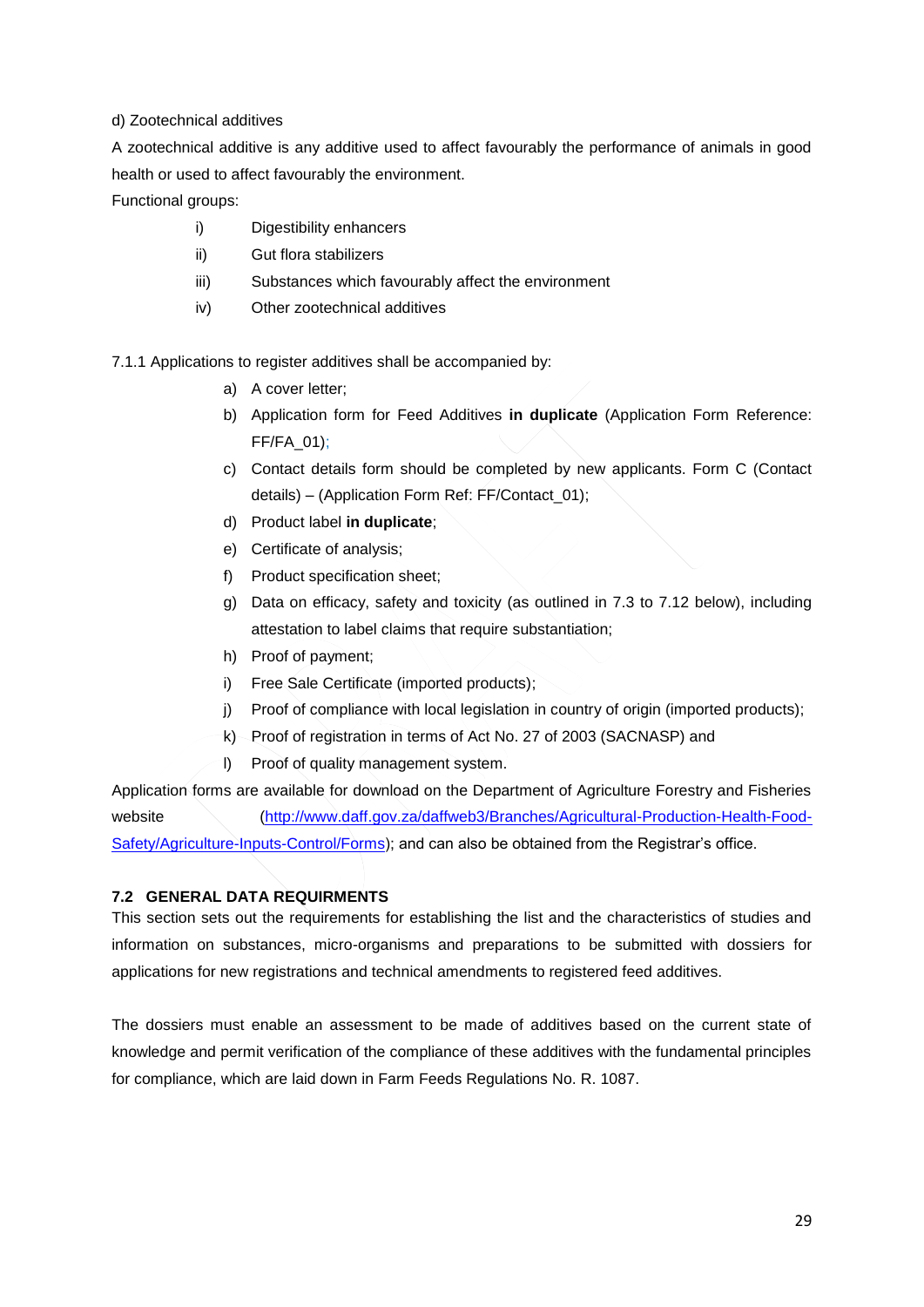## **7.3 APPLICATION OVERVIEW**

## 7.3.1 **Product rational**

The applicant shall give an overview of the purpose of the product and reasons behind the decisions made when developing the product.

## 7.3.2 **Active substance(s)**

## *Description*

A qualitative description of the active substance or agent shall be given. This shall include purity and origin of the substance or agent, plus any other relevant characteristics.

## 7.3.2.1 Chemical substances

(a) Chemically well-defined substances shall be described by generic name, chemical name according to IUPAC (International Union of Pure and Applied Chemistry) nomenclature, other generic international names and abbreviations and/or Chemical Abstract Service Number (CAS). The structural and molecular formula and molecular weight must be included.

(b) For chemically defined compound used as flavourings, the EU Flavour Information System number (FLAVIS) in connection with relevant chemical group shall be included. For plant extracts the phytochemical markers must be included. Mixtures in which the constituents cannot be described by a single chemical formula and/or not all of them can be identified shall be characterised by constituent(s) contributing to its activity and/or typical major constituent(s). Marker compound shall be identified to allow stability to be assessed and to provide a means of traceability.

(c) For enzyme and enzyme preparations, the number and systematic name proposed by the International Union of Biochemistry (IUB) in the most recent edition of 'Enzyme Nomenclature' shall be given for each declared activity. For activities not yet included, a systematic name consistent with the IUB rules of nomenclature shall be used. Trivial names are acceptable provided that they are unambiguous and used consistently throughout the dossier, and they can be clearly related to the systematic name and IUB number at their first mention. The biological origin of each enzyme activity must be given.

(d) The microbial origin of chemical substances produced by fermentation shall also be described.

## 7.3.2.2 Micro-organisms

For all micro-organisms, whether used as product or as production strain, the origin shall be provided. For micro-organisms used as a product or as production strain, any history of modification shall be indicated. The name and taxonomic classification of each micro-organism shall be provided, according to the latest published information in the International Codes of Nomenclature (ICN). In addition, all relevant morphological, physiological and molecular characteristics necessary to provide the unique identification of the strain and the means to confirm its genetic stability shall be described.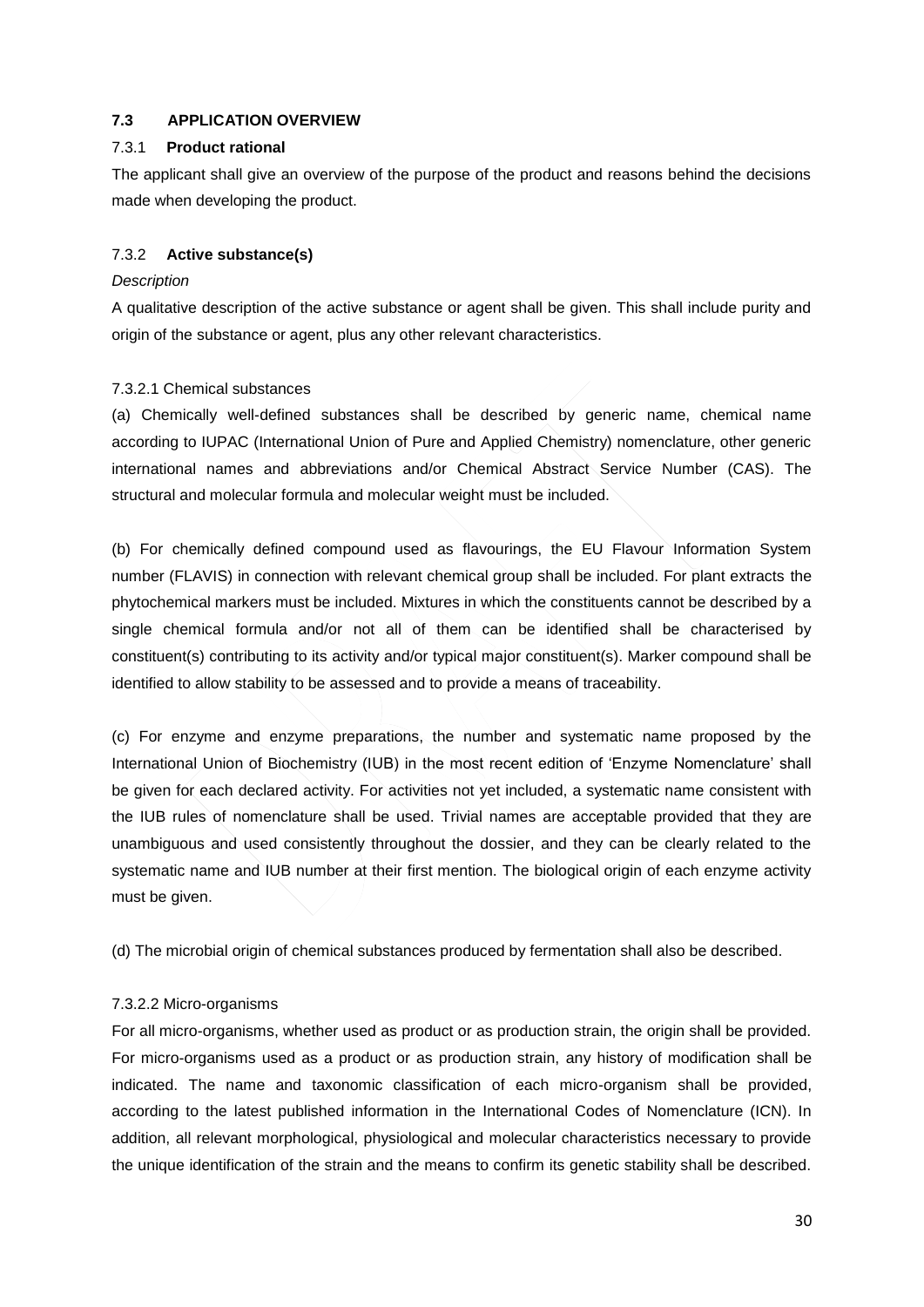For GMOs the description of the genetic modifications shall be given and they shall comply with the Genetically Modified Organisms Act of 1997 (GMO Act No. 15 of 1997).

## **7.4 CHEMISTRY AND MANUFACTURE**

#### 7.4.1 **Identity of Additive**

- (a) Proposed propriety name(s)
- (b) Type of additive according to its main function
- (c) Qualitative and quantitative composition (active substance, other components, impurities)
- (d) Physical state, particle size
- (e) Manufacturing process including any specific processing process

## 7.4.2. **Specifications concerning active substance**

- (a) Name according to main active as described by IUB/IUPAC, EINECS and CAS Number
- (b) The biological origin, the activities towards relevant chemically pure model substrates and other physico-chemical characteristics.
- (c) Purity (checking the level of contaminating microorganisms, heavy metals, absence of toxins relevant to the source organism as shown by suitable method, absence of antibiotic activity at feed concentration level as determined by a suitable method, and composition of the nonactive components (i.e. Total Organic Solids).
- (d) Optimal pH, purification process and media used.

## 7.4.3 **Physico-Chemical, Technological & Biological Properties of the Additive**

- (a) Stability on exposure to environmental conditions such as light, temperature, pH, moisture, and oxygen.
- (b) Stability during the preparation of premixtures and feed, in particular stability to heat, pressure and moisture. Determine possible decomposition product.
- (c) Stability during the storage of premixtures under defined conditions (Storage time under defined conditions) for shelf life.
- (d) Other appropriate physico-chemical, technological or biological properties such as stability to obtain homogenous mixtures in premixtures and feed, dust-forming properties, assessment of resistance to degradation or loss of biological activity in the digestive tract or by system of stimulation in vitro.
- (e) Physico-chemical or biological incompatibilities or interactions (e.g. with feeds, other approved additives or medicinal products).

## 7.4.4 **Control Methods**

7.4.4.1 Description of the methods used for the determination of the criteria listed under items 7.1.4(c), 7.4.2(c), 7.4.2(d), 7.4.3(a-d)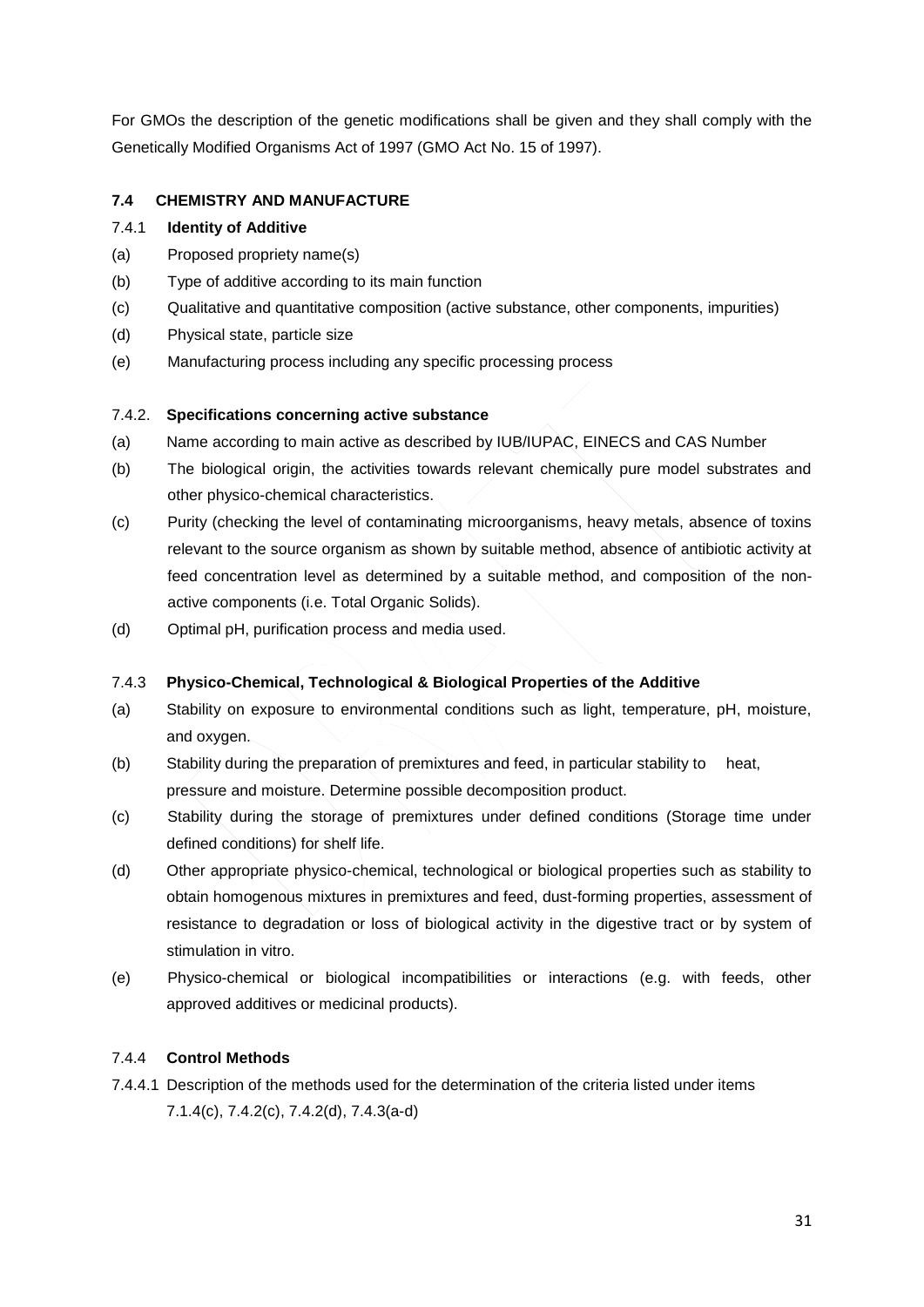7.4.4.2 Description of the qualitative and quantitative analytical methods for routine control of the additive in premixtures and feeds.

## **7.5 TOXICOLOGY**

#### **7.5.1 Studies on laboratory animals**

When the active substance is a non-photogenic micro-organism found naturally, these types of studies may not be necessary.

## **7.5.2 Acute Toxicity**

- 7.5.2.1 Acute inhalation toxicity
- (a) Evidence shall be provided that airborne levels of dust or mist of the additive will not constitute a hazard to the health of users/workers. This evidence shall include, where necessary:
	- inhalation tests in laboratory animals.
	- published epidemiological data and/or the applicants own data on its work plant and/or irritancy.
	- respiratory system sensitization tests.
- (b) Acute inhalation toxicity studies shall be performed if particles or droplets with a diameter of less than 50 μm constitute more than 1 % on a weight basis of the product.
- (c) Protocols for acute inhalation toxicity studies should be in line with OECD Guideline 403. If sub-chronic toxicity studies are considered necessary, they can follow OECD Guidelines 412 (Repeated Dose Inhalation Toxicity: 28-day or 14-day study) or 413 (Sub-chronic Inhalation Toxicity: 90-day study).
- 7.5.2.2 Skin and eye irritancy
- (a) Where available, direct evidence of absence of irritancy and/or sensitisation shall be provided from known human situations. This shall be supplemented by findings from validated animal tests for skin and eye irritation, and for sensitisation potential using the appropriate additive. Allergic potential in sensitisation potential shall also be assessed. Protocols for these studies should be in line with OECD Guidelines 404 (Dermal Irritation/Corrosion), 405 (Eye Irritation/Corrosion), 406 (Skin Sensitisation), 429 (Skin Sensitisation — local lymph-node assay).
- (b) If corrosive properties are known, either from published data or specific in vitro tests, then further in vivo tests shall not be performed.
- (c) Dermal toxicity must be considered, if the additive is toxic by inhalation. Studies should be in line with OECD Guideline 402 (Acute Dermal Toxicity).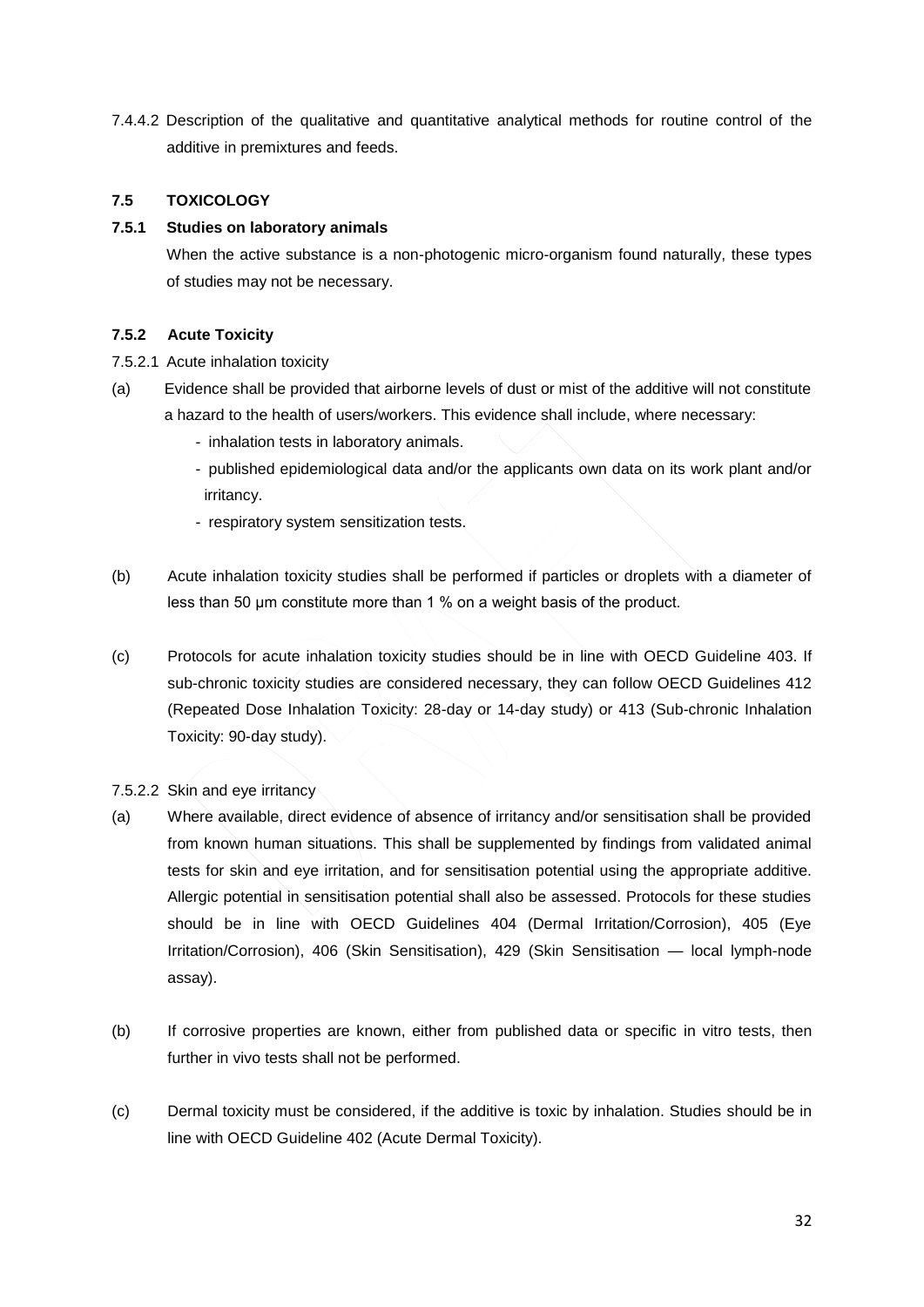## **7.5.3 Mutagenicity**

- 7.5.3.1 Ames/Salmonella test; and
- 7.5.3.2 Chromosomal aberration test
- (a) To identify active substances and, if appropriate, their metabolites and degradation products with mutagenic and genotoxic properties, a selected combination of different genotoxicity tests must be carried out. If appropriate the tests shall be performed without and with mammalian metabolic activation and the compatibility of the test material with the test system shall be taken into account.
- (b) The core set comprises the following tests:
	- i) induction of gene mutations in bacteria and/or in mammalian cells (preferably the mouse lymphoma assay).
	- ii) induction of chromosomal aberrations in mammalian cells.
	- iii) in vivo test in mammalian species.
- (c) Additional tests may be needed depending on the outcome of the above mentioned tests and taking into consideration the whole toxicity profile of the substance, as well as its intended use.
- (d) Protocols should be in line with OECD Guideline 471 (Salmonella typhimurium Reverse Mutation Test), 472 (Escherichia coli Reverse Mutation Test), 473 (in vitro Mammalian Chromosomal Aberration Test), 474 (Mammalian Erythrocyte Micronucleus Test), 475 (Mammalian Bone Marrow Chromosomal Aberration Test), 476 (in vitro Mammalian Cell Gene Mutation Test) or 482 (Unscheduled DNA Synthesis in Mammalian Cells in vitro), as well as other relevant OECD Guidelines for in vitro and in vivo assays.

#### **7.5.4 Pharmacokinetic Aspects**

The purpose of this essay is to examine the disposition of a chemical substance. The tests give information on its absorption, distribution, biotransformation (i.e. metabolism) and excretion and they also aid in understanding its mechanism of toxicity. The protocol should be in line with OECD guideline 417 (Toxicokinetics).

#### **7.5.5 Subchronic Toxicity**

The data derived from subchronic inhalation toxicity studies can be used for quantitative risk assessments and for the selection of concentrations for chronic studies. This study should be conducted in line with OECD guideline 413.

## **7.5.6. Chronic Toxicity/Carcinogenicity**

These tests can be conducted according to the combined chronic toxicity/carcinogenicity studies guideline 453 of the OECD.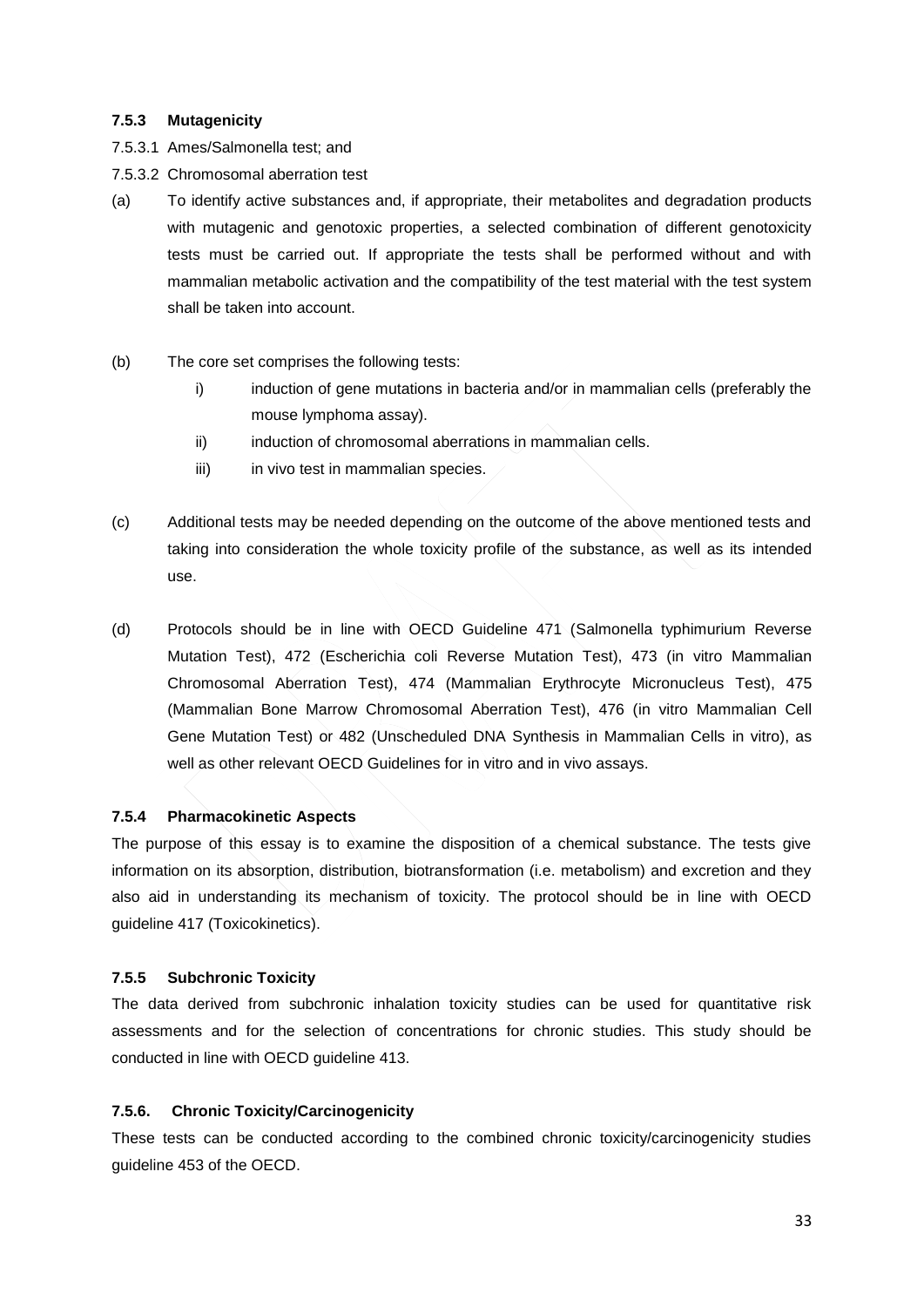#### **7.5.7 Reproductive Toxicity**

- 7.5.7.1 Depending on the active substance tested, a summary of the reproductive toxicity can be done in accordance with OECD guideline 421 (Reproduction/Developmental toxicity screening test). This test is designed to generate limited information concerning the effects of a test substance on male and female reproductive performance such as gonadal function, mating behaviour, conception, development of the conceptus and parturition.
- 5.7.7.2 Where necessary, reproductive toxicity should be tested in different stages, i.e. prenatal development toxicity study which is designed to provide general information concerning the effects of prenatal exposure on the pregnant test animal and on the developing organism. The test can be done according to OECD guideline 414.
- 5.7.7.3 One-generation reproductive toxicity which is designed to provide general information concerning the effects of a test substance (Solid, liquid, gas or vapour) on male and female reproductive performance. This test should be in line with OECD guideline 415.
- 5.7.7.4 Two-generation reproductive toxicity which is designed to provide general information concerning the effects of a test substance on the integrity and performance of the male and female reproductive systems, and on the growth and development of the offspring. The test should be done in line with OECD guideline 416.

## **7.6 METABOLISM AND TOXICOKINETICS**

Metabolism in Livestock studies are used to determine the qualitative and quantitative metabolism and/or degradation of the active ingredient resulting from pesticide use in feed ingredients among other situations. The studies provide an estimate of total residues in the edible livestock commodities, as well as the excreta; identify the major components of the terminal residue in the edible tissues; elucidate a metabolic pathway for the pesticide in ruminants and poultry; provide evidence whether or not a residue should be classified as fat soluble. The protocol should be in line with OECD guideline 503 (Metabolism in livestock).

#### **7.7 RESIDUES**

The residues in Livestock studies are conducted in order to quantify levels of residues in meat, milk, eggs and edible meat by-products following the use of a pesticide product. The situations to which such studies apply include application of a pesticide to raw materials and the feed that are consumed by livestock among other situations. The primary purposes of the Residues in Livestock study are to provide: the basis for establishing maximum residue limits (MRLs) and for conducting dietary intake assessments for consumer safety. The protocol should be in line with OECD guideline 505 (Residues in livestock).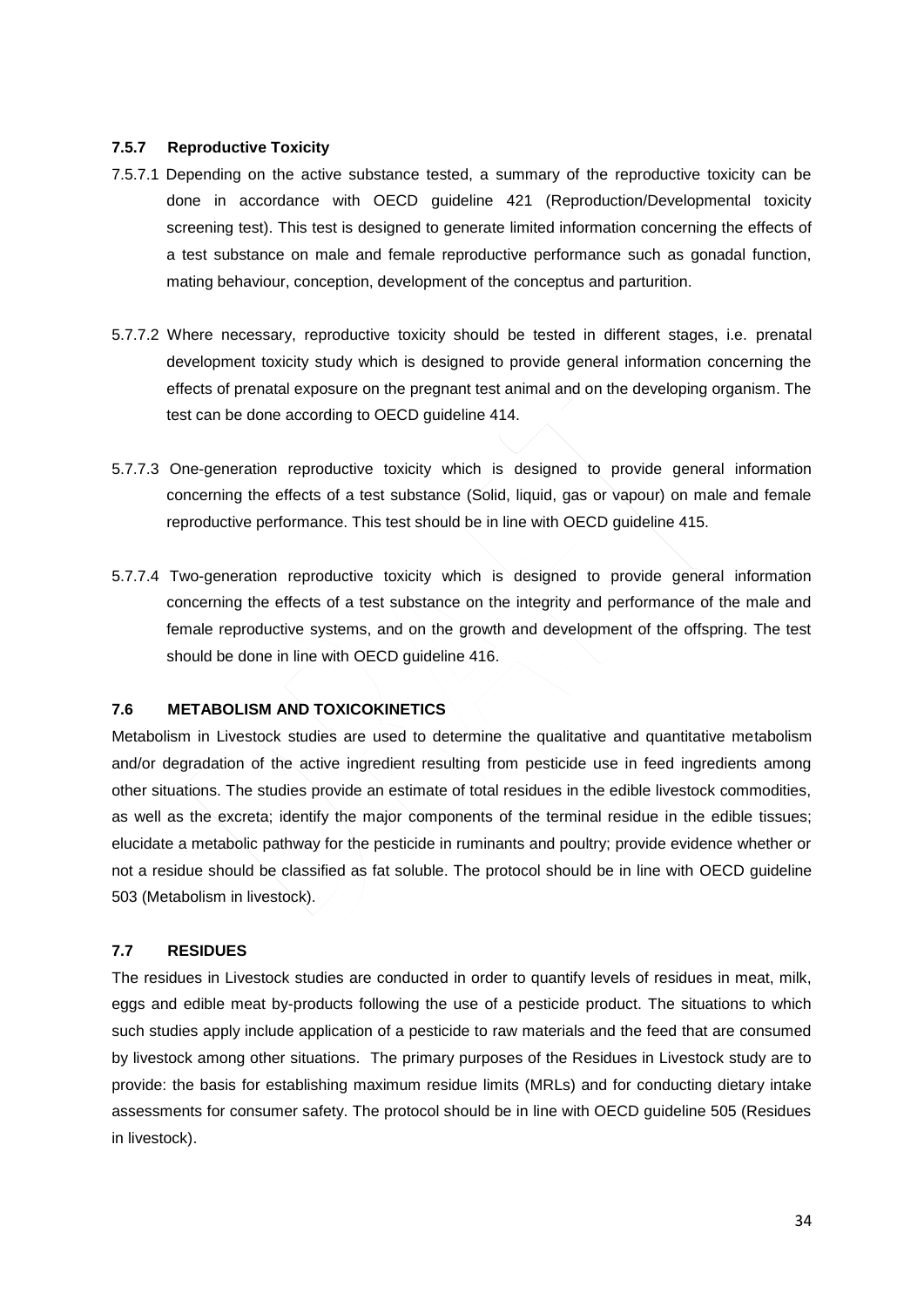## **7.8 REGULATORY STATUS IN OTHER COUNTRIES**

The applicant must list all the countries in which the additive is registered.

## **7.9 OCCUPATIONAL HEALTH AND SAFETY**

A material safety data sheet must be provided. If necessary, measures for the prevention of occupational risks and means of protection during manufacture, handling, use and disposal shall be proposed.

## **7.10 ENVIRONMENTAL STUDIES**

Consideration of the environmental impact of additives is important since administration of additives typically occurs over long periods, often involves large groups of animals and the active substance(s) may be excreted to a considerable extent either as the parent compound or its metabolites.

## **7.11 EFFICACY AND SAFETY**

- 7.11.1 Studies concerning the efficacy of the additive
- (a) Broiler trails
- (b) Layer hen trials
- (c) Turkey trails
- (d) Piglet trials
- (e) Fattening pig trials
- (f) Sow trails
- (g) Ruminant trials
- (h) Other relevant trials

7.11.2 Studies concerning the safety of the target animal

- (a) Chicken for fattening
- (b) Laying hens
- (c) Turkey for fattening
- (d) Piglets
- (e) Sows
- (f) Ruminant trials
- (g) Other relevant trials

## **7.12 OTHER TRADE ASPECTS**

7.12.1 Studies concerning the quality of the animal produce

The aim is to evaluate the safety of the additive for the consumer and to establish potential residues of the additive or its metabolites in food derived from animals given feed or water containing or treated with the additive.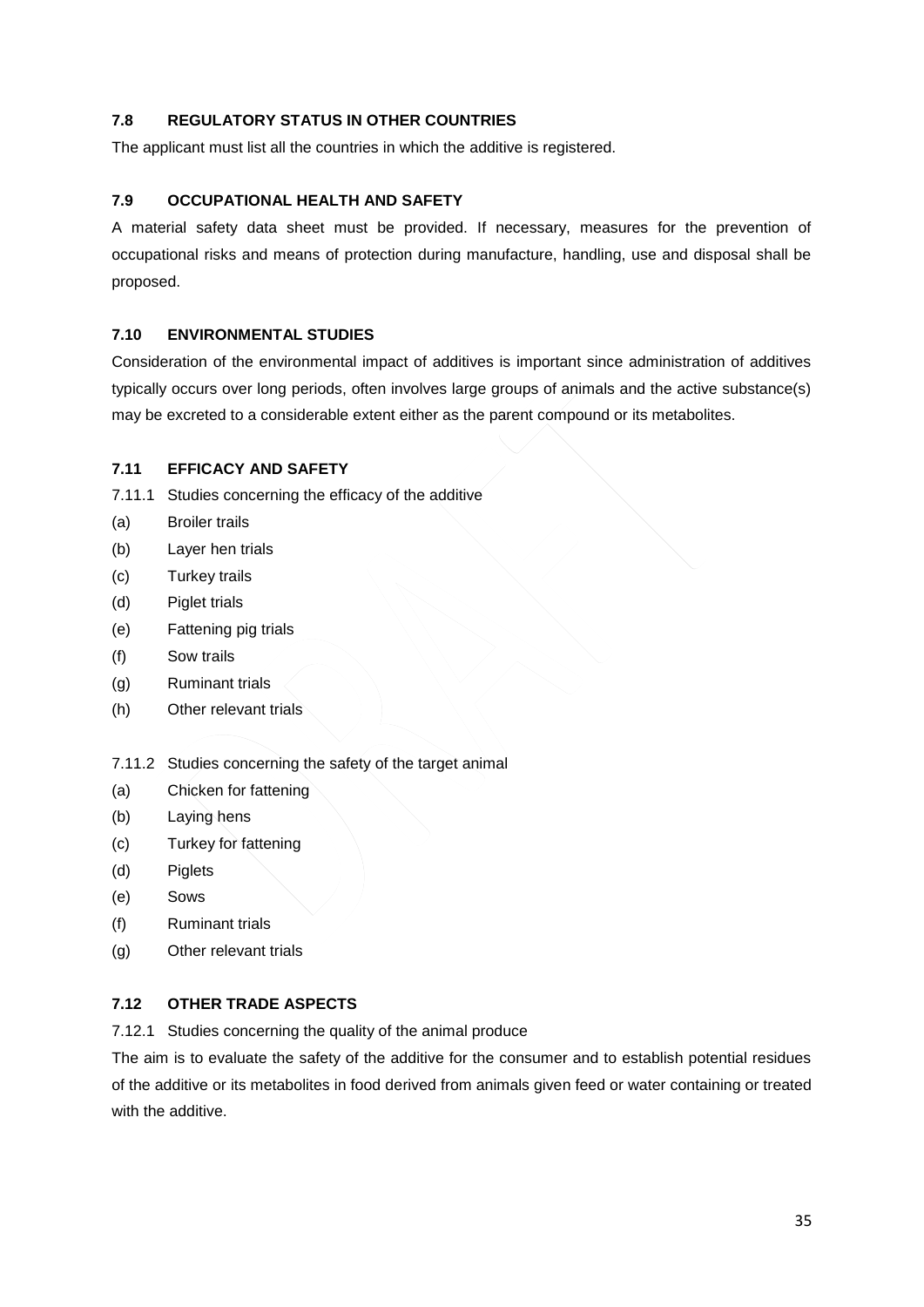## **8. OTHER TYPES OF APPLICATIONS**

#### <span id="page-35-1"></span><span id="page-35-0"></span>**8.1. DAUGHTER REGISTRATION**

Daughter registration is the registration of a registered product by another (different) company or applicant under a different product name. The registration number (V-number) allocated will be different from that of the current registration holder (mother registration holder). The mother company must give approval in a form of a contract to a daughter applicant. The composition of the product must be the same in all respects. When the mother registration is cancelled or lapses then the daughter registration automatically lapses.

8.1.1 The following documents must be submitted:

- a) A cover letter.
- b) Copy of contract.
- c) Appropriate application form.
- d) Product label (with contact details of the applicant).
- e) Proof of payment.

## <span id="page-35-2"></span>**8.2. PARALLEL REGISTRATION**

Parallel registration is the registration of a registered product by the same registration holder under a different product name. The registration number (V-number) allocated will be different from that of the product already registered. The composition of the product must be the same in all respects.

8.2.1 The following documents must be submitted:

- a) A cover letter.
- b) Appropriate application form.
- c) Product label.
- d) Proof of payment.

#### <span id="page-35-3"></span>**8.3. FREE SALE CERTIFICATE**

The free sale certificate is issued to a registration holder who intends to export a registered product to other countries for sale.

The application must be accompanied by the following:

- a) A cover letter stating the company name, product name and product registration number.
- b) Proof of payment.

#### <span id="page-35-4"></span>**8.4. IMPORT PERMIT**

Import permits are issued for products that are imported for:

- Trial purposes.
- Laboratory analysis.
- Own use by individuals.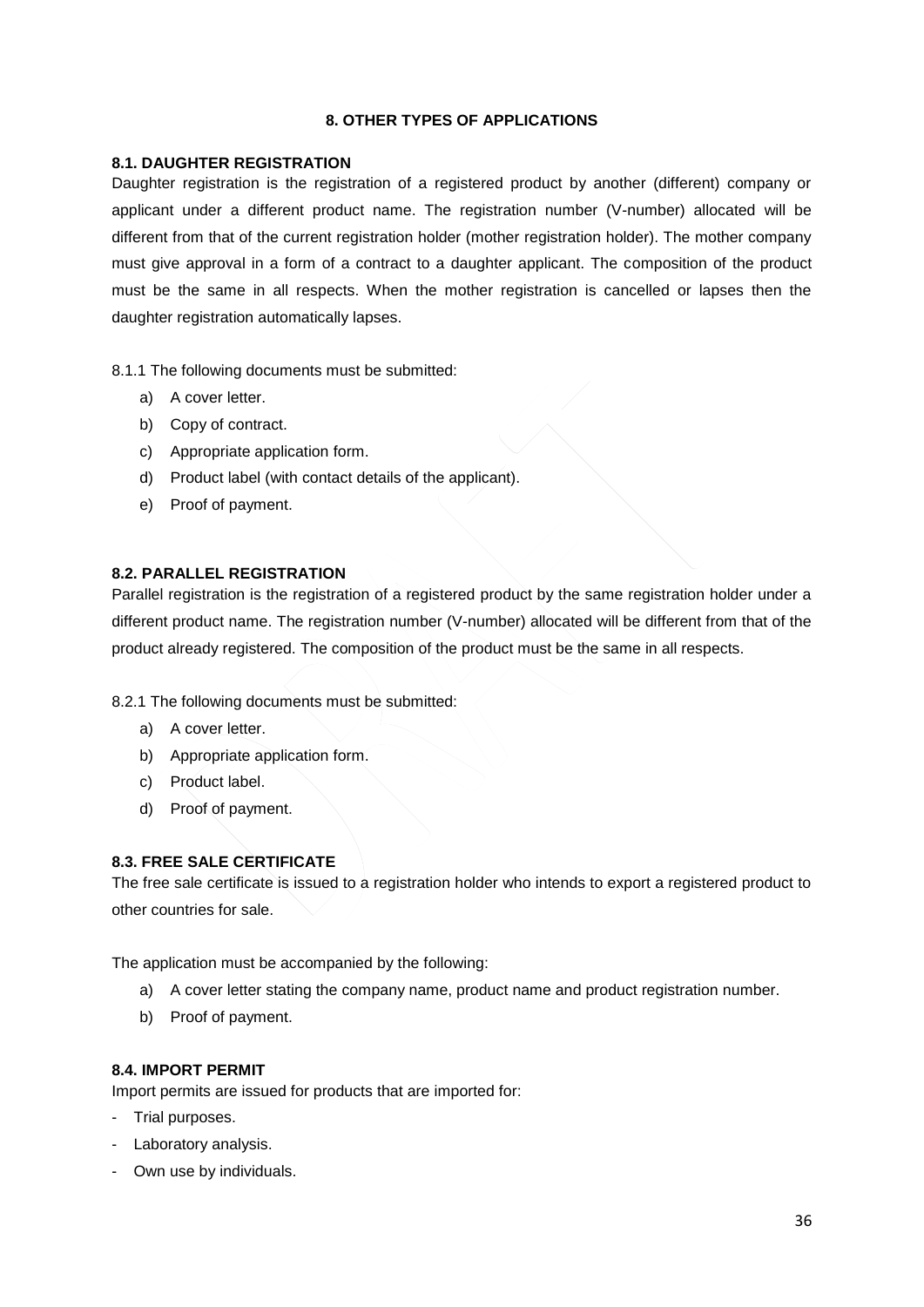8.4.1 Application must be accompanied by:

- a) An application letter must be submitted stating:
	- (i) The reason for the importation.
	- (ii) Type of product(s).
	- (iii) Quantities of the product(s).
	- (iv) The country of origin of the products.
	- (v) Port of entry into the Republic of South Africa.
- b) Product label.
- c) Product specification sheet.
- d) Certificate of analysis.
- e) Free Sale Certificate (imported feed, premixes and additives).
- f) Proof of payment.

Note: The permit is valid for only one (1) consignment per product.

## <span id="page-36-0"></span>**8.5. ADVERTISEMENT**

The application must be made by the registration holder. The registration numbers of the products being advertised must be indicated on the advertisement.

8.5.1 The following documents must be submitted:

- a) A cover letter
- b) A copy of the advertisement
- c) Proof of payment

Note: The approval is valid for one year and it is renewable.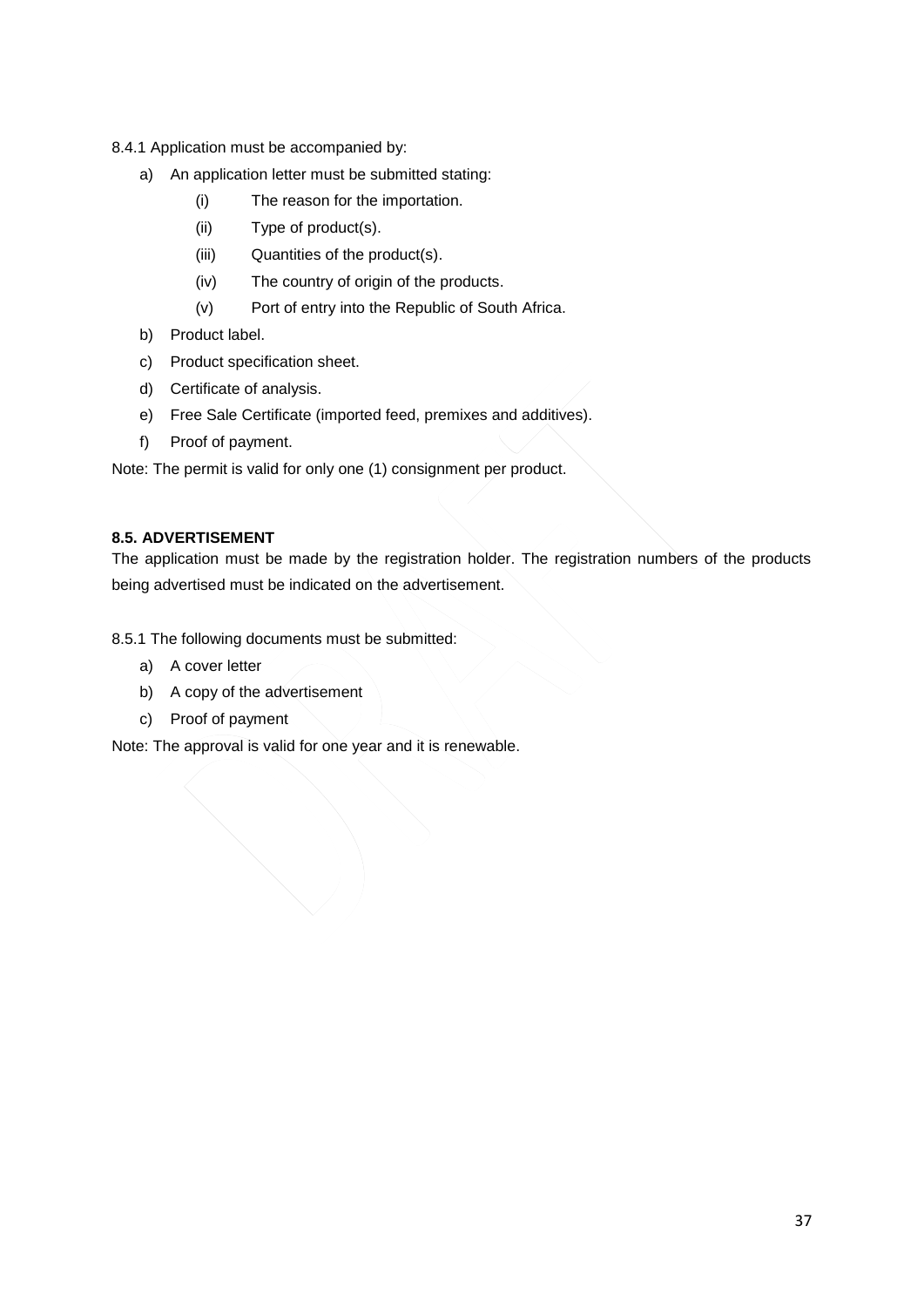#### **9. AMENDMENT OF REGISTERED PRODUCTS**

- <span id="page-37-0"></span>Note: Application to renew or amend a registration can only be lodged by the registration holder.
- Note: The application for amendment can only be processed, reviewed and approved if the registration is still valid.
- Note: No amendments will be accepted during product registration renewal or re-instatement. Applicants must lodge applications for approval of amendments prior to or after registration renewals or re-instatement.

#### <span id="page-37-1"></span>**9.1. TRANSFER OF REGISTRATIONS**

The Registrar should be notified in writing of the change in registration holder on or before the affective date of owner transfer. Registrations can be transferred to another company or individual on request when the company changes management or when the business is sold to another company.

9.1.1 The following documents must be submitted:

- a) A cover letter.
- b) Sworn affidavit that serves as an agreement between two companies stating the registrations to be transferred from Company A to Company B.
- c) Proposed labels with the contact details of the new registration holder.
- d) Original registration certificates from the current registration holder.
- e) Proof of payment.
- 9.1.2 The new registration holder (company B) shall keep the registration numbers that were allocated to the previous registration holder.

9.1.3 If the transfer is done at the time of renewal, the fee is **in addition** to the renewal fee.

## <span id="page-37-2"></span>**9.2. RE-INSTATEMENT OF REGISTRATION**

The application must be made by the former registration holder of the product. The registration of a product can be re-instated if its registration had been cancelled or the registration has lapsed.

9.2.1 The following documents must be submitted:

- a) A cover letter.
- b) Appropriate application form for the product, in duplicate.
- c) Product label.
- d) Certificate of analysis.
- e) Proof of payment.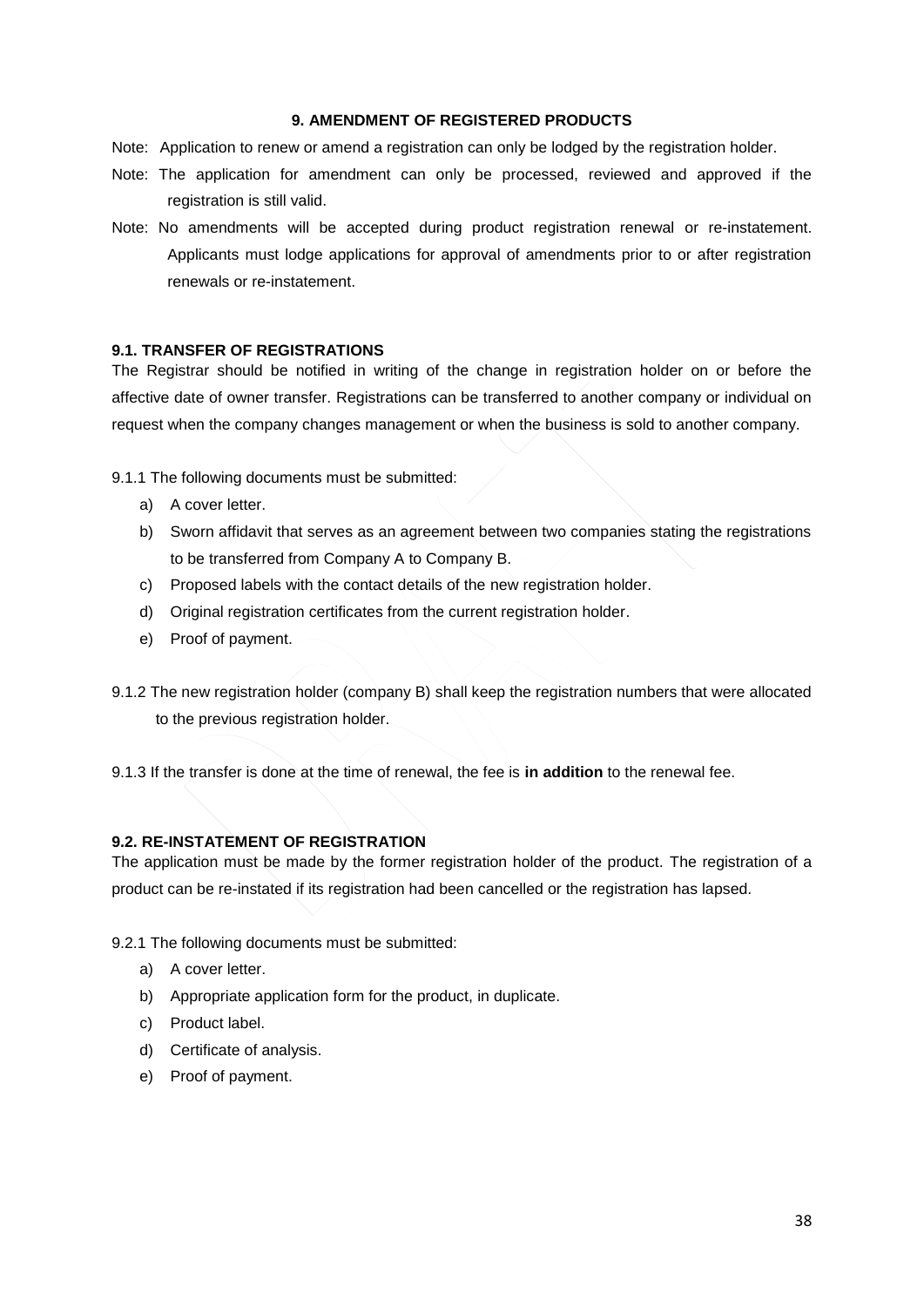## <span id="page-38-0"></span>**9.3. RENEWAL OF A REGISTRATION**

The office of the Registrar sends reminders for renewals three (3) months before the end of March each year to registration holders whose registrations are about to expire. It is advisable not to wait for the reminders and apply to renew registrations at least three (3) months prior to the expiry date to ensure continuous registration. Applications for registration renewals must be submitted to the office of the Registrar not later than the 31<sup>st</sup> of March. Applications submitted after this date but before the 30<sup>th</sup> of April are liable for a late renewal penalty fee that is payable in addition to the renewal fee. The registration of an application that is submitted after the  $30<sup>th</sup>$  of April in the year of its expiry is considered to have lapsed and must be re-instated.

9.3.1 The following documents must be submitted:

- a) Form A (Renewals) (Application Form Ref: FF/Renew\_01) listing names and registration numbers of products whose registrations need to be renewed.
- b) Form C (Contact details) (Application Form Ref: FF/Contact\_01)
- c) Proof of payment.
- d) Certificate of Analysis when required by the Registrar.
- e) Product label in duplicate when required by the Registrar.

#### <span id="page-38-1"></span>**9.4. CANCELLATION OF A REGISTRATION**

The registration of a product can be cancelled by the registration holder. In some instances, it can be cancelled by the Registrar in terms of section 4 of Act No. 36 of 1947. The registration holder must return the original registration certificate to the Registrar within 14 of the product registration cancellation.

9.4.1 The following documents must be submitted to cancel a registration:

a) Form B (Cancellation) – (Application Form Ref: FF/Cancel\_01) listing product names and registration numbers whose registrations should be cancelled.

#### <span id="page-38-2"></span>**9.5. LABEL AMENDMENT**

A label amendment includes change in the design of the label or change in the packaging material used. The application must be made by the registration holder.

9.5.1 The following documents must be submitted:

- a) A cover letter.
- b) Proposed label (with proposed changes).
- c) Copy of approved label.
- d) Proof of payment.
- e) Two samples of 100g or 100 ml each (when required by Registrar)
- f) Stability data may be required, depending on the type of product.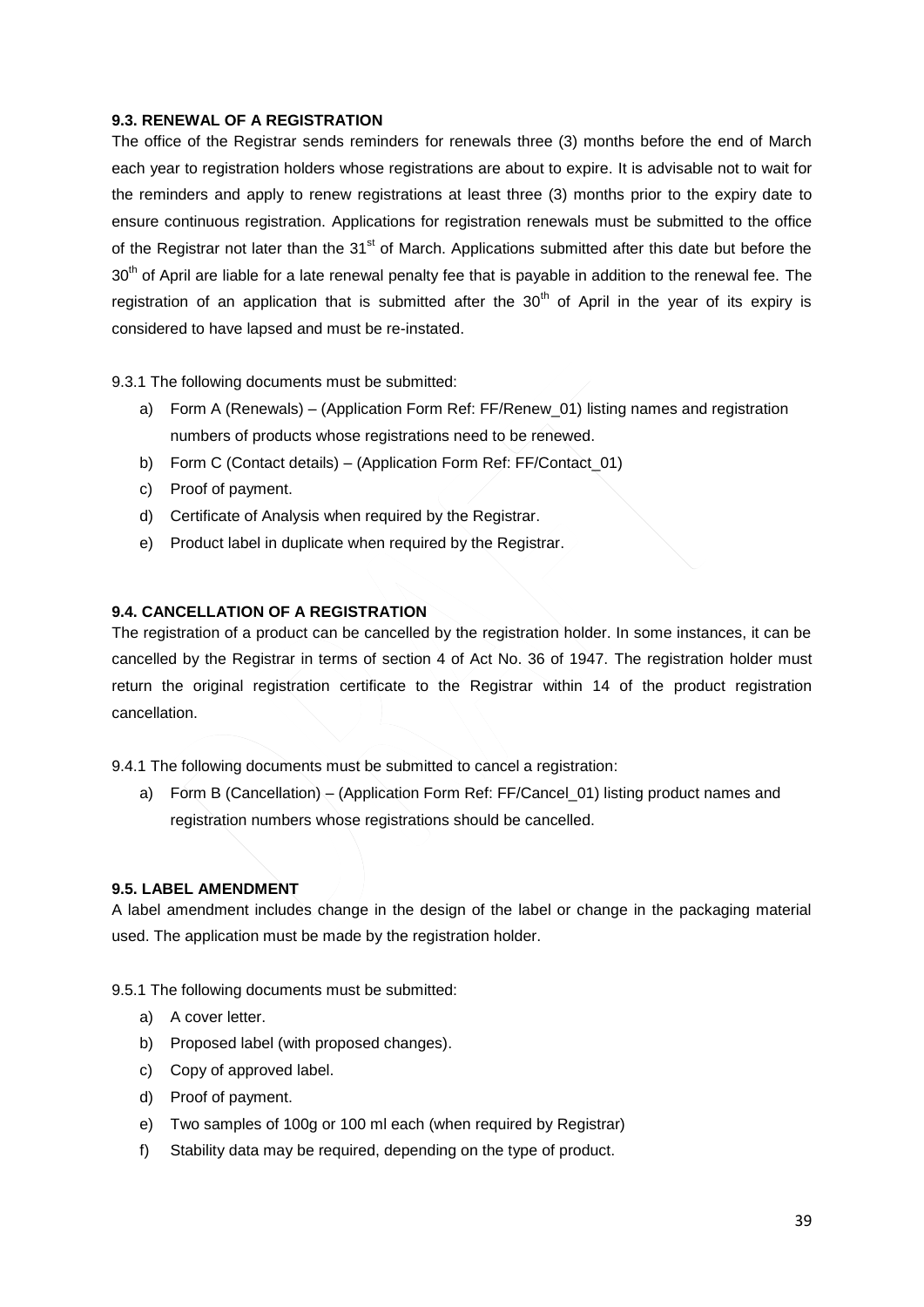## <span id="page-39-0"></span>**9.6. MANUFACTURING FACILITY AMENDMENT**

This application is lodged if the manufacturing site changes/relocates; ownership of the manufacturing facility changes (if not owned by registration holder) or the manufacturing facility is modified. Such application can also be lodged when a manufacturing or bagging facility is added to a product registration.

9.6.1 The following documents must be submitted:

- a) A cover letter.
- b) Page 1 and 2 of the appropriate application form for the product, the declaration page and last page of the relevant application form (page for "official use").
- c) Copy of approved label.
- d) Certificate of analysis.
- e) Proof of quality management system.
- f) Proof of payment.

## <span id="page-39-1"></span>**9.7. AMENDMENT OF REGISTRATION HOLDER OR COMPANY NAME**

This application is lodged when a company changes ownership or the name of the company changes. The Registrar must be notified in writing within two months of the change. The application must be made by the registration holder. A request to retain the current registration number must be included in the cover letter.

9.7.1 The following documents must be submitted:

- a) A cover letter.
- b) Copy of registration certificate of a new company (issued by the Registrar of Companies).
- c) Proposed labels with new contact details.
- d) Copy of approved label.
- e) Proof of payment.

## <span id="page-39-2"></span>**9.8. AMENDMENT OF PRODUCT NAME**

Such an application is lodged when only the name of a product changes and no other changes to the product or its information.

9.8.1 The following documents must be submitted:

- a) A cover letter
- b) Product label (with proposed name)
- c) Copy of approved label.
- d) Proof of payment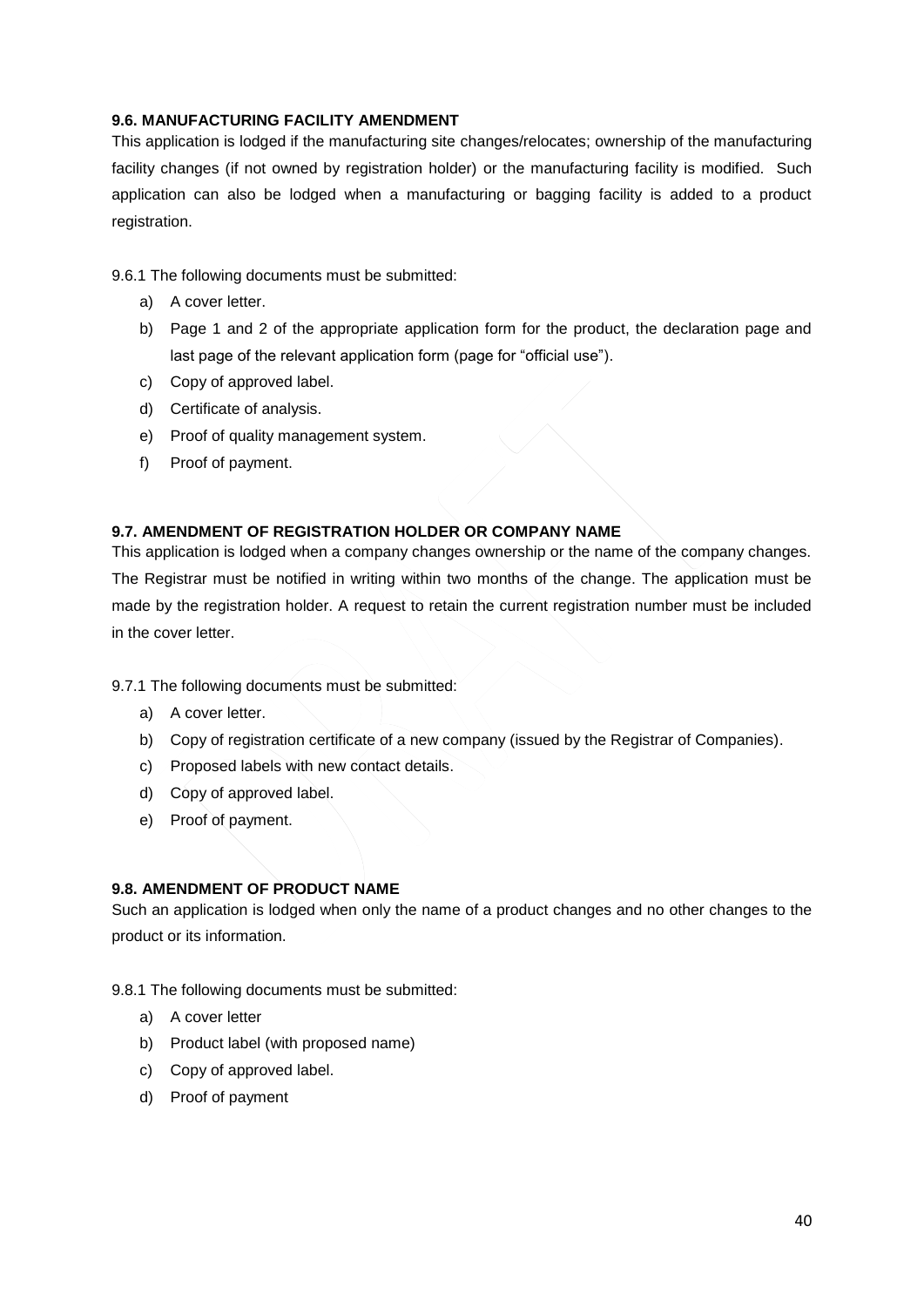## <span id="page-40-0"></span>**9.9. AMENDMENT OF PACKAGING SIZE**

This application is lodged when the registration holder wishes to add different package sizes to those declared when the product was being registered.

9.9.1 The following documents must be submitted:

- a) A cover letter.
- b) Product label (with new or additional pack size).
- c) Copy of approved label.
- d) Proof of payment.

## <span id="page-40-1"></span>**9.10. TECHNICAL AMENDMENT**

This application is lodged when the registration holder wishes to change the nutritional composition of the product, ingredients used, feeding recommendations, target species, shelf life of the product and add new claims on the label.

## **9.10.1. Change in nutritional composition**

9.10.1.1. The following documents must be submitted:

- e) A cover letter.
- f) Appropriate application form.
- g) Product label (with new information).
- h) Copy of the approved label.
- i) Certificate of analysis.
- j) Proof that product is still suitable for purpose (Data required will depend on product type).
- k) Proof of payment.

## **9.10.2. Change of ingredients**

9.10.2.1. The following documents must be submitted:

- a) A cover letter.
- b) Appropriate application form.
- c) Product label (with new information).
- d) Copy of the approved label.
- e) Certificate of analysis.
- f) Proof that product is still suitable for purpose (Data required will depend on product type).
- g) Proof of payment.

## **9.10.3. Change of feeding recommendations**

9.10.3.1. The following documents must be submitted:

- a) A cover letter.
- b) Appropriate application form.
- c) Product label (with new information).
- d) Copy of the approved label.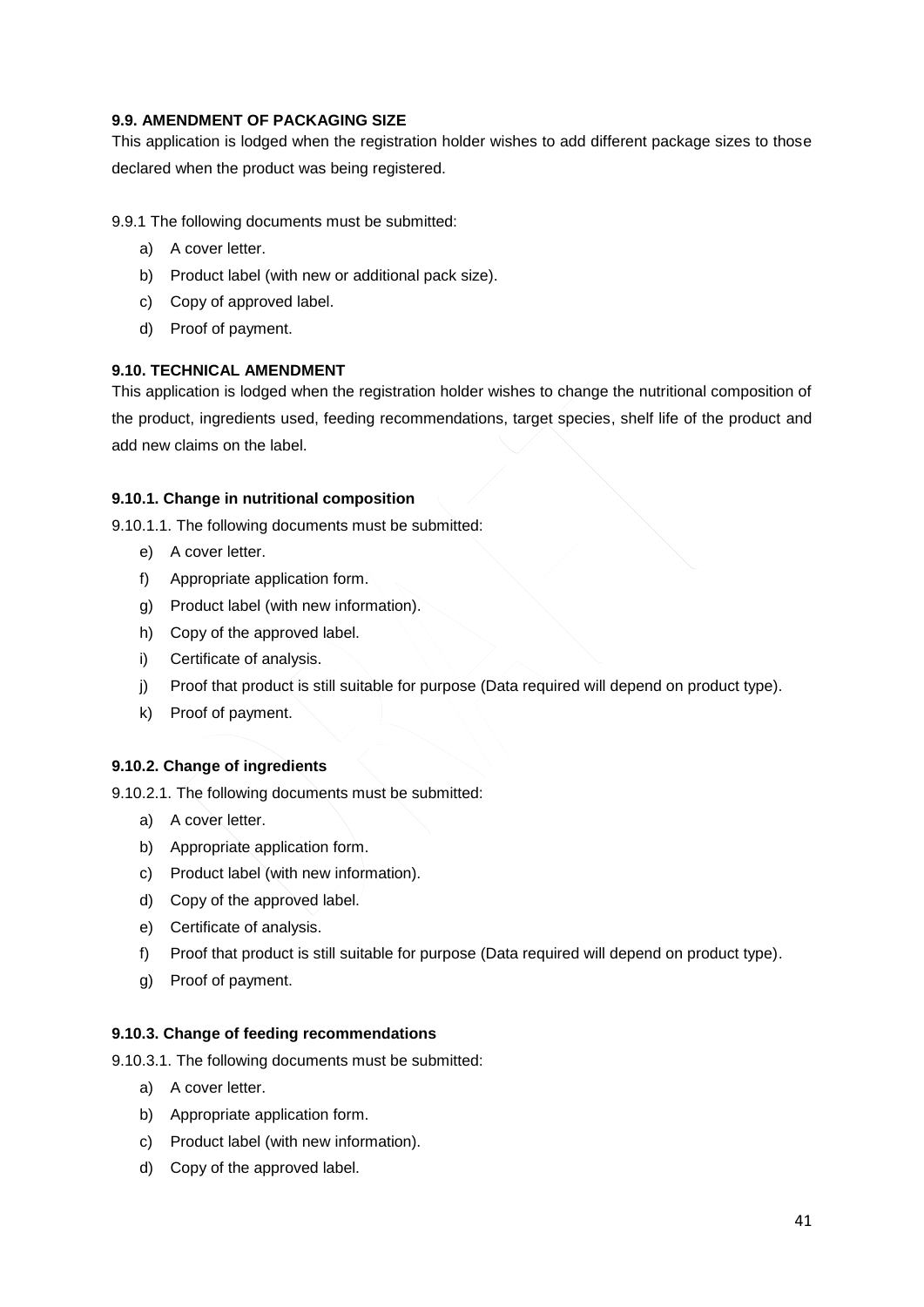- e) Justification for new feeding recommendation (data required will depend on product type).
- f) Proof of payment.

## **9.10.4. Change of target species**

9.10.4.1. The following documents must be submitted:

- a) A cover letter.
- b) Appropriate application form.
- c) Product label (with new information).
- d) Copy of the approved label.
- e) Efficacy and safety data on new species.
- f) Proof of payment.

## **9.10.5. Change of shelf life**

9.10.5.1. The following documents must be submitted:

- a) A cover letter.
- b) Appropriate application form.
- c) Product label (with new information).
- d) Copy of the approved label.
- e) Certificate of analysis.
- f) Shelf life study data.
- g) Proof of payment.

## **9.10.6. Change or additional claims**

9.10.6.1. The following documents must be submitted:

- a) A cover letter.
- b) Appropriate application form.
- c) Product label (with new information).
- d) Copy of the approved label.
- e) Certificate of analysis.
- f) Data attesting to new claims.
- g) Proof of payment.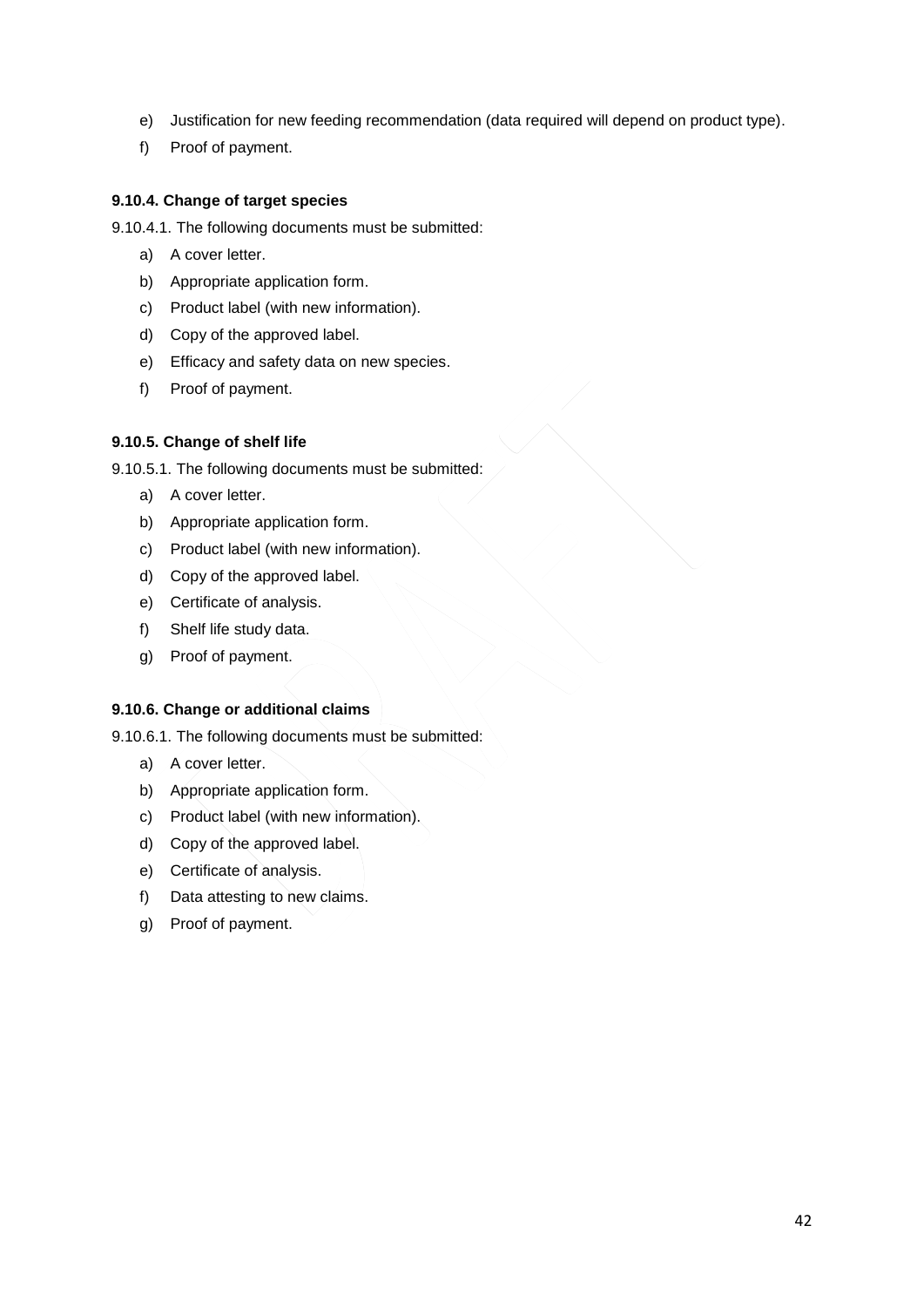## **10. REFERENCES**

- 1. Fertilizers, farm feeds, agricultural remedies and stock Remedies Act 36 of 1947. Department of Agriculture, Forestry and Fisheries. South Africa. [www.daff.gov.za/agricultural](http://www.daff.gov.za/agricultural) production, health & food safety branch/feeds, stock remedies, pesticides and fertilizers.
- 2. Farm Feeds Regulations No. R. 1087. [www.daff.gov.za/agricultural](http://www.daff.gov.za/agricultural) production, health & food safety branch/feeds, stock remedies, pesticides and fertilizers.
- 3. Farm Feeds General Guidelines. [www.daff.gov.za/agricultural](http://www.daff.gov.za/agricultural) production, health & food safety branch/feeds, stock remedies, pesticides and fertilizers.
- 4. Guidelines on the data and documents required for registration of agricultural remedies in South Africa. 2013. Registrar: Act No. 36 of 1947, Agriculture, Forestry and Fisheries. South Africa. [www.daff.gov.za/agricultural](http://www.daff.gov.za/agricultural) production, health & food safety branch/feeds, stock remedies, pesticides and fertilizers.
- 5. Commission Regulation (EC) No 429/2008. Official Journal of the European Union L133, 22.5.2008.
- 6. OECD (Organisation for Economic Co-operation and Development) Guidelines for testing of chemicals. [www.oecd.org.](http://www.oecd.org/)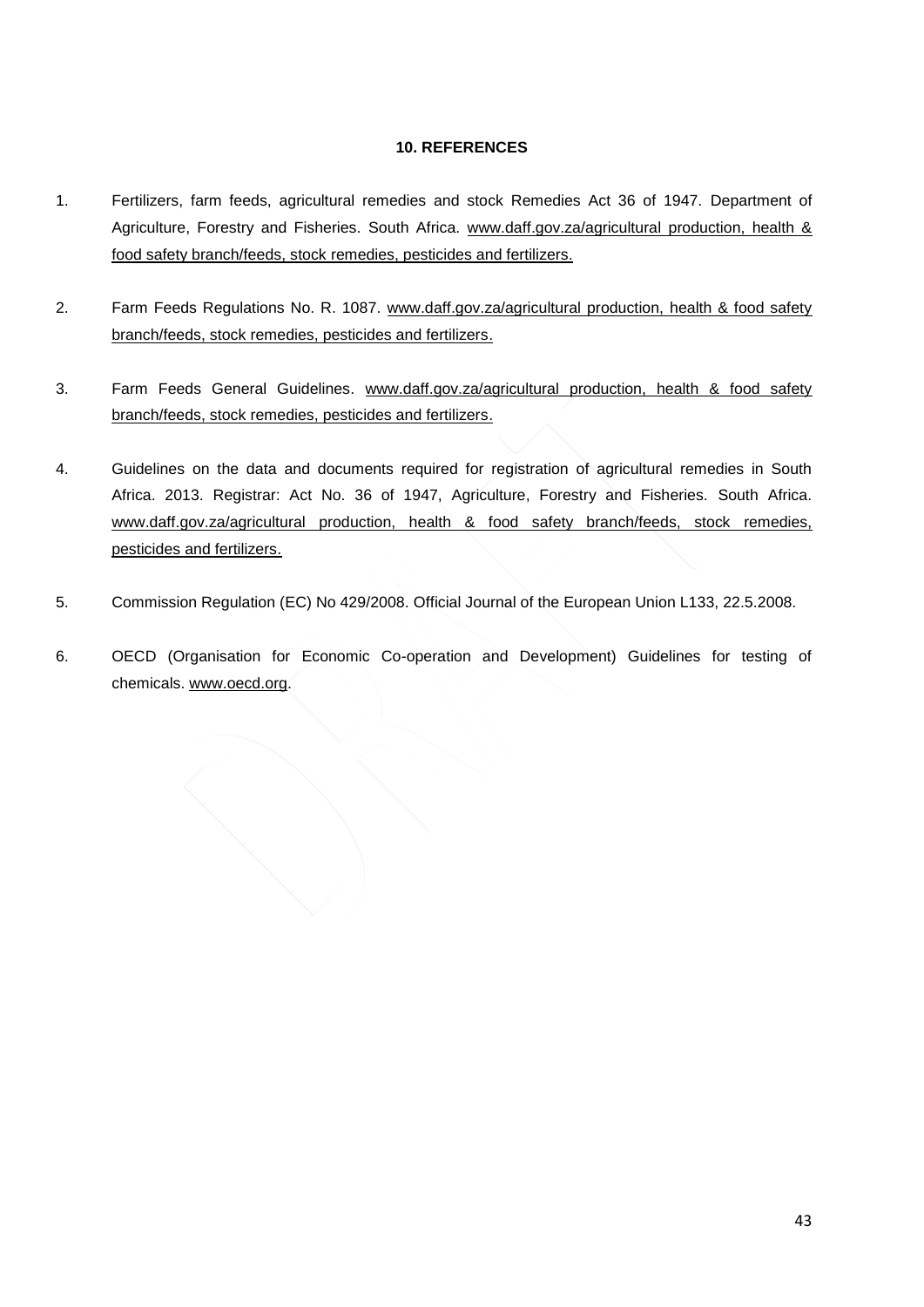## **ANNEXURE 1**

#### **Application Forms for the registration of Farm Feeds**

The following application forms are available for the respective registration applications. The forms can be downloaded from the DAFF website at:

[\(http://www.daff.gov.za/daffweb3/Branches/Agricultural-Production-Health-Food-Safety/Agriculture-](http://www.daff.gov.za/daffweb3/Branches/Agricultural-Production-Health-Food-Safety/Agriculture-Inputs-Control/Forms)[Inputs-Control/Forms\)](http://www.daff.gov.za/daffweb3/Branches/Agricultural-Production-Health-Food-Safety/Agriculture-Inputs-Control/Forms). They can also be obtained from the Registrar's office.

- Cover Letter Movement Form (Cover letter-Movement Form Ref: CLMF/03)
- Raw materials derived from animal or plant material (Application Form Reference: FF/RM\_01)
- Feed Additives (Application Form Reference: FF/FA\_01)
- Complete or Concentrate Monogastric Feed (Application Form Ref: FF/MF\_01)
- Complete or Concentrate Ruminant Feed (NPN free) (Application Form Ref: FF/RF1\_01)
- Complete or Concentrate Ruminant Feed (with NPN) (Application Form Ref: FF/RF2\_01)
- Complete or Concentrate Horse and Other Feed (Application Form Ref: FF/HOF 01)
- Pet Food (including Complementary pet food/treats) (Application Form Ref: FF/PF\_01)
- Milk replacers and –substitutes (Application Form Ref: FF/MR 01)
- General supplement feeds, Licks and Herbal supplements (Application Form Ref: FF/SF\_01)
- Seeds and Grain mixtures (Application Form Ref: FF/SG\_01)
- Form A (Renewals) (Application Form Ref: FF/Renew 01)
- Form B (Cancellation) (Application Form Ref: FF/Cancel  $\overline{01}$ )
- Form C (Contact details) (Application Form Ref: FF/Contact\_01)